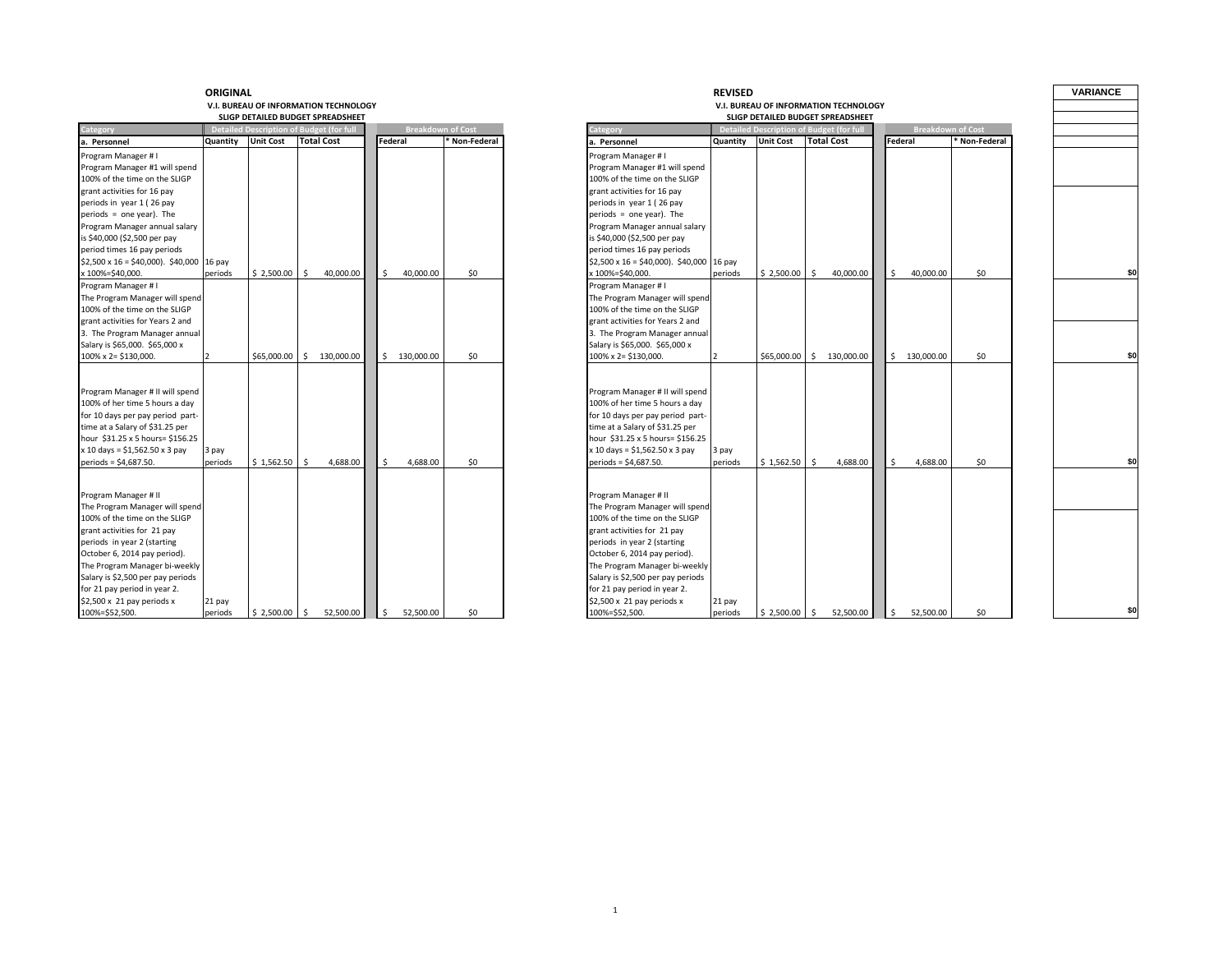|                                                 |          |                          | <b>Detailed Description of Budget (for full</b> |             |                          |                                                 |          |                    | <b>Detailed Description of Budget (for full</b> |         |                          |               |
|-------------------------------------------------|----------|--------------------------|-------------------------------------------------|-------------|--------------------------|-------------------------------------------------|----------|--------------------|-------------------------------------------------|---------|--------------------------|---------------|
| Category                                        |          | grant period)            |                                                 |             | <b>Breakdown of Cost</b> | ategory                                         |          | grant period)      |                                                 |         | <b>Breakdown of Cost</b> |               |
| a. Personnel (continued)                        | Quantity | <b>Unit Cost</b>         | <b>Total Cost</b>                               | Federal     | Non-Federal              | a. Personnel (continued)                        | Quantity | <b>Unit Cost</b>   | <b>Total Cost</b>                               | Federal |                          | * Non-Federal |
| Program Manager #1                              |          |                          |                                                 |             |                          | Program Manager # II                            |          |                    |                                                 |         |                          |               |
| The Program Manager II will                     |          |                          |                                                 |             |                          | The Program Manager II will                     |          |                    |                                                 |         |                          |               |
| spend 100% of the time on the                   |          |                          |                                                 |             |                          | spend 100% of the time on the                   |          |                    |                                                 |         |                          |               |
| SLIGP grant activities for Year 3.              |          |                          |                                                 |             |                          | SLIGP grant activities for Year 3.              |          |                    |                                                 |         |                          |               |
| The Program Manager annual                      |          |                          |                                                 |             |                          | The Program Manager annual                      |          |                    |                                                 |         |                          |               |
| Salary is \$65,000. \$65,000 x                  |          |                          |                                                 |             |                          | Salary is \$65,000. \$65,000 x                  |          |                    |                                                 |         |                          |               |
| 100%=\$65,000 or \$2,500/pay                    |          |                          |                                                 |             |                          | 100%=\$65,000 or \$2,500/pay                    |          |                    |                                                 |         |                          |               |
|                                                 |          |                          |                                                 |             |                          |                                                 |          |                    |                                                 |         |                          |               |
| period x 26 pay periods (\$2,500 x              |          |                          |                                                 |             |                          | period x 26 pay periods (\$2,500 x              |          |                    |                                                 |         |                          |               |
| $26 = 65,000$ ).                                | 1 year   | \$65,000.00              | \$<br>65,000.00                                 | Ŝ.          | 65,000.00<br>\$0         | $26 = 65,000$ ).                                | 1 year   | \$65,000.00        | Ŝ.<br>65,000.00                                 | Ŝ.      | 65,000.00                | \$0           |
|                                                 |          |                          |                                                 |             |                          | Program Manager #2 The                          |          |                    |                                                 |         |                          |               |
|                                                 |          |                          |                                                 |             |                          | Program Manager II will spend                   |          |                    |                                                 |         |                          |               |
|                                                 |          |                          |                                                 |             |                          | 100% of the time on the SLIGP                   |          |                    |                                                 |         |                          |               |
|                                                 |          |                          |                                                 |             |                          | Grant for a portion of Year 4                   |          |                    |                                                 |         |                          |               |
|                                                 |          |                          |                                                 |             |                          | until 02/16/2017 due lack of                    |          |                    |                                                 |         |                          |               |
|                                                 |          |                          |                                                 |             |                          | funds. The Program Manager                      |          |                    |                                                 |         |                          |               |
|                                                 |          |                          |                                                 |             |                          |                                                 |          |                    |                                                 |         |                          |               |
|                                                 |          |                          |                                                 |             |                          | annual salary is \$65,000 or                    |          |                    |                                                 |         |                          |               |
|                                                 |          |                          |                                                 |             |                          | \$2500 x per pay period for 15                  |          |                    |                                                 |         |                          |               |
|                                                 |          |                          |                                                 |             |                          | pay days @ \$2,500.00 = \$37,500                |          |                    |                                                 |         |                          |               |
|                                                 |          |                          |                                                 |             |                          | \$37,500 (15 pay days X\$2,500=                 | 15 pay   |                    |                                                 |         |                          |               |
|                                                 |          |                          |                                                 |             |                          | \$37,500)                                       | periods  | \$2,500.00         | S.<br>37,500.00                                 | \$      | 37,500.00                | \$0           |
| <b>Total Personnel</b>                          |          |                          | \$292,188.00                                    |             | 292,188.00<br>\$0        | <b>Total Personnel</b>                          |          |                    | 329,688.00<br>Ś.                                |         | 329,688.00               | \$0           |
|                                                 |          |                          |                                                 |             |                          |                                                 |          |                    |                                                 |         |                          |               |
| b. Fringe Benefits                              | Quantity | <b>Unit Cost</b>         | <b>Total Cost</b>                               | Federal     | Non-Federal              | b. Fringe Benefits                              | Quantity | <b>Unit Cost</b>   | <b>Total Cost</b>                               | Federal |                          | Non-Federal   |
| Program Manager #1                              |          |                          |                                                 |             |                          | Program Manager #1                              |          |                    |                                                 |         |                          |               |
| Fringe is calculated at                         |          |                          |                                                 |             |                          | Fringe is calculated at                         |          |                    |                                                 |         |                          |               |
| approximately 25.388% of                        | 3 years  | \$14,386                 | \$43,158.00                                     | \$43,158.00 | \$0                      | approximately 25.387058823%                     | 3 years  | \$14,386           | \$43,158.00                                     |         | \$43,158.00              | \$0           |
|                                                 |          |                          |                                                 |             |                          |                                                 |          |                    |                                                 |         |                          |               |
| Program Manager # II Fringe is                  |          |                          |                                                 |             |                          | Program Manager # II Fringe is                  |          |                    |                                                 |         |                          |               |
| calculated at approximately                     |          |                          |                                                 |             |                          | calculated at approximately                     |          |                    |                                                 |         |                          |               |
| 39.155% of Salary.                              | 2 Years  | \$23,921.00 \$           | 47,842.00                                       | \$.         | 47,842.00                | 39.154417782% of Salary.                        | 2 Years  | \$23,921.00 \$     | 47,842.00                                       | \$      | 47,842.00                |               |
|                                                 |          |                          |                                                 |             |                          |                                                 |          |                    |                                                 |         |                          |               |
|                                                 |          |                          |                                                 |             |                          | Program Manager # II Fringe is                  |          |                    |                                                 |         |                          |               |
|                                                 |          |                          |                                                 |             |                          | calculated at approximately                     |          |                    |                                                 |         |                          |               |
|                                                 |          |                          |                                                 |             |                          |                                                 | 15 pay   |                    |                                                 |         |                          |               |
|                                                 |          |                          |                                                 |             |                          | 44.96 % of Salary.                              | periods  | $$1,124.00$ \$     | 16,860.00                                       | Ŝ.      | 16,860.00                |               |
| <b>Total Fringe Benefits</b>                    |          |                          | Ś<br>91,000.00                                  | \$91,000.00 | \$0                      | <b>Total Fringe Benefits</b>                    |          |                    | \$<br>107,860.00                                |         | \$107,860.00             | \$0           |
| c. Travel<br><b>Pre-Award Cost-Consultation</b> | Quantity | <b>Unit Cost</b>         | <b>Total Cost</b>                               | Federal     | Non-Federal              | c. Travel<br><b>Pre-Award Cost-Consultation</b> | Quantity | <b>Unit Cost</b>   | <b>Total Cost</b>                               | Federal |                          | Non-Federal   |
|                                                 |          |                          |                                                 |             |                          |                                                 |          |                    |                                                 |         |                          |               |
| Meeting 05/14-05/16/2013                        |          |                          |                                                 |             |                          | Meeting 05/14-05/16/2013                        |          |                    |                                                 |         |                          |               |
| Travel to National Meetings for 9               |          | \$ ا<br>777.44           | 6,997.00<br>\$                                  | \$          | \$0<br>6,997.00          | Travel to National Meetings for 9               |          | 777.44<br>9\$      | \$<br>6,997.00                                  | \$      | 6,997.00                 | \$0           |
| ndividuals for airfare                          |          |                          |                                                 |             |                          | Individuals for airfare                         |          |                    |                                                 |         |                          |               |
| Per Diem @ \$75.00/day for 9                    |          | 36 <sub>5</sub><br>75.00 | 2,700.00<br>\$.                                 | \$          | 2,700.00<br>\$0          | Per Diem @ \$75.00/day for 9                    |          | $36 \div$<br>75.00 | 2,700.00<br>۱\$                                 | \$      | 2,700.00                 | \$0           |
| persons for 4 days                              |          |                          |                                                 |             |                          | persons for 4 days                              |          |                    |                                                 |         |                          |               |
| \$300/person).                                  |          |                          |                                                 |             |                          | \$300/person)                                   |          |                    |                                                 |         |                          |               |
| Hotel for Pre-Award Workshop                    |          | 767.01<br>8 \$           | 6,136<br>l \$                                   | \$          | \$0<br>6,136             | Hotel for Pre-Award Workshop                    |          | 8 \$ 767.01        | 6,136<br>۱\$                                    | \$      | 6,136                    | \$0           |
| for 8 persons (one person will                  |          |                          |                                                 |             |                          | for 8 persons (one person will                  |          |                    |                                                 |         |                          |               |
|                                                 |          |                          |                                                 |             |                          |                                                 |          |                    |                                                 |         |                          |               |
| have no hotel cost) cost per day                |          |                          |                                                 |             |                          | have no hotel cost) cost per day                |          |                    |                                                 |         |                          |               |
| \$255.67 for four (4) days (3                   |          |                          |                                                 |             |                          | \$255.67 for four (4) days (3                   |          |                    |                                                 |         |                          |               |
| nights)                                         |          |                          |                                                 |             |                          | nights)                                         |          |                    |                                                 |         |                          |               |
| ncidental cost @ \$100/person                   |          | 9 \$ 100.00              | l \$<br>900.00                                  | \$          | 900.00<br>\$0            | Incidental cost @ \$100/person                  |          | 9 \$ 100.00        | \$<br>900.00                                    | \$      | 900.00                   | \$            |
| for taxi, metro, checked                        |          |                          |                                                 |             |                          | for taxi, metro, checked                        |          |                    |                                                 |         |                          |               |
| baggage.                                        |          |                          |                                                 |             |                          | baggage.                                        |          |                    |                                                 |         |                          |               |
|                                                 |          |                          |                                                 |             |                          |                                                 |          |                    |                                                 |         |                          |               |
| <b>Total Pre-Award Cost for</b>                 |          |                          | \$<br>16,733                                    | \$          | 16,733                   | <b>Total Pre-Award Cost for</b>                 |          |                    | \$<br>16,733                                    | \$      | 16,733                   |               |
| Travel                                          |          |                          |                                                 |             | \$0                      | Travel                                          |          |                    |                                                 |         |                          | \$0           |
|                                                 |          |                          |                                                 |             |                          |                                                 |          |                    |                                                 |         |                          |               |
|                                                 |          |                          |                                                 |             |                          |                                                 |          |                    |                                                 |         |                          |               |
|                                                 |          |                          |                                                 |             |                          |                                                 |          |                    |                                                 |         |                          |               |

|                                                                                                                                                |          |                  | Detailed Description of Budget (for full |                 |                          |
|------------------------------------------------------------------------------------------------------------------------------------------------|----------|------------------|------------------------------------------|-----------------|--------------------------|
| Category                                                                                                                                       |          | grant period     |                                          |                 | <b>Breakdown of Cost</b> |
| a. Personnel (continued)                                                                                                                       | Quantity | <b>Unit Cost</b> | <b>Total Cost</b>                        | Federal         | * Non-Federal            |
| Program Manager # I<br>The Program Manager II will<br>spend 100% of the time on the<br>SLIGP grant activities for Year 3.                      |          |                  |                                          |                 |                          |
| The Program Manager annual<br>Salary is \$65,000. \$65,000 x<br>100%=\$65,000 or \$2,500/pay<br>period x 26 pay periods (\$2,500 x             |          |                  |                                          |                 |                          |
| $26 = 65,000$                                                                                                                                  | 1 year   | \$65,000.00      | 65,000.00<br>S.                          | 65,000.00<br>\$ | \$0                      |
| <b>Total Personnel</b>                                                                                                                         |          |                  | 292,188.00                               | 292,188.00      | \$0                      |
|                                                                                                                                                |          |                  |                                          |                 |                          |
| b. Fringe Benefits                                                                                                                             | Quantity | <b>Unit Cost</b> | <b>Total Cost</b>                        | Federal         | Non-Federal              |
| Program Manager #1                                                                                                                             |          |                  |                                          |                 |                          |
| Fringe is calculated at                                                                                                                        |          |                  |                                          |                 |                          |
| approximately 25.388% of<br>Program Manager # II Fringe is                                                                                     | 3 years  | \$14,386         | \$43,158.00                              | \$43,158.00     | \$0                      |
| calculated at approximately<br>39.155% of Salary.                                                                                              | 2 Years  | $$23,921.00$ \$  | 47,842.00                                | 47,842.00<br>s. |                          |
|                                                                                                                                                |          |                  |                                          |                 |                          |
| <b>Total Fringe Benefits</b>                                                                                                                   |          |                  | 91,000.00<br>Ś                           | \$91,000.00     | \$0                      |
| c. Travel<br><b>Pre-Award Cost-Consultation</b>                                                                                                | Quantity | <b>Unit Cost</b> | <b>Total Cost</b>                        | Federal         | Non-Federal              |
| Meeting 05/14-05/16/2013<br>Travel to National Meetings for 9<br>Individuals for airfare                                                       |          | 9 \$ 777.44      | 6,997.00<br>Ś                            | \$.<br>6,997.00 | \$0                      |
| Per Diem @ \$75.00/day for 9<br>persons for 4 days<br>(\$300/person).                                                                          |          | 75.00<br>36S     | 2,700.00<br>\$                           | Ŝ.<br>2,700.00  | \$0                      |
| Hotel for Pre-Award Workshop<br>for 8 persons (one person will<br>have no hotel cost) cost per day<br>\$255.67 for four (4) days (3<br>nights) |          | 8 \$ 767.01      | 6,136<br>Ś                               | \$<br>6,136     | \$0                      |
| Incidental cost @ \$100/person<br>for taxi, metro, checked<br>baggage.                                                                         |          | $9 \div 100.00$  | \$<br>900.00                             | Ŝ.<br>900.00    | \$0                      |
| <b>Total Pre-Award Cost for</b>                                                                                                                |          |                  | \$<br>16,733                             | 16,733<br>\$.   |                          |
| <b>Travel</b>                                                                                                                                  |          |                  |                                          |                 | \$0                      |
|                                                                                                                                                |          |                  |                                          |                 |                          |
|                                                                                                                                                |          |                  |                                          |                 |                          |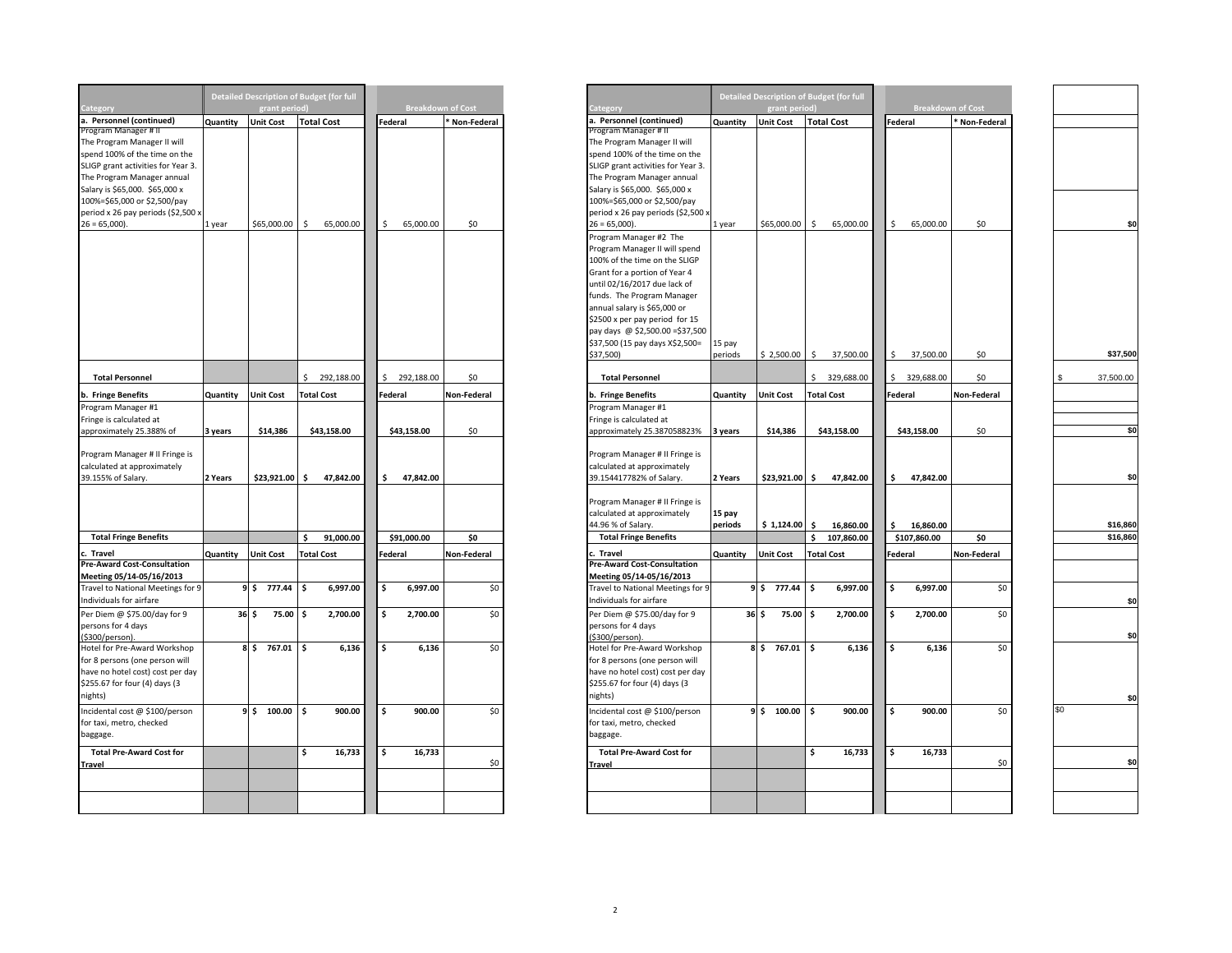| c. Travel                                                                                                     | Quantity         | <b>Unit Cost</b>  | <b>Total Cost</b> |     | Federal   | Non-Federal | c. Travel                                                                                                     | Quantity         | <b>Unit Cost</b> | <b>Total Cost</b> |           |     | Federal   | Non-Federal |
|---------------------------------------------------------------------------------------------------------------|------------------|-------------------|-------------------|-----|-----------|-------------|---------------------------------------------------------------------------------------------------------------|------------------|------------------|-------------------|-----------|-----|-----------|-------------|
| <b>Post-Award Cost</b>                                                                                        |                  |                   |                   |     |           |             | <b>Post-Award Cost</b>                                                                                        |                  |                  |                   |           |     |           |             |
| Travel to National Meetings for 5<br>Individuals for airfare for 5<br>meetings                                |                  | 25 \$ 1,000.00 \$ | 25,000.00         | \$. | 25,000.00 |             | Travel to National Meetings for 5<br>Individuals for airfare for 5<br>meetings                                | 25S              | 699.00           | \$.               | 17,475.00 | \$  | 17,475.00 |             |
| Per Diem @ \$75.00/day for 5<br>persons for 5 days at National<br>Meeting @ 5 meetings.                       | 125 <sub>5</sub> | 75.00 \$          | 9.375.00          | Ŝ.  | 9,375.00  |             | Per Diem @ \$75.00/day for 5<br>persons for 2.5 days at National<br>Meeting @ 5 meetings.                     | $62.5$ \$        | 75.00 \$         |                   | 4,687.50  | Ŝ.  | 4,688     |             |
| Hotel Accommodations for 5<br>persons for 4 days @ \$300/day<br>at 5 National Meetings.                       | 100              | 300 S             | 30,000.00         | Ŝ.  | 30,000.00 |             | Hotel Accommodations for 5<br>persons for 2 nights @ \$280/day<br>at 5 National Meetings.                     | 50               | 280S             |                   | 14,000.00 | \$  | 14,000.00 |             |
| Incidental cost @ \$100/person<br>ie, taxi, metro, checked baggage<br>for 5 persons at 5 National<br>Meeting. | 25               | 100 <sub>5</sub>  | 2,500.00          | Ś.  | 2,500.00  |             | Incidental cost @ \$100/person<br>ie, taxi, metro, checked baggage<br>for 5 persons at 5 National<br>Meeting. | 25               | $100 \text{ s}$  |                   | 2,500.00  | Ŝ.  | 2,500.00  |             |
| Inter-Island travel between St.<br>Thomas & St. John                                                          | 5 round<br>trips | Ŝ.<br>$30.00$ \$  | 150.00            | \$. | 150.00    |             | Inter-Island travel between St.<br>Thomas & St. John                                                          | 5 round<br>trips | \$<br>30.00      | Ŝ.                | 150.00    | \$  | 150.00    |             |
| Inter-Island travel between St.<br>Thomas & St. Croix trips for<br>group meetings or out-reach<br>activities. |                  | 20 S<br>185.00 \$ | 3.700.00          | \$  | 3.700.00  |             | Inter-Island travel between St.<br>Thomas & St. Croix trips for<br>group meetings or out-reach<br>activities. | 29S              | 185.00           | Ŝ.                | 5.365.00  | \$. | 5.365.00  |             |
| <b>Total Post Award Travel Cost</b>                                                                           |                  |                   | Ś.<br>70,725.00   | Ś.  | 70,725.00 |             | <b>Total Post Award Travel Cost</b>                                                                           |                  |                  | \$                | 44,178    | \$  | 44,178    |             |
| <b>Total Travel</b>                                                                                           |                  |                   | \$<br>87,458      | Ś.  | 87,458    | \$0         | <b>Total Travel</b>                                                                                           |                  |                  | \$                | 60,911    | \$  | 60,911    |             |
| d. Equipment                                                                                                  | Quantity         | <b>Unit Cost</b>  | <b>Total Cost</b> |     | Federal   | Non-Federal | d. Equipment                                                                                                  | Quantity         | <b>Unit Cost</b> | <b>Total Cost</b> |           |     | Federal   | Non-Federal |
| N/A                                                                                                           |                  | \$0               | \$0               |     | \$0       | \$0         | N/A                                                                                                           |                  | \$0              |                   | \$0       |     | \$0       |             |
| <b>Total Equipment</b>                                                                                        |                  |                   | \$0               |     | \$0       | \$0         | <b>Total Equipment</b>                                                                                        |                  |                  |                   | \$0       |     | \$0       |             |
| e. Supplies                                                                                                   | Quantity         | <b>Unit Cost</b>  | <b>Total Cost</b> |     | Federal   | Non-Federal | e. Supplies                                                                                                   | Quantity         | <b>Unit Cost</b> | <b>Total Cost</b> |           |     | Federal   | Non-Federal |
| Lap Top for the Program<br>Manager                                                                            |                  | $$1,517.00$ \$    | 1,517.00          | Ŝ.  | 1,517.00  | \$0         | Lap Top for the Program<br>Manager                                                                            |                  | $$2,897.00$ \$   |                   | 2,897.00  | \$  | 2,897.00  |             |

| c. Travel                                                                                                     | Quantity         | <b>Unit Cost</b> | <b>Total Cost</b> | Federal                          | Non-Federal | Travel                                                                                                        | Quantity         | <b>Unit Cost</b>  |                 | <b>Total Cost</b> |    | Federal        | <b>Non-Federal</b> |  |
|---------------------------------------------------------------------------------------------------------------|------------------|------------------|-------------------|----------------------------------|-------------|---------------------------------------------------------------------------------------------------------------|------------------|-------------------|-----------------|-------------------|----|----------------|--------------------|--|
| Post-Award Cost                                                                                               |                  |                  |                   |                                  |             | <b>Post-Award Cost</b>                                                                                        |                  |                   |                 |                   |    |                |                    |  |
| Travel to National Meetings for 5<br>Individuals for airfare for 5<br>meetings                                |                  | 25 \$ 1,000.00   | 25,000.00<br>۱Ś.  | Ŝ.<br>25,000.00                  |             | Travel to National Meetings for 5<br>Individuals for airfare for 5<br>meetings                                |                  | $25$ \$ 699.00 \$ |                 | 17,475.00         | s. | 17,475.00      |                    |  |
| Per Diem @ \$75.00/day for 5<br>persons for 5 days at National<br>Meeting @ 5 meetings.                       |                  | 125S<br>75.00 \$ | 9,375.00          | Ŝ.<br>9,375.00                   |             | Per Diem @ \$75.00/day for 5<br>persons for 2.5 days at National<br>Meeting @ 5 meetings.                     |                  | $62.5$ \$         | 75.00 \$        | 4,687.50          | Ŝ. | 4,688          |                    |  |
| Hotel Accommodations for 5<br>persons for 4 days @ \$300/day<br>at 5 National Meetings.                       | 100              | 300 S            | 30,000.00         | 30,000.00<br>Ŝ.                  |             | Hotel Accommodations for 5<br>persons for 2 nights @ \$280/day<br>at 5 National Meetings.                     | 50               |                   | 280 S           | 14,000.00         | Ś. | 14,000.00      |                    |  |
| Incidental cost @ \$100/person<br>ie, taxi, metro, checked baggage<br>for 5 persons at 5 National<br>Meeting. | 25               | $100 \text{ s}$  | 2,500.00          | 2,500.00<br><b>S</b>             |             | Incidental cost @ \$100/person<br>ie, taxi, metro, checked baggage<br>for 5 persons at 5 National<br>Meeting. | 25               |                   | $100 \text{ s}$ | 2,500.00          | ¢. | 2,500.00       |                    |  |
| Inter-Island travel between St.<br>Thomas & St. John                                                          | 5 round<br>trips | Ŝ.<br>$30.00$ \$ | 150.00            | <b>S</b><br>150.00               |             | nter-Island travel between St.<br>Thomas & St. John                                                           | 5 round<br>trips | l \$              | $30.00$ \$      | 150.00            | Ś. | 150.00         |                    |  |
| Inter-Island travel between St.<br>Thomas & St. Croix trips for<br>group meetings or out-reach<br>activities. |                  | 185.00<br>20 S   | 3,700.00<br>- Ś   | 3,700.00<br>$\ddot{\phantom{1}}$ |             | Inter-Island travel between St.<br>Thomas & St. Croix trips for<br>group meetings or out-reach<br>activities. |                  | 29 \$ 185.00      | l s             | 5,365.00          | Ŝ. | 5,365.00       |                    |  |
| <b>Total Post Award Travel Cost</b>                                                                           |                  |                  | 70,725.00<br>¢,   | \$<br>70,725.00                  |             | <b>Total Post Award Travel Cost</b>                                                                           |                  |                   |                 | 44,178            | ¢. | 44,178         |                    |  |
| <b>Total Travel</b>                                                                                           |                  |                  | \$<br>87,458      | 87,458<br>Ŝ                      | \$0         | <b>Total Travel</b>                                                                                           |                  |                   |                 | \$<br>60,911      | Ś. | 60.911         | \$0                |  |
| d. Equipment                                                                                                  | Quantity         | <b>Unit Cost</b> | <b>Total Cost</b> | Federal                          | Non-Federal | Equipment                                                                                                     | Quantity         | <b>Unit Cost</b>  |                 | <b>Total Cost</b> |    | Federal        | <b>Non-Federal</b> |  |
| N/A                                                                                                           |                  | \$0              | \$0               | \$0                              | \$0         | N/A                                                                                                           |                  |                   | \$0             | \$0               |    | \$0            | \$0                |  |
| <b>Total Equipment</b>                                                                                        |                  |                  | \$0               | \$0                              | \$0         | <b>Total Equipment</b>                                                                                        |                  |                   |                 | \$0               |    | \$0            | \$0                |  |
| e. Supplies                                                                                                   | Quantity         | <b>Unit Cost</b> | <b>Total Cost</b> | Federal                          | Non-Federal | e. Supplies                                                                                                   | Quantity         | <b>Unit Cost</b>  |                 | <b>Total Cost</b> |    | <b>Federal</b> | <b>Non-Federal</b> |  |
| Lap Top for the Program<br>Manager                                                                            | $\mathbf{1}$     | \$1,517.00       | 1,517.00<br>۱s    | Ŝ.<br>1,517.00                   | \$0         | Lap Top for the Program<br>Manager                                                                            | $\mathbf{1}$     | \$2,897.00        | Ŝ               | 2,897.00          | Ś. | 2,897.00       | \$0                |  |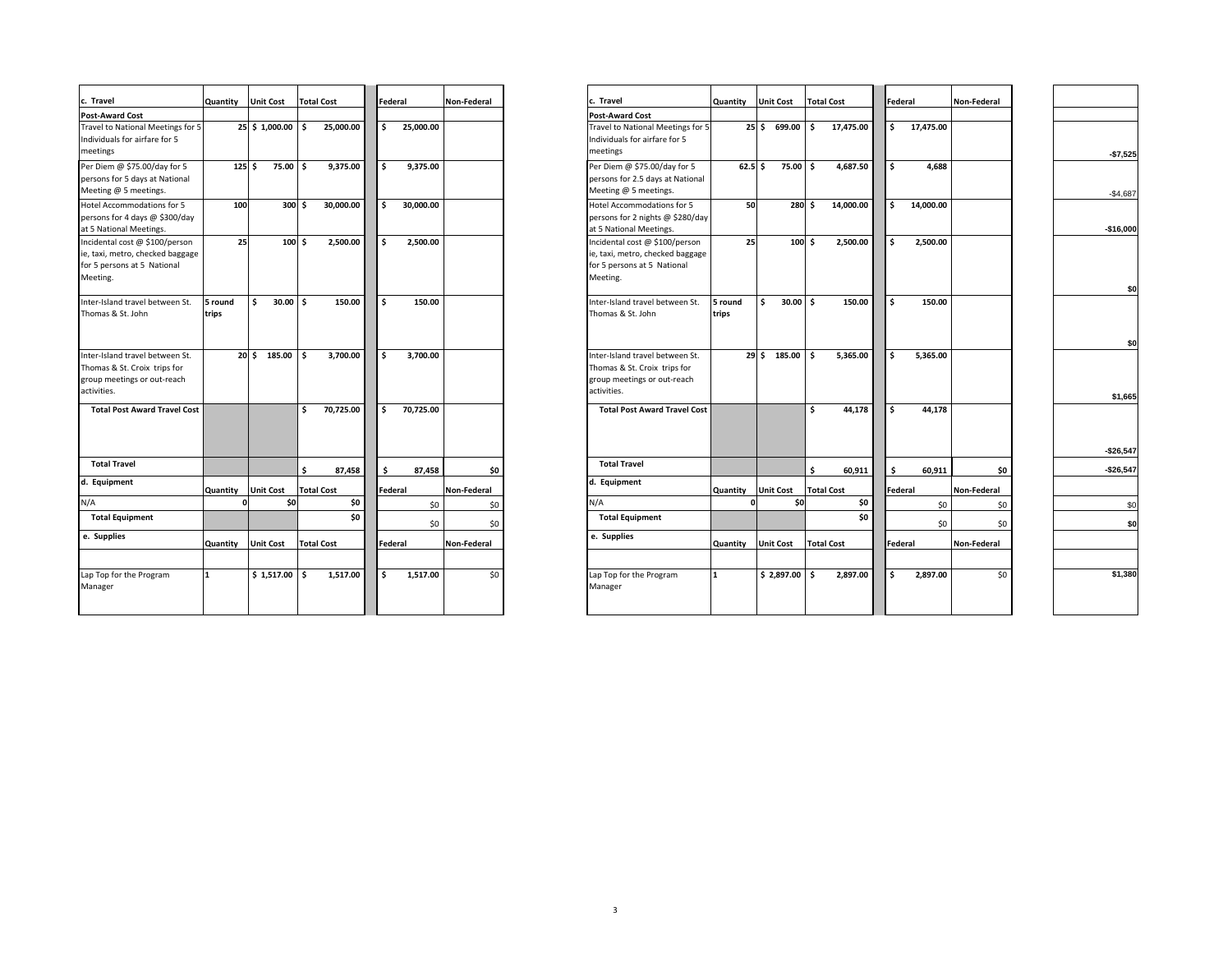| e. Supplies (continued)                                                                                                                                                                                                                                                              |           |                  |                   |         |           |             | e. Supplies (continued)                                                                                                                                                                                                                                                              |                    |                  |                   |          |                         |          |             |
|--------------------------------------------------------------------------------------------------------------------------------------------------------------------------------------------------------------------------------------------------------------------------------------|-----------|------------------|-------------------|---------|-----------|-------------|--------------------------------------------------------------------------------------------------------------------------------------------------------------------------------------------------------------------------------------------------------------------------------------|--------------------|------------------|-------------------|----------|-------------------------|----------|-------------|
|                                                                                                                                                                                                                                                                                      | Quantity  | <b>Unit Cost</b> | <b>Total Cost</b> | Federal |           | Non-Federal |                                                                                                                                                                                                                                                                                      | Quantity Unit Cost |                  | <b>Total Cost</b> |          | Federal                 |          | Non-Federal |
| Printer                                                                                                                                                                                                                                                                              | 1         | \$4,955.00       | 4,955.00<br>l s   | \$      | 4,955.00  | \$0         | Desktop Computer for Program<br>$\mathbf{1}$<br>Manger II                                                                                                                                                                                                                            |                    | \$2,397.00       | \$                | 2,397.00 | $\overline{\mathsf{s}}$ | 2,397.00 |             |
| Office Supplies budgeted at<br>\$25/month for 3 years                                                                                                                                                                                                                                | 36 months | \$25.00\$        | 900.00            | Ŝ.      | 900.00    | \$0         | Office Supplies budgeted at<br>\$30/month for 55 months                                                                                                                                                                                                                              | 55 months          | $$30.00$ \$      |                   | 1,650.00 | \$                      | 1.650.00 |             |
|                                                                                                                                                                                                                                                                                      |           |                  |                   |         |           |             | Copying of Documents like<br>Maps, Plans, etc.                                                                                                                                                                                                                                       | 10                 | $$42.80$ \$      |                   | 428.00   | \$                      | 428.00   |             |
| <b>Total Supplies</b>                                                                                                                                                                                                                                                                |           |                  | \$7,372           | \$.     | 7,372.00  |             | <b>Total Supplies</b>                                                                                                                                                                                                                                                                |                    |                  |                   | \$7,372  | \$                      | 7,372.00 |             |
| f. Contractual                                                                                                                                                                                                                                                                       | Quantity  | <b>Unit Cost</b> | <b>Total Cost</b> | Federal |           | Non-Federal | Contractual                                                                                                                                                                                                                                                                          | Quantity           | <b>Unit Cost</b> | <b>Total Cost</b> |          | Federal                 |          | Non-Federal |
| Data Collection 371 hours<br>year/for 1 year; average hourly<br>rate is \$60.00                                                                                                                                                                                                      | 371       |                  | 60S<br>22,260.00  | \$      | 22,260.00 | \$0         | Data Collection 84 hours<br>year/for 1 year; average hourly<br>rate is \$60.00                                                                                                                                                                                                       | 84                 | 60               | \$                | 5,040.00 | Ś.                      | 5,040.00 |             |
|                                                                                                                                                                                                                                                                                      |           |                  |                   |         |           |             | Miscellaneous cost or additional<br>cost towards hours of data<br>collection                                                                                                                                                                                                         |                    |                  | \$                | 32.00    | \$                      | 32.00    |             |
| <b>Total Contractual</b>                                                                                                                                                                                                                                                             |           |                  | 22,260.00<br>\$   | Ś       | 22,260.00 | \$0         | <b>Total Contractual</b>                                                                                                                                                                                                                                                             |                    |                  | \$                | 5,072.00 | \$.                     | 5,072.00 |             |
| g. Construction                                                                                                                                                                                                                                                                      | Quantity  | <b>Unit Cost</b> | <b>Total Cost</b> | Federal |           | Non-Federal | g. Construction                                                                                                                                                                                                                                                                      | Quantity           | <b>Unit Cost</b> | <b>Total Cost</b> |          | <b>Federal</b>          |          | Non-Federal |
| N/A                                                                                                                                                                                                                                                                                  |           | \$0              | \$0               |         | \$0       | \$0         | N/A                                                                                                                                                                                                                                                                                  |                    | \$0              |                   | \$0      |                         | \$0      |             |
| <b>Total Construction</b>                                                                                                                                                                                                                                                            |           |                  | \$0               |         | \$0       | \$0         | <b>Total Construction</b>                                                                                                                                                                                                                                                            |                    |                  |                   | \$0      |                         | \$0      |             |
|                                                                                                                                                                                                                                                                                      |           |                  |                   |         |           |             |                                                                                                                                                                                                                                                                                      |                    |                  |                   |          |                         |          |             |
| h. Other                                                                                                                                                                                                                                                                             | Quantity  | <b>Unit Cost</b> | <b>Total Cost</b> | Federal |           | Non-Federal | h. Other                                                                                                                                                                                                                                                                             | Quantity           | <b>Unit Cost</b> | <b>Total Cost</b> |          | Federal                 |          | Non-Federal |
| Out-reach related cost meeting<br>space for approximately 100<br>attendees per meeting @<br>\$1300.00 for Room Rental for a<br>total of 6 meetings. In an<br>analysis of meeting space in the<br>Virgin Islands it has been<br>determined that \$1300 is the<br>going rate for same. |           | 1300 \$          | 7.800.00          | Ś.      | 7.800.00  | \$0         | Out-reach related cost meeting<br>space for approximately 100<br>attendees per meeting @<br>\$1300.00 for Room Rental for a<br>total of 3 meetings. In an<br>analysis of meeting space in the<br>Virgin Islands it has been<br>determined that \$1300 is the<br>going rate for same. |                    | 1300             | \$                | 3,900.00 | \$.                     | 3,900.00 |             |

| e. Supplies (continued)                                                                                                                                                                                                                                                              |                           |                         |                          |              |                |                    | e. Supplies (continued)                                                                                                                                                                                                                                                              |           |                         |                          |    |                |                    |            |
|--------------------------------------------------------------------------------------------------------------------------------------------------------------------------------------------------------------------------------------------------------------------------------------|---------------------------|-------------------------|--------------------------|--------------|----------------|--------------------|--------------------------------------------------------------------------------------------------------------------------------------------------------------------------------------------------------------------------------------------------------------------------------------|-----------|-------------------------|--------------------------|----|----------------|--------------------|------------|
|                                                                                                                                                                                                                                                                                      |                           |                         |                          |              |                |                    |                                                                                                                                                                                                                                                                                      |           |                         |                          |    |                |                    |            |
|                                                                                                                                                                                                                                                                                      | <b>Quantity</b> Unit Cost |                         | <b>Total Cost</b>        |              | Federal        | Non-Federal        |                                                                                                                                                                                                                                                                                      | Quantity  | <b>Unit Cost</b>        | <b>Total Cost</b>        |    | Federal        | Non-Federal        |            |
| Printer                                                                                                                                                                                                                                                                              |                           | \$4,955.00              | 4,955.00                 | Ŝ.           | 4,955.00       | \$0                | Desktop Computer for Program<br>Manger II                                                                                                                                                                                                                                            |           | \$2,397.00              | 2,397.00                 | Ŝ. | 2,397.00       | \$0                | $-$2,558$  |
| Office Supplies budgeted at<br>\$25/month for 3 years                                                                                                                                                                                                                                | 36 months                 | $$25.00$ \$             | 900.00                   | -Ś.          | 900.00         | \$0                | Office Supplies budgeted at<br>\$30/month for 55 months                                                                                                                                                                                                                              | 55 months | $$30.00$ \$             | 1,650.00                 | s. | 1,650.00       | \$0                | \$750      |
|                                                                                                                                                                                                                                                                                      |                           |                         |                          |              |                |                    | Copying of Documents like<br>Maps, Plans, etc.                                                                                                                                                                                                                                       | 10        | $$42.80$ \$             | 428.00                   | s. | 428.00         |                    | \$428      |
| <b>Total Supplies</b>                                                                                                                                                                                                                                                                |                           |                         | \$7,372                  | s.           | 7,372.00       | Ś                  | <b>Total Supplies</b>                                                                                                                                                                                                                                                                |           |                         | \$7,372                  | Ŝ. | 7,372.00       | \$.                | \$0        |
| f. Contractual                                                                                                                                                                                                                                                                       | Quantity                  | <b>Unit Cost</b>        | <b>Total Cost</b>        |              | Federal        | Non-Federal        | Contractual                                                                                                                                                                                                                                                                          | Quantity  | <b>Unit Cost</b>        | <b>Total Cost</b>        |    | Federal        | Non-Federal        |            |
| Data Collection 371 hours<br>year/for 1 year; average hourly<br>rate is \$60.00                                                                                                                                                                                                      | 371                       |                         | 60 \$<br>22,260.00       | Ŝ.           | 22,260.00      | \$0                | Data Collection 84 hours<br>year/for 1 year; average hourly<br>rate is \$60.00                                                                                                                                                                                                       | 84        |                         | 60 \$<br>5,040.00        | Ŝ. | 5,040.00       | ςυ                 | $-$17,220$ |
|                                                                                                                                                                                                                                                                                      |                           |                         |                          |              |                |                    | Miscellaneous cost or additional<br>cost towards hours of data<br>collection                                                                                                                                                                                                         |           |                         | Ŝ.<br>32.00              | Ŝ. | 32.00          |                    |            |
| <b>Total Contractual</b>                                                                                                                                                                                                                                                             |                           |                         | 22,260.00<br>Ŝ.          |              |                | \$0                | <b>Total Contractual</b>                                                                                                                                                                                                                                                             |           |                         | 5,072.00<br>Ŝ.           |    |                | \$0                | \$32       |
|                                                                                                                                                                                                                                                                                      |                           |                         |                          | $\mathsf{s}$ | 22,260.00      |                    |                                                                                                                                                                                                                                                                                      |           |                         |                          |    | 5,072.00       |                    | $-$17,188$ |
| g. Construction<br>N/A                                                                                                                                                                                                                                                               | Quantity                  | <b>Unit Cost</b><br>\$0 | <b>Total Cost</b><br>\$0 |              | Federal<br>\$0 | Non-Federal<br>\$0 | . Construction<br>۷/A                                                                                                                                                                                                                                                                | Quantity  | <b>Unit Cost</b><br>\$0 | <b>Total Cost</b><br>\$0 |    | Federal<br>\$0 | Non-Federal<br>\$0 | \$0        |
| <b>Total Construction</b>                                                                                                                                                                                                                                                            |                           |                         | \$0                      |              | \$0            | \$0                | <b>Total Construction</b>                                                                                                                                                                                                                                                            |           |                         | \$0                      |    | \$0            | \$0                | \$0        |
|                                                                                                                                                                                                                                                                                      |                           |                         |                          |              |                |                    |                                                                                                                                                                                                                                                                                      |           |                         |                          |    |                |                    |            |
|                                                                                                                                                                                                                                                                                      |                           |                         |                          |              |                |                    |                                                                                                                                                                                                                                                                                      |           |                         |                          |    |                |                    |            |
| h. Other                                                                                                                                                                                                                                                                             | Quantity                  | <b>Unit Cost</b>        | <b>Total Cost</b>        |              | Federal        | Non-Federal        | h. Other                                                                                                                                                                                                                                                                             | Quantity  | <b>Unit Cost</b>        | <b>Total Cost</b>        |    | Federal        | Non-Federal        |            |
| Out-reach related cost meeting<br>space for approximately 100<br>attendees per meeting @<br>\$1300.00 for Room Rental for a<br>total of 6 meetings. In an<br>analysis of meeting space in the<br>Virgin Islands it has been<br>determined that \$1300 is the<br>going rate for same. |                           | 1300                    | l s<br>7.800.00          | Ŝ.           | 7.800.00       | \$0                | Out-reach related cost meeting<br>space for approximately 100<br>attendees per meeting @<br>\$1300.00 for Room Rental for a<br>total of 3 meetings. In an<br>analysis of meeting space in the<br>Virgin Islands it has been<br>determined that \$1300 is the<br>going rate for same. |           | 1300 \$                 | 3.900.00                 | Ŝ. | 3.900.00       | 50                 | $-$3,900$  |
|                                                                                                                                                                                                                                                                                      |                           |                         |                          |              |                |                    |                                                                                                                                                                                                                                                                                      |           |                         |                          |    |                |                    |            |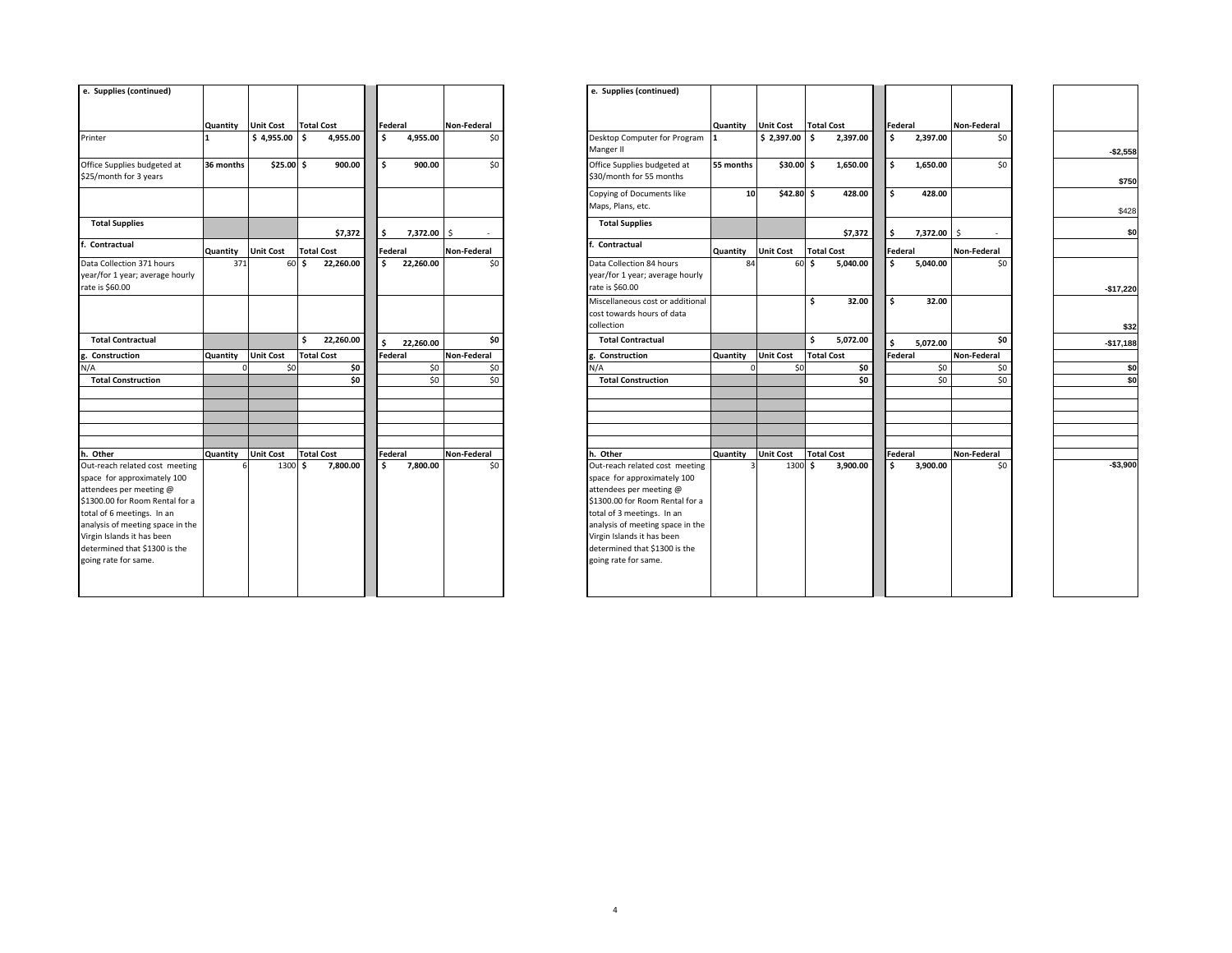| h. Other (continued)            |          |                  |                   |            |            |             | h. Other (continued)            |          |                  |   |                   |                |            |             |
|---------------------------------|----------|------------------|-------------------|------------|------------|-------------|---------------------------------|----------|------------------|---|-------------------|----------------|------------|-------------|
|                                 | Quantity | <b>Unit Cost</b> | <b>Total Cost</b> |            | Federal    | Non-Federal |                                 | Quantity | <b>Unit Cost</b> |   | <b>Total Cost</b> | Federal        |            | Non-Federal |
| Wireless Connection for laptop. | 36       |                  | 75 S              | 2,700.00   | 2,700.00   | \$0         | Wireless Connection for laptop. | 11       | $75$ !           |   | 825.00            |                | 825.00     | \$C         |
| One (1) laptop \$75.00 x 12     |          |                  |                   |            |            |             | One (1) laptop \$75.00 x 11     |          |                  |   |                   |                |            |             |
| months/years x 3 years= 36      |          |                  |                   |            |            |             | months. The monthly cost of the |          |                  |   |                   |                |            |             |
| months. The monthly cost of the |          |                  |                   |            |            |             | Laptop connection is \$75.00.   |          |                  |   |                   |                |            |             |
| Laptop connection is \$75.00.   |          |                  |                   |            |            |             |                                 |          |                  |   |                   |                |            |             |
|                                 |          |                  |                   |            |            |             |                                 |          |                  |   |                   |                |            |             |
| Printing 5 fliers, 5,000 copies | 25000    | $0.18$ \$        |                   | 4,500.00   | 4,500.00   | \$0         | Printing 5 fliers, 5,000 copies |          |                  |   |                   |                |            | \$C         |
| each.                           |          |                  |                   |            |            |             | each.                           |          |                  |   |                   |                |            |             |
| AVAYA Telephone & cost of       |          | 350 \$           |                   | 350.00     | 350.00     |             | AVAYA Telephone & cost of       |          |                  |   |                   |                |            |             |
| installation                    |          |                  |                   |            |            | \$0         | installation                    |          |                  |   |                   |                |            | \$C         |
| <b>Total Other</b>              |          |                  |                   | 15,350.00  | 15,350.00  | \$0         | <b>Total Other</b>              |          |                  |   | 4,725.00          |                | 4,725.00   | \$C         |
|                                 |          |                  |                   |            |            |             |                                 |          |                  |   |                   |                |            |             |
| <b>TOTAL DIRECT CHARGES</b>     |          |                  |                   | 515,628.00 | 515,628.00 |             | <b>TOTAL DIRECT CHARGES</b>     |          |                  | Ŝ | 515,628.00        |                | 515,628.00 |             |
|                                 | Quantity | <b>Unit Cost</b> | <b>Total Cost</b> |            | Federal    | Non-Federal |                                 | Quantity | <b>Unit Cost</b> |   | <b>Total Cost</b> | <b>Federal</b> |            | Non-Federal |
| i. Indirect Costs               |          |                  |                   | \$O        | \$0        | Śſ          | <b>Indirect Costs</b>           |          |                  |   | \$O               |                | \$0        | \$C         |
| <b>Total Indirect</b>           |          |                  |                   | \$0        | \$0        | \$0         | <b>Total Indirect</b>           |          |                  |   | \$0               |                | \$0        | \$C         |
| <b>TOTALS</b>                   |          |                  |                   | \$515,628  | 515,628    | \$0         | <b>TOTALS</b>                   |          |                  |   | \$515,628         |                | 515,628    | \$C         |

\* Please Note that the Virgin Islands is not required to provide a match in accordance with 48 U.S.C. 1469a<br>Which indicates that the requirements for local matching funds under \$200,000 is waived for certain territories. W which indicates that the requirements for local matching funds under \$200,000 is waived for certain territories.<br>Additionally we confirm that one half of the Federal Funds will be held in reserve until Phase II begins.<br>Add

| Category                     | <b>Federal Share</b>     | <b>Total Grant</b><br>Non-Federal | <b>Category</b>                        | <b>Federal Share</b>     | Non-Federal | <b>Total Grant</b> |
|------------------------------|--------------------------|-----------------------------------|----------------------------------------|--------------------------|-------------|--------------------|
| <b>Pre-Award Cost</b>        |                          |                                   | <b>Pre-Award Cost</b>                  |                          |             |                    |
| Travel                       | 16,733.00                |                                   | Travel                                 | 16,733.00                |             |                    |
| <b>Post Award Cost</b>       |                          |                                   | <b>Post Award Cost</b>                 |                          |             |                    |
| Personnel                    | 292,188.00               |                                   | Personnel                              | 329,688.00               |             |                    |
| Fringe Program Manager I     | 43,158.00                |                                   | Fringe Program Manager I               | 43,158.00                |             |                    |
| Fringe Program Manager II    | 47,842.00                |                                   | Fringe Program Manager II              | 47,842.00                |             |                    |
|                              |                          |                                   | Fringe Program Manager II modification | 16,860.00                |             |                    |
| Travel                       | 70,725.00                |                                   | Travel                                 | 44,178.00                |             |                    |
| Equipment                    | $\overline{\phantom{a}}$ |                                   | Equipment                              | $\overline{\phantom{a}}$ |             |                    |
| Supplies                     | 7.372.00                 |                                   | Supplies                               | 7,372.00                 |             |                    |
| Contractual                  | 22,260.00                |                                   | Contractual                            | 5,072.00                 |             |                    |
| Construction                 | . .                      |                                   | Construction                           | $\overline{\phantom{a}}$ |             |                    |
| Other                        | 15,350.00                |                                   | Other                                  | 4,725.00                 |             |                    |
| <b>Total Post Award Cost</b> | 498,895.00               |                                   | <b>Total Post Award Cost</b>           | 498,895.00               |             |                    |
| <b>Total SLIGP Grant</b>     | 515,628.00               | \$0 \$ 515,628.00                 | <b>Total SLIGP Grant</b>               | 515,628.00               |             | $$0$ \$ 515,628    |

| h. Other (continued)            |          |                               |                   |            |                 | . Other (continued)             |          |                    |                   |            |             |            |
|---------------------------------|----------|-------------------------------|-------------------|------------|-----------------|---------------------------------|----------|--------------------|-------------------|------------|-------------|------------|
|                                 |          | Quantity Unit Cost Total Cost |                   | Federal    | Non-Federal     |                                 |          | Quantity Unit Cost | <b>Total Cost</b> | Federal    | Non-Federal |            |
| Wireless Connection for laptop. |          | 75 S                          | 2,700.00          | 2,700.00   | \$0             | Wireless Connection for laptop. |          |                    | 825.00            | 825.00     | \$0         | $-$1,875$  |
| One (1) laptop \$75.00 x 12     |          |                               |                   |            |                 | One (1) laptop \$75.00 x 11     |          |                    |                   |            |             |            |
| months/years x 3 years= 36      |          |                               |                   |            |                 | months. The monthly cost of the |          |                    |                   |            |             |            |
| months. The monthly cost of the |          |                               |                   |            |                 | Laptop connection is \$75.00.   |          |                    |                   |            |             |            |
| Laptop connection is \$75.00.   |          |                               |                   |            |                 |                                 |          |                    |                   |            |             |            |
|                                 |          |                               |                   |            |                 |                                 |          |                    |                   |            |             |            |
| Printing 5 fliers, 5,000 copies | 25000    | $0.18$ \$                     | 4,500.00          | 4,500.00   | \$0             | Printing 5 fliers, 5,000 copies |          |                    |                   |            | \$0         |            |
| each.                           |          |                               |                   |            |                 | each                            |          |                    |                   |            |             | $-$4,500$  |
|                                 |          |                               |                   |            |                 |                                 |          |                    |                   |            |             |            |
| AVAYA Telephone & cost of       |          | 350S                          | 350.00            | 350.00     |                 | AVAYA Telephone & cost of       |          |                    |                   |            |             |            |
| installation                    |          |                               |                   |            | \$0             | nstallation                     |          |                    |                   |            | \$0.        | $-$350$    |
| <b>Total Other</b>              |          |                               | 15,350.00         | 15,350.00  | \$0             | <b>Total Other</b>              |          |                    | 4,725.00          | 4,725.00   | \$0         | $-$10,625$ |
|                                 |          |                               |                   |            |                 |                                 |          |                    |                   |            |             |            |
| <b>TOTAL DIRECT CHARGES</b>     |          |                               | 515,628.00        | 515,628.00 |                 | <b>TOTAL DIRECT CHARGES</b>     |          |                    | 515,628.00        | 515,628.00 |             |            |
|                                 | Quantity | <b>Unit Cost</b>              | <b>Total Cost</b> | Federal    | Non-Federal     |                                 | Quantity | <b>Unit Cost</b>   | <b>Total Cost</b> | Federal    | Non-Federal |            |
| <b>Indirect Costs</b>           |          |                               | \$0               | \$0        |                 | <b>Indirect Costs</b>           |          |                    | \$0               | \$0        |             |            |
| <b>Total Indirect</b>           |          |                               | \$0               | \$0        | \$0             | <b>Total Indirect</b>           |          |                    | \$0               | \$0        | \$0         |            |
| <b>TOTALS</b>                   |          |                               | \$515,628         | 515,628    | 50 <sub>1</sub> | <b>TOTALS</b>                   |          |                    | \$515,628         | 515,628    | \$0         | \$0        |
|                                 |          |                               |                   |            |                 |                                 |          |                    |                   |            |             |            |

Additionally we confirm that one half of the Federal Funds will be held in reserve until Phase II begins.

#### **Budget Summary Budget Summary**

| Category                     | <b>Federal Share</b> | Non-Federal<br><b>Total Grant</b> | Category                               | <b>Federal Share</b> | <b>Total Grant</b><br>Non-Federal |                          |
|------------------------------|----------------------|-----------------------------------|----------------------------------------|----------------------|-----------------------------------|--------------------------|
| Pre-Award Cost               |                      |                                   | <b>Pre-Award Cost</b>                  |                      |                                   |                          |
| Travel                       | 16,733.00            |                                   | Travel                                 | 16,733.00<br>ь       |                                   | $\sim$                   |
| Post Award Cost              |                      |                                   | <b>Post Award Cost</b>                 |                      |                                   |                          |
| Personnel                    | 292,188.00           |                                   | Personnel                              | 329,688.00           |                                   | 37,500.00                |
| Fringe Program Manager I     | 43,158.00            |                                   | Fringe Program Manager I               | 43,158.00            |                                   | $\overline{\phantom{a}}$ |
| Fringe Program Manager II    | 47,842.00            |                                   | Fringe Program Manager II              | 47,842.00            |                                   | $\overline{\phantom{a}}$ |
|                              |                      |                                   | Fringe Program Manager II modification | 16,860.00            |                                   | 16,860.00                |
| Travel                       | 70,725.00            |                                   | Travel                                 | 44,178.00            |                                   | (26, 547.00)             |
| Equipment                    |                      |                                   | Equipment                              |                      |                                   |                          |
| Supplies                     | 7,372.00             |                                   | Supplies                               | 7,372.00             |                                   | $\sim$                   |
| Contractual                  | 22,260.00            |                                   | Contractual                            | 5,072.00             |                                   | (17, 188.00)             |
| Construction                 |                      |                                   | Construction                           |                      |                                   |                          |
| Other                        | 15,350.00            |                                   | Other                                  | 4,725.00             |                                   | (10, 625.00)             |
| <b>Total Post Award Cost</b> | 498,895.00           |                                   | <b>Total Post Award Cost</b>           | 498,895.00           |                                   | $\overline{\phantom{a}}$ |
| <b>Total SLIGP Grant</b>     | 515,628.00           | $$0$ \$ 515,628.00                | <b>Total SLIGP Grant</b>               | 515,628.00           | $$0$ \$ 515,628.00                | $\sim$                   |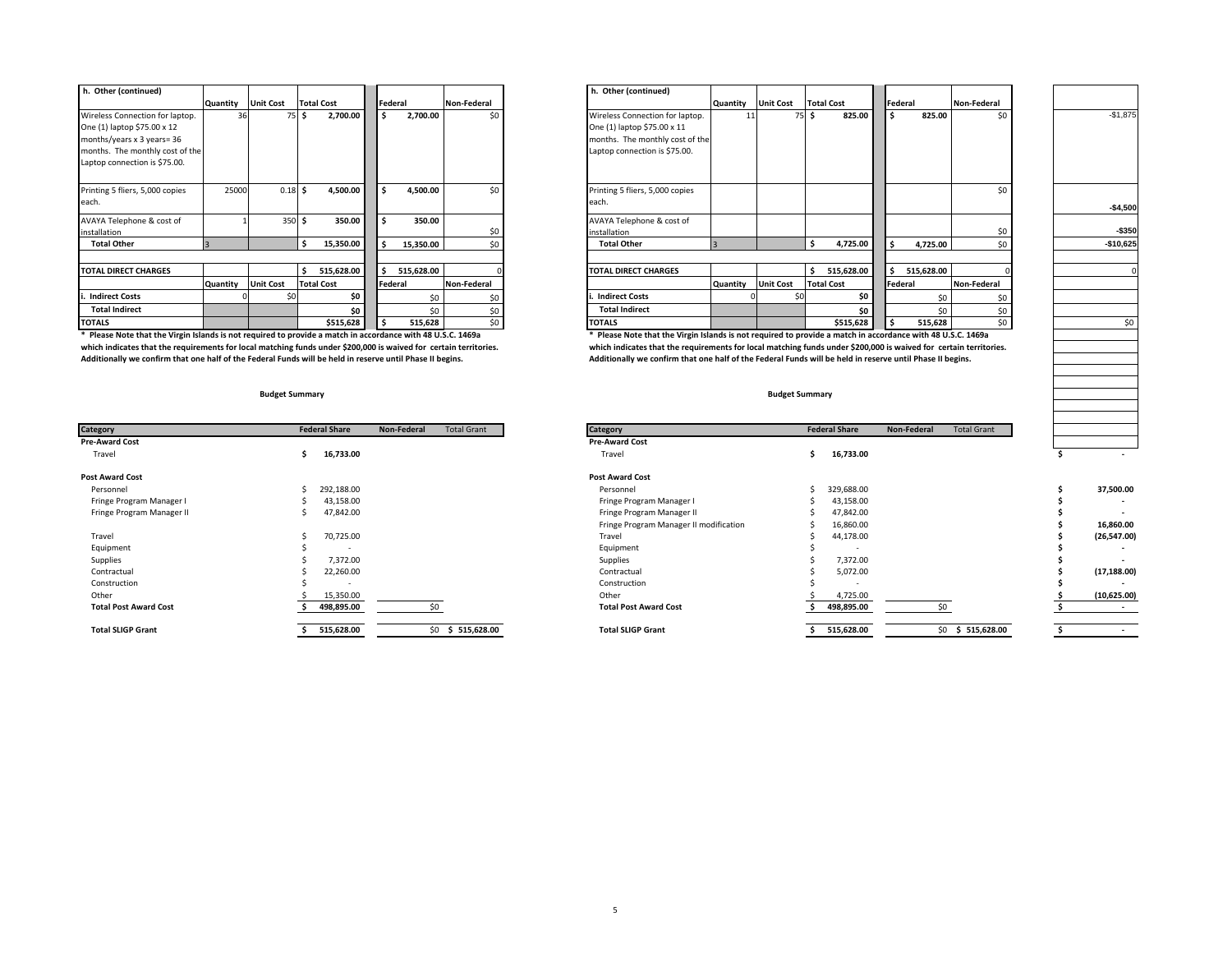# **Personnel**

| <b>Federal:</b>     | \$329,688 |
|---------------------|-----------|
| <b>Non-Federal:</b> | S 0       |
| Total:              | \$329,688 |

See the Detailed Budget Spreadsheet for calculations

- x Two (2) Program Managers (Federal): The Program Managers under the direction of the SLIGP will provide oversight for the SLIGP grant, ensuring that all activities are completed on time and within budget. The Program Managers will be the primary points of contact for consultation with FirstNet, and will work to expand the State's governance structure. The budgeted costs (100% time) are only for the duties associated with public safety broadband and the SLIGP grant, and not for additional land mobile radio and general interoperable communication duties as the SWIC. In addition, the Program Managers will create a master plan to incorporate the NPSWBN technological requirements into our existing radio and broadband network infrastructure. The NPSWBN Master Plan would then become one of the public safety plans whose implementation is monitored by the PSC and reported to the Governor. They will have the responsibility of researching Long Term Evolution (LTE) technologies, educating, coordination of all SLIPG activities, managing the SLIGP budget, documenting all SLIGP activities, preparing USVI team for the FIRSTNET consultations, data collection and assuring compliance with SLIGP requirements. These efforts will be done in collaboration with existing Bureau of Information Technology staff.
- x They will provide all Grant Management functions as well. The Program Managers will provide grant management support, including completing progress reports, managing the project's budget, and ensuring grant activities are completed on time.
- $x$  They will also serve as Outreach Coordinator and provide services such as organize meetings with local jurisdictions, and communicate information about grant activities to key stakeholders.
- x They will conduct and assist with Data Collection during the phase II portion of the Grant.

## **Fringe**

| <b>Federal:</b>     | \$107,860 |
|---------------------|-----------|
| <b>Non-Federal:</b> | SO.       |
| Total:              | \$107,860 |

See the Detailed Budget Spreadsheet for calculations

## **Program Manager 1, Fringe for 3 years**

| <b>Federal:</b>     | \$43,158  |
|---------------------|-----------|
| <b>Non-Federal:</b> | <b>SO</b> |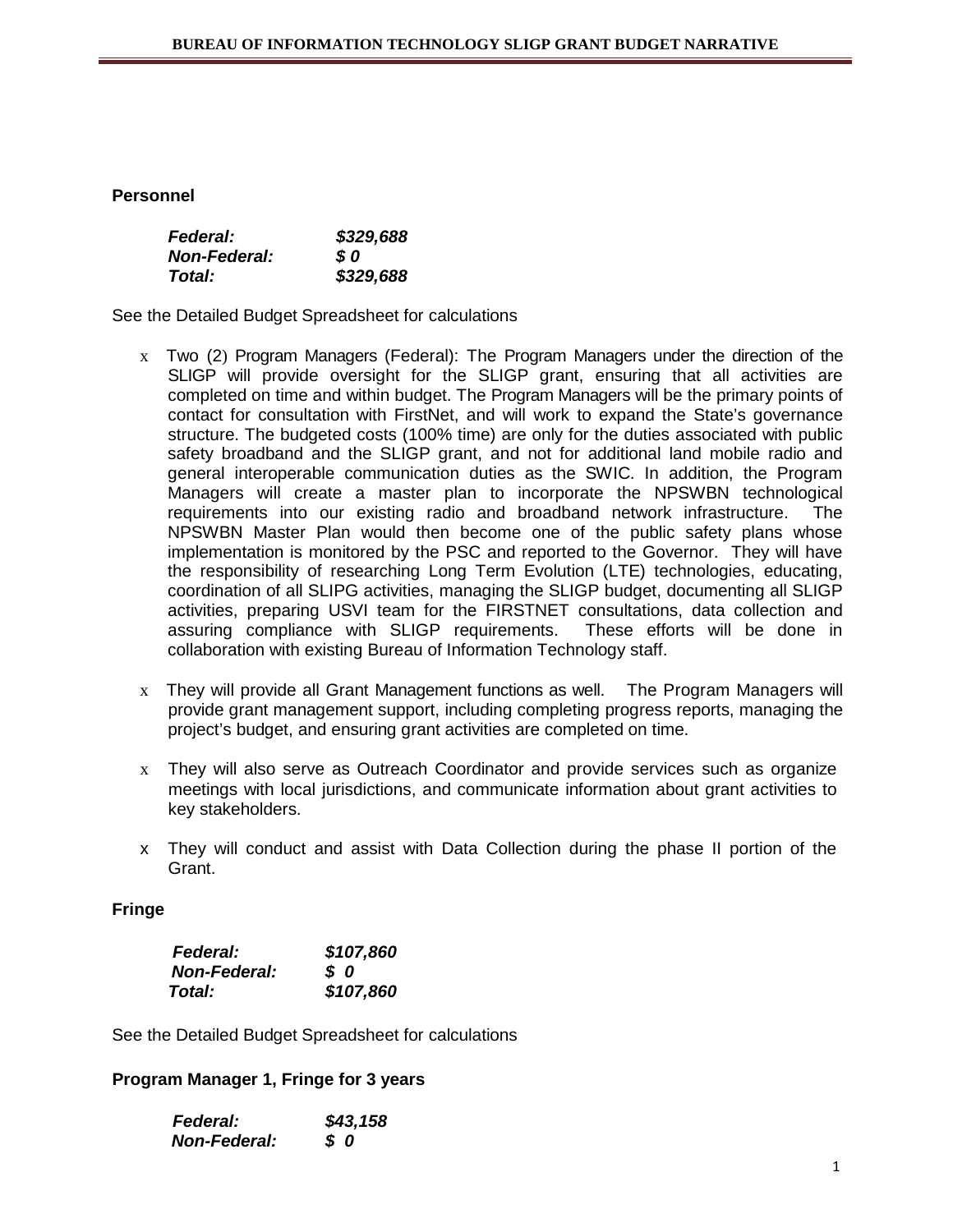# *Total: \$43,158*

x One (1) Program Manager (Federal): Benefits include FICA, Workman's Compensation, health insurance and retirement. This Manager spends 100% of the time on SLIGP, so 100% of the fringe benefits cost have been allocated to this grant. His duties include grants management, outreach support, and Data Collection as well as what is outlined above. This cost is for three (3) years and is slightly lower than Program Manager II Fringe Benefits costs because the current incumbent is covered by his spouse Health Insurance. However, he is required to pay for the cost of Life Insurance which is (\$2.16 per pay period).

## **Fringe**

Program Manager II, 2 year period

| <b>Federal:</b>     | \$47,842 |
|---------------------|----------|
| <b>Non-Federal:</b> | s o      |
| Total:              | \$47,842 |

• One (1) Program Manager (Federal): Fringe Benefits include FICA, Workman's Compensation, health insurance and retirement. This Manager spends 100% of the time on SLIGP, so 100% of the fringe benefits cost have been allocated to this grant. The duties include grants management, outreach support and data collection as well, as what is outlined above. This cost is for the two years.

## **Fringe**

Program Manager II, Year 4 (15 pay periods)

| <b>Federal:</b>     | \$16,860 |
|---------------------|----------|
| <b>Non-Federal:</b> | s o      |
| Total:              | \$16,860 |

One (1) Program Manager (Federal): Benefits include FICA, Workman's Compensation, health insurance and retirement. This Manager spends 100% of the time on SLIGP, so 100% of the fringe benefits cost have been allocated to this grant. The duties of this Program Manager include grants management, outreach support and data collection as well, as what is outlined above. These funds will cover only up to Quarter 17. Due to limited funding, the grant is unable to support any cost for personnel beyond Quarter 17.

## **Travel**

| Pre-Award           |          |
|---------------------|----------|
| <b>Federal:</b>     | \$16,733 |
| <b>Non-Federal:</b> | SO       |
| Total:              | \$16,733 |

See the Detailed Budget Spreadsheet for calculations

x Travel for Regional and National Meetings with FirstNet (Federal): Staff will attend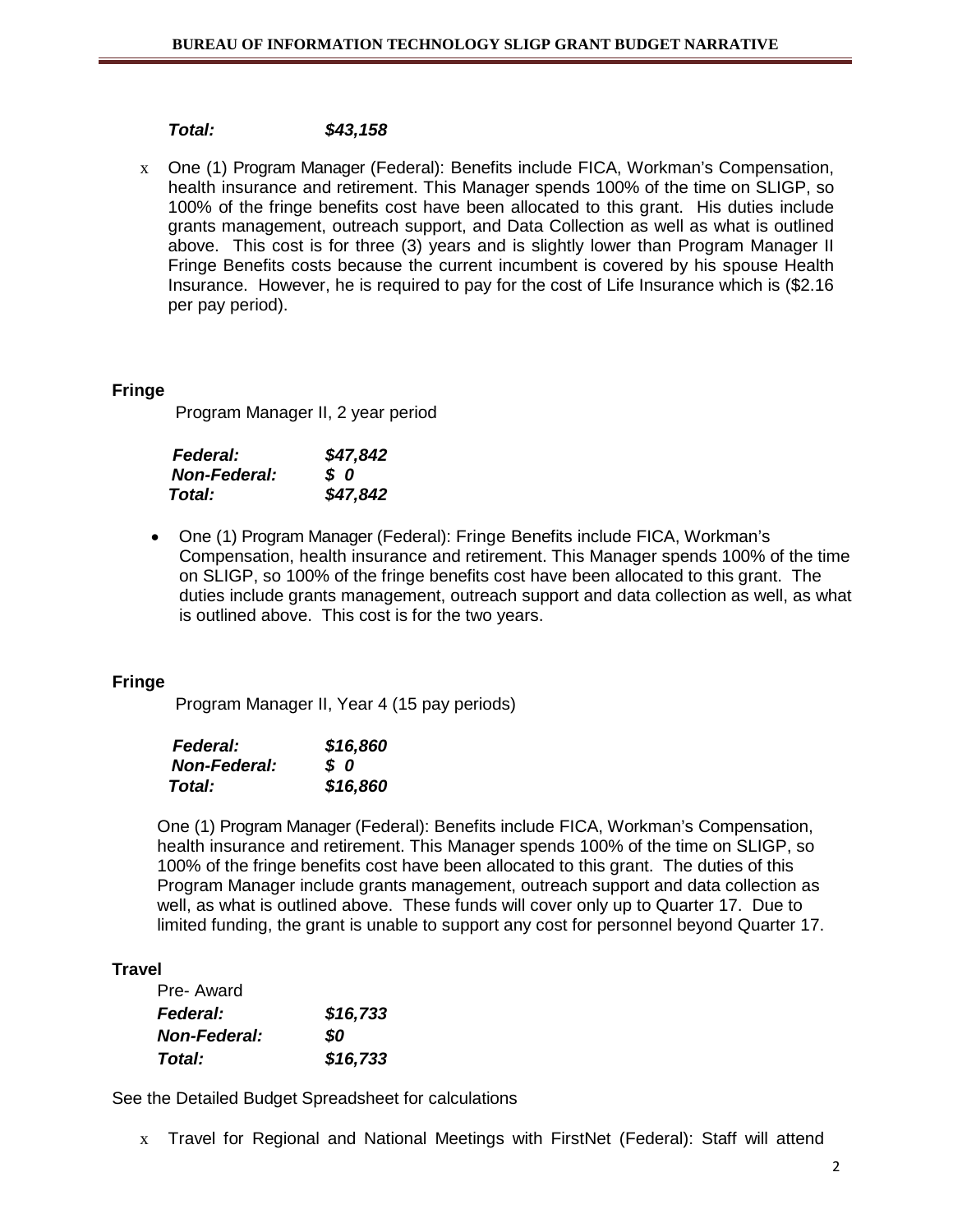national and regional conferences to meet with FirstNet and share information and collaborate with other grant recipients. Travel costs include airfare, hotel, per diem and other miscellaneous cost (ie. taxi, metro, shuttle services, and checked baggage).

#### **Travel**

| Post Award          |          |
|---------------------|----------|
| <b>Federal:</b>     | \$44,178 |
| <b>Non-Federal:</b> | SO.      |
| Total:              | \$44,178 |

See the Detailed Budget Spreadsheet for calculations

x Travel for Regional and National Meetings with FirstNet (Federal): Staff will attend national and regional conferences to meet with FirstNet and share information and collaborate with other grant recipients. Travel costs include airfare, hotel, per diem and other miscellaneous cost (ie. taxi, metro, shuttle services, and checked baggage). Also included is cost for inter-island travel from St. Thomas to St. Croix and vice versa and for travel from St. Thomas to St. John.

## **Equipment**

| <b>Federal:</b>     | \$0 |
|---------------------|-----|
| <b>Non-Federal:</b> | 80  |
| Total:              | 80  |

We do not plan to have any equipment costs for this grant program.

## **Supplies**

| <b>Federal:</b>     | \$7,372 |
|---------------------|---------|
| <b>Non-Federal:</b> | SO.     |
| <b>Total:</b>       | 7,372   |

See the Detailed Budget Spreadsheet for calculations

- x Desktop Computer (Federal): A Desktop Computer will be purchased for Program Manager II who will perform Grant Management, Outreach Coordination, and Data Collection functions to support their grant-related activities under this grant. The cost for this computer will be 100% Federal. A printer which was originally planned to be purchased has been cancelled. Cost of printing will be handled by the Bureau of Information Technology local funds.
- x Office Supplies (Federal): This includes paper, folders, pens, and other general office supplies which will be used by the Program Managers for grant-related activities. This item will be 100% federally funded since this grant has a zero match requirement for the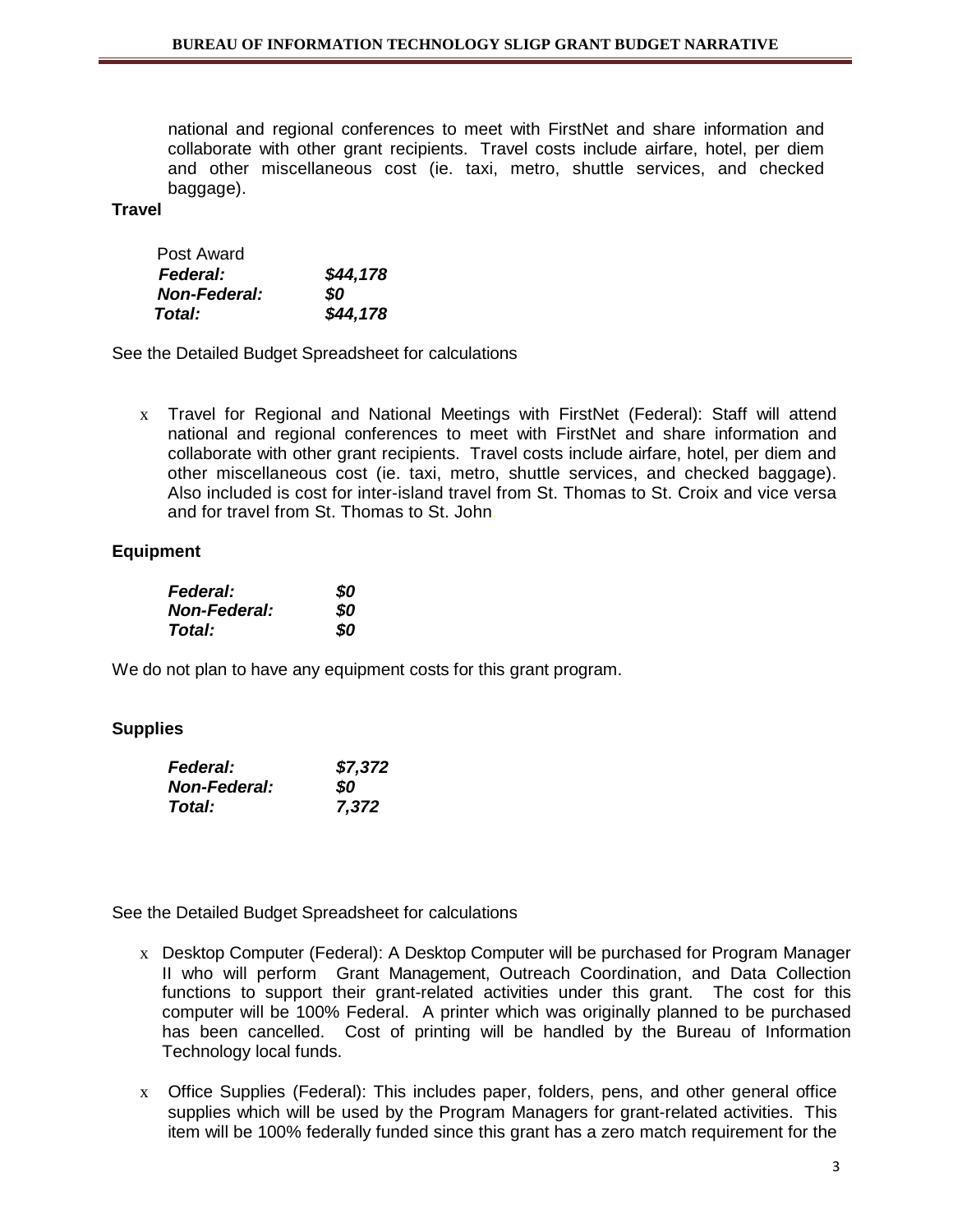Territory of the Virgin Islands.

x Laptop (Federal): A new laptop for the Program Manager I will be used while on travel and for conducting other grant-related work will be procured under this grant. This item will be 100% federally funded in accordance with the zero match requirement for the Territory.

# **Contractual**

| <b>Federal:</b>     | \$5,072 |
|---------------------|---------|
| <b>Non-Federal:</b> | SO.     |
| Total:              | \$5,072 |

See the Detailed Budget Spreadsheet for calculations

x Data Collection (Federal): During Phase 2, the Territory will contract with two data collection firms to gather information about existing infrastructure, potential users, and other information as requested by FirstNet/NTIA.

# **Construction**

| <b>Federal:</b>      | 80 |
|----------------------|----|
| <b>Non-Federal:</b>  | 80 |
| <i><b>Total:</b></i> | 80 |

We do not plan to have any construction costs for this grant program.

## **Other**

| <b>Federal:</b>     | \$4,725 |
|---------------------|---------|
| <b>Non-Federal:</b> | SO.     |
| Total:              | \$4,725 |

See the Detailed Budget Spreadsheet for calculations

- x Wireless Connection for a Laptop (Federal 100%): The one laptop purchased is for Program Manager I who will perform Grants Management, Outreach Coordinator functions and Data Collections under this grant. He will have wireless connections to facilitate work while at meetings and on travel.
- x Outreach related activities cost including cost for meeting space (Federal -100%): The outreach efforts would be structured on educating the First Responders on the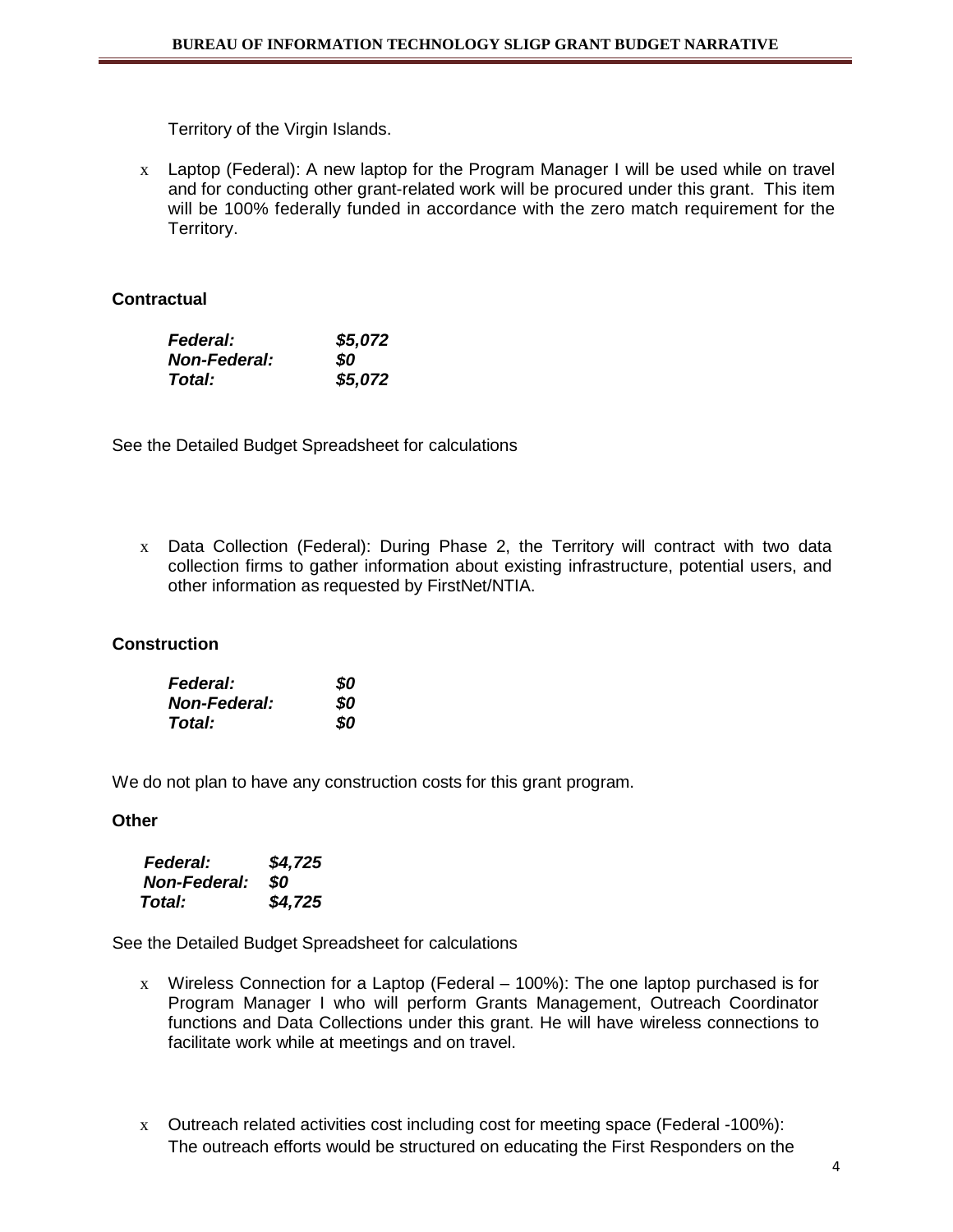data gathering needs under this grant and in helping them to understand the purpose of FirstNet. Our efforts will also help them to understand the type of infrastructure that is needed as well as educate them on LTE Technology.

# **Indirect Cost**

| <b>Federal:</b>     | \$0 |
|---------------------|-----|
| <b>Non-Federal:</b> | 80  |
| Total:              | 80  |

x Indirect Cost (Federal and Non-Federal): The Territory does not have a Negotiated Indirect Cost Rate Agreement with the U.S. Department of Labor for the Bureau of Information Technology at this time. Once one is established it would be applied to future grants.

# **TOTALS**

| <b>Federal:</b>      | $$515,628$ * |
|----------------------|--------------|
| <b>Non-Federal:</b>  | SO           |
| <i><b>Total:</b></i> | \$515,628    |

**\*Amount includes \$16,733 Pre-Award cost for attending a consultation meeting from May 14 – 16, 2013 in Arlington, Virginia. Additionally, we confirm that one half of the Federal Funds will be held in reserve until Phase II begins.**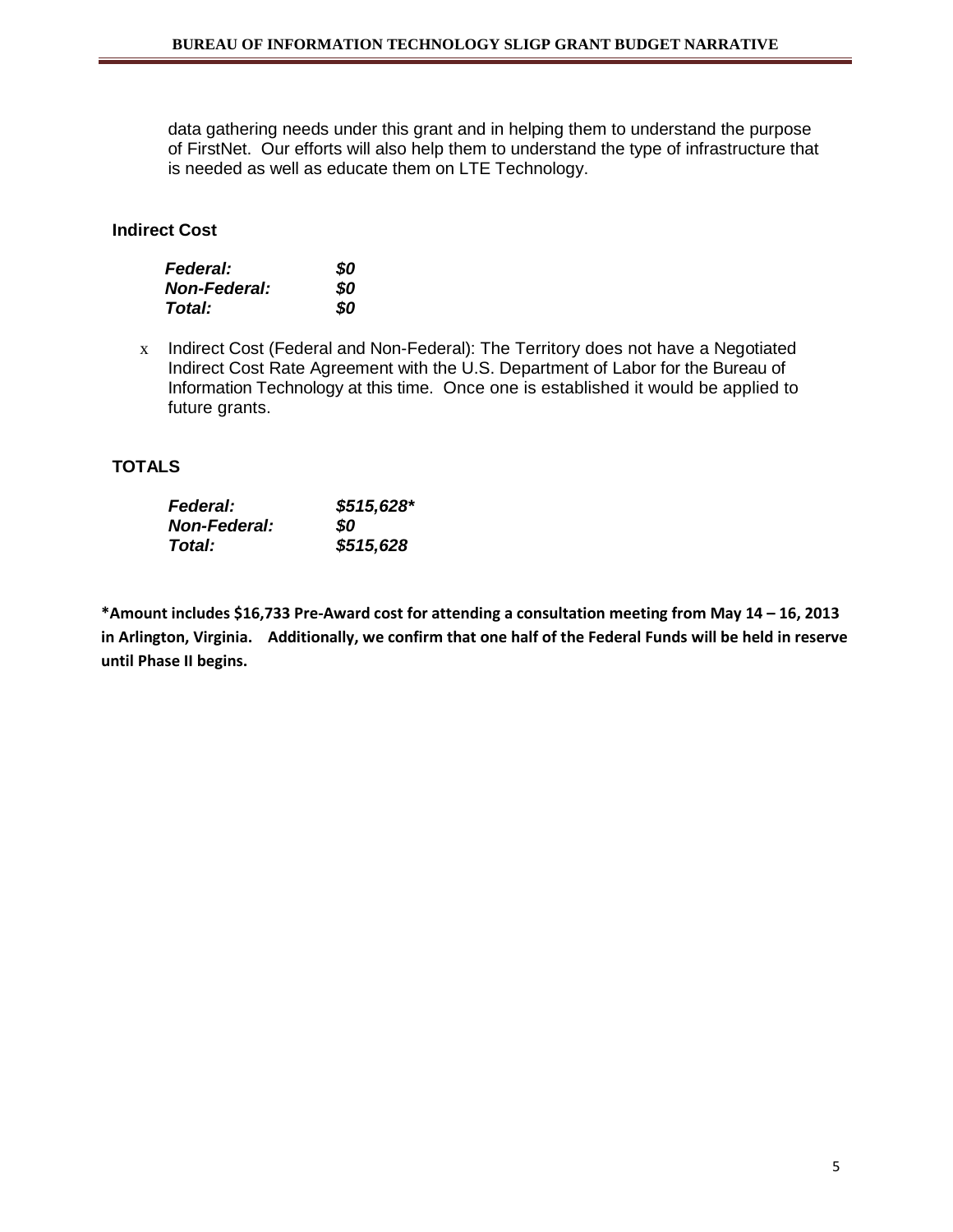| 6. Object Class Categories             | <b>GRANT PROGRAM, FUNCTION OR ACTIVITY</b> |                      |     |                |     |               |      |                 | Total |                                |
|----------------------------------------|--------------------------------------------|----------------------|-----|----------------|-----|---------------|------|-----------------|-------|--------------------------------|
|                                        | $(\overline{1})$                           |                      | (2) |                | (3) |               | 1(4) |                 |       | (5)                            |
|                                        |                                            | State and Local      |     |                |     |               |      |                 |       |                                |
|                                        |                                            | implementation Grant |     |                |     |               |      |                 |       |                                |
|                                        |                                            | Program (SLIGP)      |     |                |     |               |      |                 |       |                                |
|                                        |                                            |                      |     |                |     |               |      |                 |       |                                |
|                                        |                                            |                      |     |                |     |               |      |                 |       |                                |
|                                        |                                            |                      |     |                |     |               |      |                 |       |                                |
|                                        |                                            |                      |     |                |     |               |      |                 |       |                                |
|                                        |                                            |                      |     |                |     |               |      |                 |       |                                |
|                                        |                                            |                      |     |                |     |               |      |                 |       |                                |
|                                        |                                            |                      |     |                |     |               |      |                 |       |                                |
|                                        |                                            |                      |     |                |     |               |      |                 |       |                                |
| a. Personnel                           | s                                          | 44,688.00 \$         |     | $117,500.00$ S |     | 130.000.00    |      | $37,500.00$ $S$ |       | 329,688.00                     |
| b. Fringe Benefits                     |                                            | 14,421.00            |     | 34,626.00      |     | 41,953.00     |      | 16,860.00       |       | 107,860.00                     |
|                                        |                                            |                      |     |                |     |               |      |                 |       |                                |
| c. Travel                              |                                            | 32,530.00            |     | 15,000.00      |     | 6,500.00      |      | 6,881.00        |       | 60,911.00                      |
|                                        |                                            |                      |     |                |     |               |      |                 |       |                                |
| d. Equipment                           |                                            |                      |     |                |     |               |      |                 |       |                                |
|                                        |                                            | 806.00               |     | 5,760.00       |     | 403.00        |      | 403.00          |       | 7,372.00                       |
| e. Supplies                            |                                            |                      |     |                |     |               |      |                 |       |                                |
| f. Contractual                         |                                            |                      |     |                |     | 2,500.00      |      | 2,572.00        |       | 5,072.00                       |
|                                        |                                            |                      |     |                |     |               |      |                 |       |                                |
| g. Construction                        |                                            |                      |     |                |     | 0.00          |      |                 |       |                                |
|                                        |                                            |                      |     | 1,000.00       |     | 1,000.00      |      |                 |       | 4,725.00                       |
| h. Other                               |                                            | 1,725.00             |     |                |     |               |      | 1,000.00        |       |                                |
| i. Total Direct Charges (sum of 6a-6h) |                                            | 94,170.00            |     | 173,866.00     |     | 182,356.00    |      | 65,216.00       | sí    | 515,628.00                     |
|                                        |                                            |                      |     |                |     |               |      |                 |       |                                |
| j. Indirect Charges                    |                                            |                      |     |                |     |               |      |                 | sl    |                                |
|                                        | İ\$.                                       | 94,170.00 \$         |     | 173,886.00 \$  |     | 182,356.00 \$ |      | 65,216.00       |       | 515, 628.00                    |
| k. TOTALS (sum of 61 and 6j)           |                                            |                      |     |                |     |               |      |                 |       |                                |
|                                        |                                            |                      |     |                |     |               |      |                 |       |                                |
|                                        | I\$.                                       |                      | l\$ |                | is. |               | \$   |                 | Isl   |                                |
| 7. Program Income                      |                                            |                      |     |                |     |               |      |                 |       |                                |
|                                        |                                            |                      |     |                |     |               |      |                 |       | Clanderd Form 424A (Dou 7, 97) |

#### SECTION B - BUDGET CATEGORIES

Authorized for Local Reproduction

Standard Form 424A (Rev. 7- 97)

Prescibed by OMB (Circular A -102) Page 1A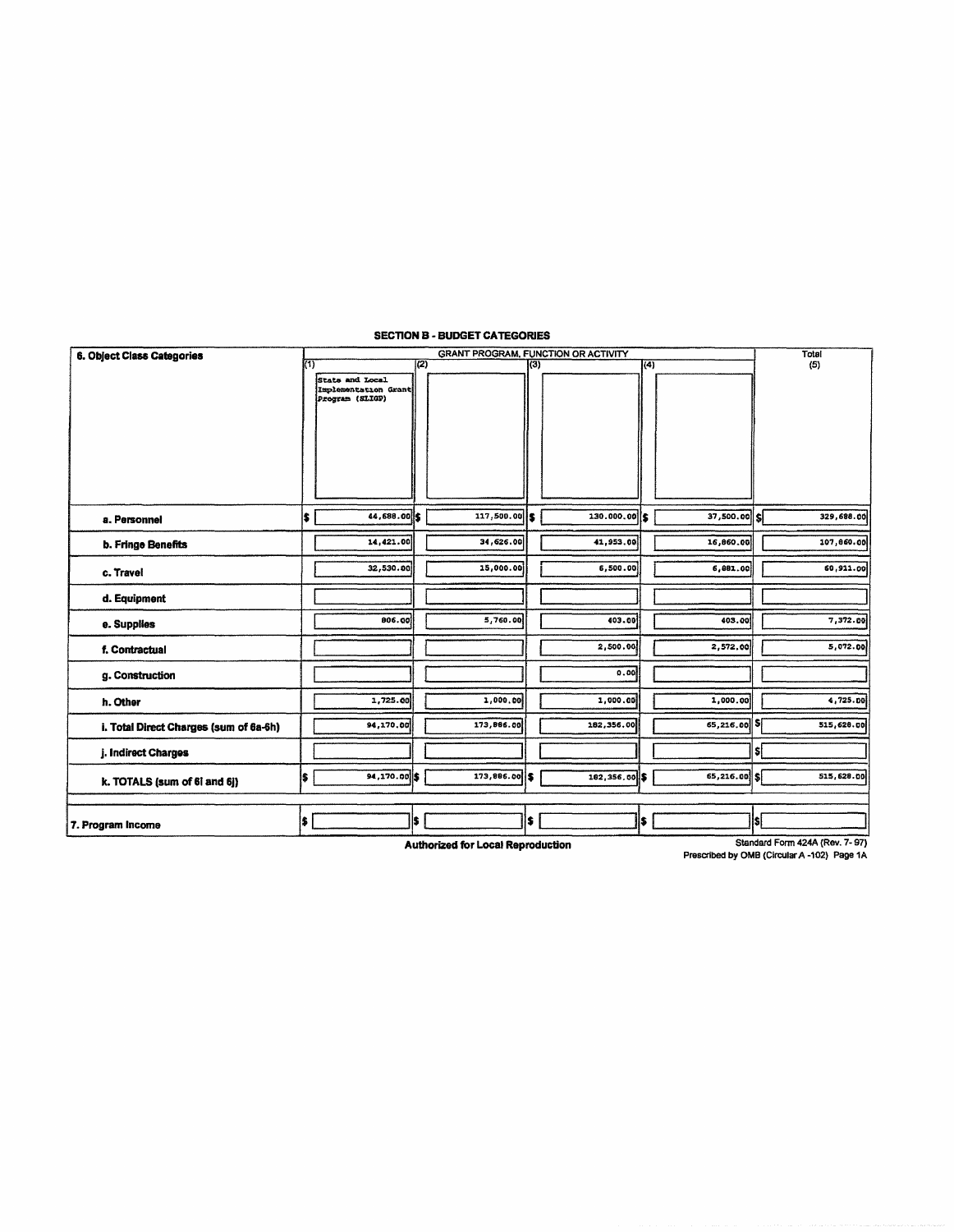**Recipient Name: US VIRGIN ISLANDS**

#### **MILESTONE CATEGORIES**

All projects must be completed within three years following the date of the issuance of the award.

Please use the table provided to indicate your anticipated number of activities you plan to complete each quarter for every year of your project. Year One begins July 1, 2013. Please include any data attributable to early activities (i.e., January - June 2013) in your baseline data for "Q1, Year 1."

Please also provide a brief description (100 words or less) of the primary activities involved in meeting each milestone (a single description should be provided for each milestone, covering all quarters in years one throu Please write "N/A" if your project does not include an activity. If necessary, please insert additional milestones at the bottom of the chart.

|                                          |                                                                                             |                |            |                             |                     |            |           |                 | <b>Quarter Ending</b> |            |                 |           |           |            |                 |  |
|------------------------------------------|---------------------------------------------------------------------------------------------|----------------|------------|-----------------------------|---------------------|------------|-----------|-----------------|-----------------------|------------|-----------------|-----------|-----------|------------|-----------------|--|
|                                          |                                                                                             |                |            |                             |                     |            |           |                 |                       |            |                 |           |           |            |                 |  |
| <b>MILESTONE ACTIVITY CATEGORIES</b>     | <b>Description of Activity</b>                                                              | <b>TOTAL</b>   | $Q1 - 7$   | Q8                          | Q9                  | Q10        | Q11       | Q <sub>12</sub> | Q13                   | Q14        | Q <sub>15</sub> | Q16       | Q17       | Q18        | Q <sub>19</sub> |  |
|                                          |                                                                                             |                |            |                             |                     |            |           |                 |                       |            |                 |           |           |            |                 |  |
|                                          |                                                                                             |                | 9/30/2013- | 6/30/2015                   | 9/30/2015           | 12/31/2015 | 3/31/2016 | 6/30/2016       | 9/30/2016             | 12/31/2016 | 3/31/2017       | 6/30/2017 | 9/30/2017 | 12/31/2017 | 3/31/2018       |  |
| 1. Stakeholder Meetings (Number of       | Informational sessions with PSEs,                                                           |                | 3/31/2015  |                             |                     |            |           |                 |                       |            |                 |           |           |            |                 |  |
| individuals reached via stakeholder      | Decision/Policy Makers, Legislature and the                                                 |                |            |                             |                     |            |           |                 |                       |            |                 |           |           |            |                 |  |
| meetings)                                | Public.                                                                                     | 1376           | 351        | 225                         | 100                 | 25         | 75        | 100             | 100                   | 25         | 75              | 100       | 100       | 25         | 75              |  |
|                                          | Attend Broadband conferences utilizing                                                      |                |            |                             |                     |            |           |                 |                       |            |                 |           |           |            |                 |  |
| <b>Broadband Conferences</b>             | SLIGP funidna.                                                                              | 33             | 21         |                             |                     |            |           |                 |                       |            |                 |           |           |            |                 |  |
|                                          | Hired full-time program managers to lead                                                    |                |            |                             |                     |            |           |                 |                       |            |                 |           |           |            |                 |  |
| 3. Staff Hires (Full Time Equivalent)    | FirstNet activities in the territory.                                                       | $\overline{2}$ |            |                             |                     |            |           |                 |                       |            |                 |           |           |            |                 |  |
|                                          |                                                                                             |                |            |                             |                     |            |           |                 |                       |            |                 |           |           |            |                 |  |
| 4. Contract Executions                   | Data collection Activities- Coverage                                                        | 2              |            |                             |                     |            |           |                 |                       |            |                 |           |           |            |                 |  |
|                                          |                                                                                             |                |            |                             |                     |            |           |                 |                       |            |                 |           |           |            |                 |  |
| 5. Governance Meetings                   | Governance and Working group meetings                                                       | 38             | 13         |                             |                     |            |           |                 |                       |            |                 |           |           |            |                 |  |
|                                          | Creation and distribution of Newsletters.                                                   |                |            |                             |                     |            |           |                 |                       |            |                 |           |           |            |                 |  |
|                                          | factsheets and flyers, via handouts, website                                                |                |            |                             |                     |            |           |                 |                       |            |                 |           |           |            |                 |  |
| <b>Education and Outreach Materials</b>  | uploads, and Social Media.                                                                  | 1940           | 15         | 325                         | 200                 | 50         | 150       | <b>200</b>      | 200                   | 50         | 150             | 200       | 200       | 50         | 150             |  |
| 7. Subrecipient Agreements Executed      | Data collection Activities- Coverage                                                        | $\Omega$       |            |                             |                     |            |           |                 |                       |            |                 |           |           |            | $\Omega$        |  |
|                                          | A combination of surveys, RFIs, and data                                                    |                |            |                             |                     |            |           |                 |                       |            |                 |           |           |            |                 |  |
|                                          | analysis will be used to obtain the requested                                               |                |            |                             |                     |            |           |                 |                       |            |                 |           |           |            |                 |  |
| 8. Phase 2 - Coverage                    | data                                                                                        | N/A            | N/A        | Stage 1;2 Stage 3;4 Stage 5 |                     |            | Stage 5   | Stage 6         | N/A                   | N/A        | N/A             | N/A       | N/A       | N/A        | N/A             |  |
| 9. Phase 2 - Users and their Operational | Utilize surveys to attain and record                                                        |                |            |                             |                     |            |           |                 |                       |            |                 |           |           |            |                 |  |
| Areas                                    | information.                                                                                | N/A            | N/A        | Stage 1;2 Stage 3;4 Stage 5 |                     |            | Stage 5   | Stage 6         | N/A                   | N/A        | N/A             | N/A       | N/A       | N/A        | N/A             |  |
|                                          |                                                                                             |                |            |                             |                     |            |           |                 |                       |            |                 |           |           |            |                 |  |
| 10. Phase 2- Capacity Planning           | Submit RFIs and conduct interviews.                                                         | N/A            | Stage 1    | Stage 2                     | Stage $3:4$ Stage 5 |            | Stage 5   | Stage 6         | N/A                   | N/A        | N/A             | N/A       | N/A       | N/A        | N/A             |  |
| 11. Phase 2 - Current                    | Utilize surveys to attain and record                                                        |                |            |                             |                     |            |           |                 |                       |            |                 |           |           |            |                 |  |
| Providers/Procurement                    | information.                                                                                | N/A            | Stage 1    | Stage 2                     | Stage 3;4 Stage 5   |            | Stage 5   | Stage 6         | N/A                   | N/A        | N/A             | N/A       | N/A       | N/A        | N/A             |  |
|                                          | Outline the approval process. Submit                                                        |                |            |                             |                     |            |           |                 |                       |            |                 |           |           |            |                 |  |
|                                          | itemized plan to TWCIGB Governing Body                                                      |                |            |                             |                     |            |           |                 |                       |            |                 |           |           |            |                 |  |
|                                          | for approval. Finally Submit to Governor for<br>review and approval. Await receipt of State |                |            |                             |                     |            |           |                 |                       |            |                 |           |           |            |                 |  |
| 12. Phase 2 - State Plan Decision        | Plan from FirstNet.                                                                         | N/A            | N/A        | N/A                         | N/A                 | N/A        | Stage 1   |                 | Stage 2               | Stage 2    |                 |           | N/A       | N/A        | N/A             |  |
|                                          |                                                                                             |                |            |                             |                     |            |           | Stage 1         |                       |            | Stage 3         | Stage 4   |           |            |                 |  |

According to the Paperwork Reduction Act, as amended, no persons are required to respond to a collection of information unless it displays a valid OMB Control Number. The valid OMB control number for this information colle is estimated to average 3 hours per response, including time for reviewing instructions, searching existing data sources, gathering and maintaining the data needed, and completing and reviewing the collection of informatio including suggestions for reducing this burden, to Michael Dame, Director, State and Local Implementation Grant Program, Office of Public Safety Communications, National Telecommunications and Information Administration, U Washington, D.C. 20230.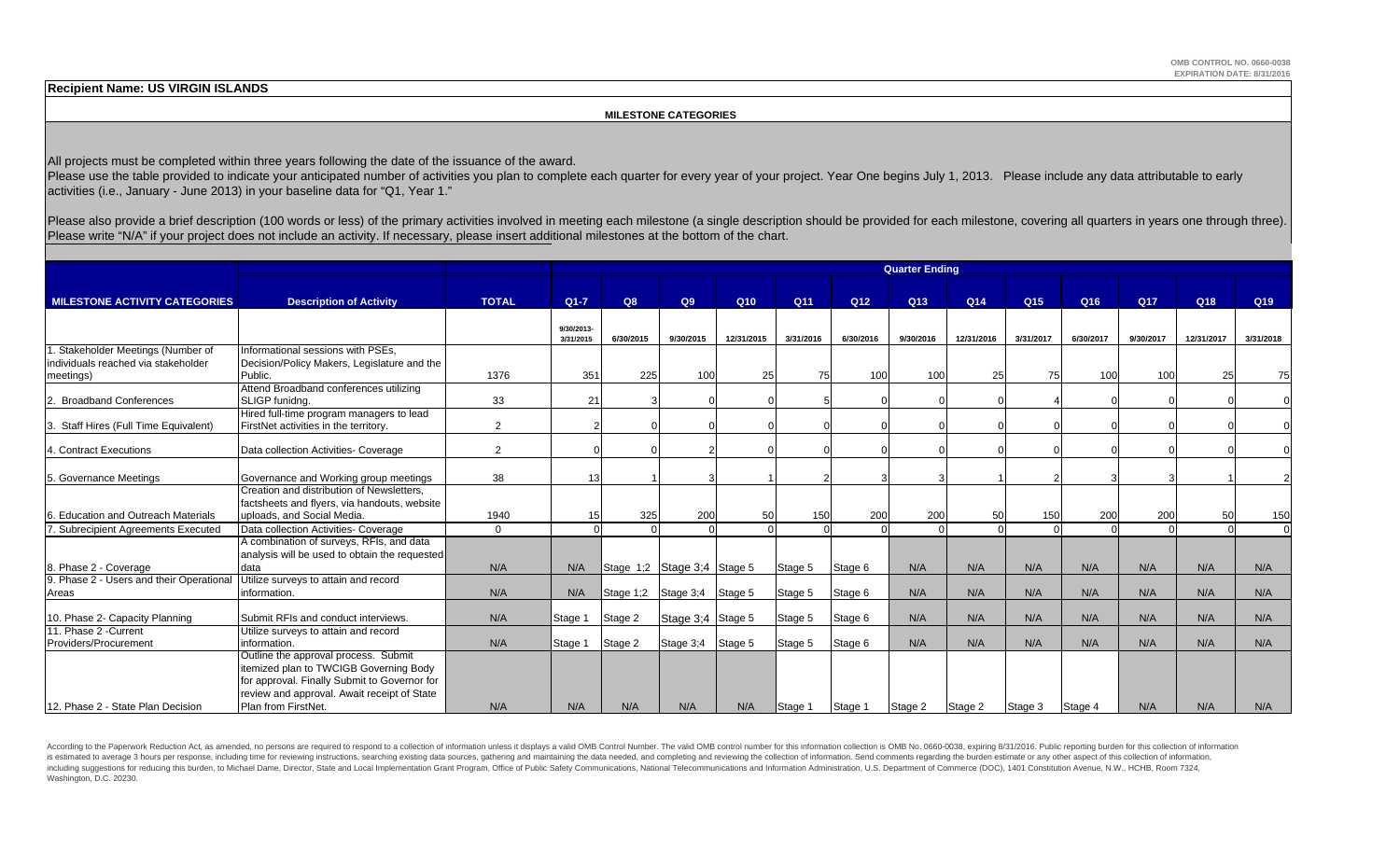**Recipient Name: United States Virgin Islands - Office of the Governor Bureau of Information Technology**

#### **Cost Class Category Federal Expenditures**

The completion of your project budget (federal funds) should be reported in the quarter you are anticipating expending the funds. Year One begins July 1, 2013. Please include any data attributable to early activities (i.e. for "Q1, Year 1."

|                                             | <b>TOTAL</b>   |                   |               |                        |                                                          |                 |                                     | <b>Quarter Ending</b> |                      |                 |                                                                                                                                                                                         |                 |                         |                                                                                                                                                                                                                                                    |
|---------------------------------------------|----------------|-------------------|---------------|------------------------|----------------------------------------------------------|-----------------|-------------------------------------|-----------------------|----------------------|-----------------|-----------------------------------------------------------------------------------------------------------------------------------------------------------------------------------------|-----------------|-------------------------|----------------------------------------------------------------------------------------------------------------------------------------------------------------------------------------------------------------------------------------------------|
| <b>Quarterly Cost Category Expenditures</b> | <b>FEDERAL</b> | $Q1 - 7$          | Q8            | Q9                     | Q <sub>10</sub>                                          | Q <sub>11</sub> | Q <sub>12</sub>                     | Q <sub>13</sub>       | Q <sub>14</sub>      | Q <sub>15</sub> | Q16                                                                                                                                                                                     | Q <sub>17</sub> | Q <sub>18</sub>         | Q <sub>19</sub>                                                                                                                                                                                                                                    |
|                                             |                |                   |               |                        |                                                          |                 |                                     |                       |                      |                 |                                                                                                                                                                                         |                 |                         |                                                                                                                                                                                                                                                    |
|                                             |                | 9/30/2013-3/31/15 | 6/30/2015     | 9/30/2015              | 12/31/2015                                               | 3/31/2016       | 6/30/2016                           | 9/30/2016             | 12/31/2016           | 3/31/2017       | 6/30/2017                                                                                                                                                                               | 9/30/2017       | 12/31/2017              | 3/31/2018                                                                                                                                                                                                                                          |
| a. Personnnel                               | \$329,688.00   | \$106.049.00      |               |                        | \$141,072.80   \$171,072.80   \$206,072.80               |                 | \$241,072.80 \$271,072.80           | \$293,572.80          | \$308,572.80         |                 | \$318,572.80   \$328,572.80   \$329,688.00   \$329,688.00                                                                                                                               |                 |                         | \$329.688.00                                                                                                                                                                                                                                       |
| b. Fringe Benefits                          | \$107,860.00   | 28.153.00         |               |                        | 0 S 39,945.80 S 50,925.20 S 63,734.50                    |                 |                                     |                       |                      |                 | \$ 76,125.72   \$ 87,105.12   \$ 96,384.87   \$103,128.81   \$107,624.77   \$107,860.00   \$107,860.00   \$107,860.00   \$107,860.00                                                    |                 |                         |                                                                                                                                                                                                                                                    |
| c. Travel                                   | \$60,911.00    | 36.096.00         |               |                        |                                                          |                 |                                     |                       |                      |                 | ) \$ 45.447.23 \$ 47.447.23 \$ 49.447.23 \$ 53.447.23 \$ 55.447.23 \$ 57.447.23 \$ 59.447.23 \$ 60.911.00 \$ 60.911.00 \$ 60.911.00 \$ 60.911.00 \$ 60.911.00 \$ 60.911.00 \$ 60.911.00 |                 |                         |                                                                                                                                                                                                                                                    |
| d. Equipment                                | \$0.00         |                   |               |                        |                                                          |                 |                                     |                       |                      |                 |                                                                                                                                                                                         |                 |                         |                                                                                                                                                                                                                                                    |
| e. Supplies                                 | \$7,372.00     | \$<br>3,768.00    | 6.164.47      | 6,293.47<br>- \$       | 6.422.47                                                 | 6,551.47        | 6,680.47                            | 6,809.47<br>-S        | $6,938.47$ \$        | 7,067.47        | 7,196.47<br>- \$                                                                                                                                                                        | 7.325.47        | 7.372.00                | 7,372.00                                                                                                                                                                                                                                           |
| f. Contractual                              | \$5,072.00     |                   | $2.000.00$ \$ | 2.500.00               | 3.000.00                                                 | 3,500.00        | 4,000.00                            | 4,500.00<br>- \$      | 5,000.00             | $5.072.00$ \ \$ | 5,072.00                                                                                                                                                                                | 5.072.00        | $5,072.00$ \$           | 5,072.00                                                                                                                                                                                                                                           |
| g. Construction                             | \$0.00         |                   |               |                        |                                                          |                 |                                     |                       |                      |                 |                                                                                                                                                                                         |                 |                         |                                                                                                                                                                                                                                                    |
| h. Other                                    | \$4,725.00     | 3.282.00          | 3.732.00      | $3,832.00$ \ \$<br>IS. | 3,932.00                                                 | 4.032.00        | 4,132.00                            | 4,232.00<br>-SS       | $4,332.00$ \$<br>-SS | $4,432.00$ \$   | 4,532.00                                                                                                                                                                                | 4.632.00        | $4.725.00$ \ \$<br>- \$ | 4,725.00                                                                                                                                                                                                                                           |
| . Total Direct Charges (sum of a-h)         | \$515,628.00   | \$177,348.00      |               |                        | $\frac{1}{2}$ \$238,362.30   \$282,070.70   \$332,609.00 |                 | $\vert$ \$384,729.22   \$428,437.62 |                       |                      |                 | \$ 462,946.37   \$ 487,419.31   \$ 503,680.04   \$ 514,144.27   \$ 515,488.47                                                                                                           |                 |                         | \$515,628.00   \$515,628.00                                                                                                                                                                                                                        |
| i. Indirect Charges                         | \$0.00         |                   |               |                        |                                                          |                 |                                     |                       |                      |                 |                                                                                                                                                                                         |                 |                         |                                                                                                                                                                                                                                                    |
| k. TOTAL (sum i and j)                      | \$515,628.00   |                   |               |                        |                                                          |                 |                                     |                       |                      |                 |                                                                                                                                                                                         |                 |                         | \$15,628.00 \$238,362.30 \$282,070.70 \$332,609.00 \$384,729.22 \$428,437.62 \$462,946.37 \$487,419.31 \$503,680.04 \$514,144.27 \$515,488.47 \$515,628.00 \$515,628.00 \$515,628.00 \$515,628.00 \$515,628.00 \$515,628.00 \$515,628.00 \$515,628 |

#### **Cost Class Category Non-Federal Expenditures**

The completion of your project budget (non-federal, matching funds) should be reported in the quarter you are anticipating expending the funds. Year One begins July 1, 2013. Please include any data attributable to early ac baseline data for "Q1, Year 1."

|                                                  | <b>TOTAL</b> |                     |           |           |            |           |                 | <b>Quarter Ending</b>    |            |                 |           |           |            |           |
|--------------------------------------------------|--------------|---------------------|-----------|-----------|------------|-----------|-----------------|--------------------------|------------|-----------------|-----------|-----------|------------|-----------|
| Quarterly Cost Category Expenditures NON-FEDERAL |              | $Q1 - 7$            | Q8        | Q9        | Q10        | Q11       | Q <sub>12</sub> | Q13                      | Q14        | Q <sub>15</sub> | Q16       | Q17       | Q18        | Q19       |
|                                                  |              |                     |           |           |            |           |                 |                          |            |                 |           |           |            |           |
|                                                  |              | 9/30/2013-3/31/2015 | 6/30/2015 | 9/30/2015 | 12/31/2015 | 3/31/2016 | 6/30/2016       | 9/30/2016                | 12/31/2016 | 3/31/2017       | 6/30/2017 | 9/30/2017 | 12/31/2017 | 3/31/2018 |
| a. Personnnel                                    | \$0.00       | ৬                   |           |           |            |           |                 |                          |            |                 |           |           |            |           |
| b. Fringe Benefits                               | \$0.00       | -\$                 |           |           |            |           |                 |                          |            |                 |           |           |            |           |
| c. Travel                                        | \$0.00       | \$                  |           |           |            |           |                 |                          |            |                 |           |           |            |           |
| d. Equipment                                     | \$0.00       | - \$                |           |           |            |           |                 |                          |            |                 |           |           |            |           |
| e. Supplies                                      | \$0.00       | £                   |           |           |            |           |                 |                          |            |                 |           |           |            |           |
| f. Contractual                                   | \$0.00       | -\$                 |           |           |            |           |                 |                          |            |                 |           |           |            |           |
| g. Construction                                  | \$0.00       | -\$                 |           |           |            |           |                 |                          |            |                 |           |           |            |           |
| h. Other                                         | \$0.00       | -\$                 |           |           |            |           |                 |                          |            |                 |           |           |            |           |
| i. Total Direct Charges (sum of a-h)             | \$0.00       | -\$                 |           |           | -\$        |           |                 | $\overline{\phantom{a}}$ |            |                 |           | £.<br>-   |            |           |
| j. Indirect Charges                              | \$0.00       |                     |           |           |            |           |                 |                          |            |                 |           |           |            |           |
| k. TOTAL (sum i and j)                           | \$0.00       |                     |           |           | \$         |           |                 | $\overline{\phantom{0}}$ |            |                 |           |           |            |           |

According to the Paperwork Reduction Act, as amended, no persons are required to respond to a collection of information unless it displays a valid OMB Control Number. The valid OMB control number for this information colle estimated to average 3 hours per response, including time for reviewing instructions, searching existing data sources, gathering and maintaining the data needed, and completing and reviewing the collection of information. suggestions for reducing this burden, to Michael Dame, Director, State and Local Implementation Grant Program, Office of Public Safety Communications, National Telecommunications and Information Administration, U.S. Depart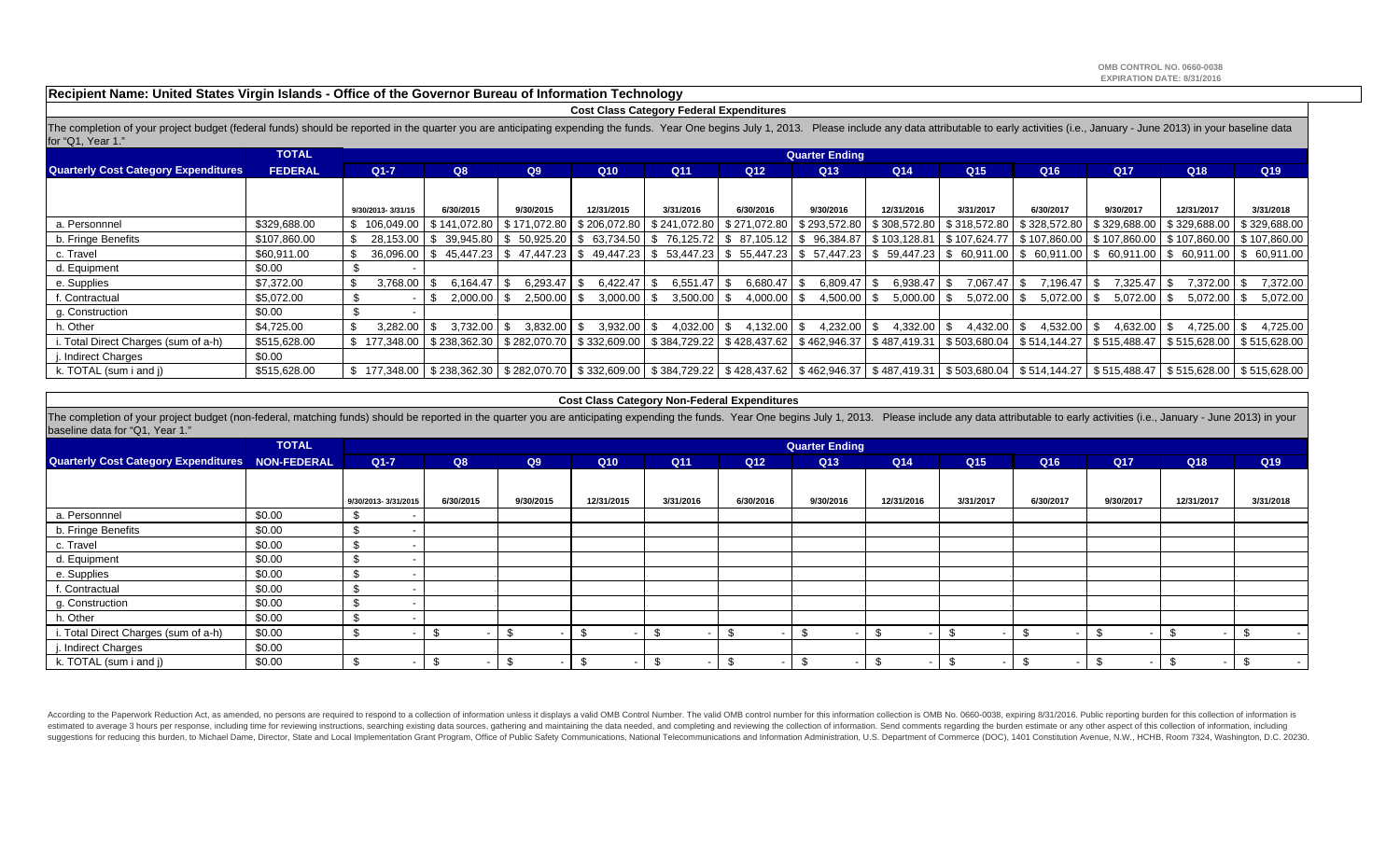## Supplemental Application Narrative

#### **Existing Governance Body**

# **Describe the organizational structure and membership of the existing Statewide Interoperability Governing Body (SIGB), or its equivalent, that is responsible for public safety communications in the State.**

The USVI intends to use the existing Public Safety sub-Committee (PSC) as the Statewide Interoperability Governing Body (SIGB). The PSC is chaired by the Public Safety Policy Advisor to the Governor of the USVI. The Public Safety Policy Advisor reports to the Governor through the Governor's Chief of Staff and the Senior Policy Advisor. The PSC is scheduled to meet monthly and has actually met on April 12, 2012, May 22, 2012, July 5, 2012, August 14, 2012, September 17, 2012, December 12, 2012, January 24, 2013, March 13, 2013, and May 5, 2013 with an average member attendance of 80%. The PSC chairperson provided a Committee update to the Governor's Cabinet during the February 5, 2013 Cabinet Meeting. The next scheduled meeting is June 20th, 2013.

As a result of a strategic planning retreat, the Government of the USVI has identified Public Safety as one of the five priority areas. In a March 27, 2012, memo to all executive branch agencies, Governor de Jongh established a public safety sub-committee to prioritized addressing public safety issues. The March  $12<sup>th</sup>$  memo also established the membership of the committee with a Government House public safety policy advisor as the chair (see attached March 27 memo). **This Public Safety Committee is the governance structure being used to fulfill the governance structure requirement for USVI participating in the establishment of the Nationwide Public Safety Wireless Broadband Network.** The Director for the Bureau of Information Technology/Chief Information Technology Officer (CITO) for the Government of the USVI is a member of the committee. The CITO is the point of contact (POC) for FirstNet and National Governor's Association Advisory Committee for FirstNet's Nationwide Public Safety Wireless Broadband Network (NPSWBN).

The entire membership of the Committee is as follows:

- **Anise Hodge (Public Safety Policy Advisor) Lead**
- **Richard Evangelista, Esq., (Senior Policy Advisor)**
- **Sekoia Rogers (Policy Team)**
- **Barbara Peterson (St. Thomas-Water Island Administrator)**
- • **Leona Smith (St. John Administrator)**
- **Dodson James (St. Croix Administrator)**
- **Rodney F. Querrard (Acting Police Commissioner)**
- **General Elton Lewis (Director, Virgin Islands Territorial Emergency Management Agency (VITEMA)**
- **Vincent Frazer, Esq., (Attorney General, Department of Justice)**
- **General Renaldo Rivera (Adjutant General, Virgin Islands National Guard)**
- **Jerris T. Browne (Director, Bureau of Motor Vehicle)**
- **Steve O. Brow (Director, Virgin Islands Fire Service)**
- **Julius C. Wilson (Director, Bureau of Corrections)**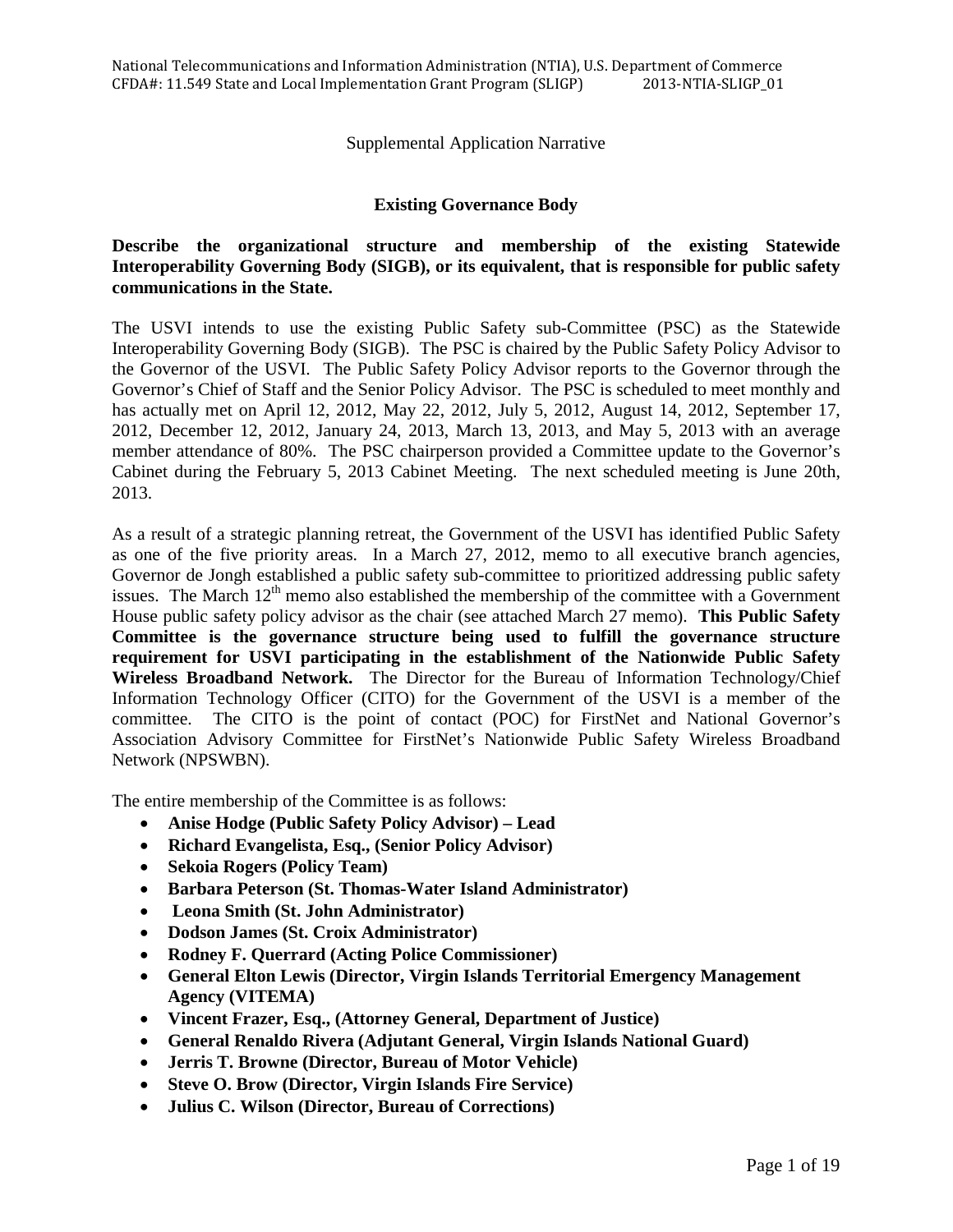- **Victor Browne (Director, Law Enforcement Planning Commission (LEPC))**
- **Reuben D. Molloy (Director, Bureau of Information Technology/CITO)**
- **Chris George (Coordinator, Street Addressing Initiative (SAI)/ Geospatial Information System Initiative (GIS))**

The membership of the committee represents the most senior members of the executive branch who have any public safety responsibility or influence. The committee meets monthly at Government House St. Thomas. Members can attend by being physically present, teleconference or videoconference. Please note that the policy advisors and policy team members are members of the Governor's staff who are liaisons to Commissioners and Directors as well as facilitators of policy development.

The Virgin Islands is made up of four main islands, St. Croix, St. Thomas, St. John, and Water Island, along with many offshore cays. The islands are managed by three Island Administrators, who are the Governor's direct representatives for each island, similar to county executives or city managers. Other key members of the PSC are the Virgin Islands Commissioner of Police, the V.I. National Guard Adjutant General, and the Directors of the V.I. Emergency Management Agency, V.I. Department of Fire Services, Bureau of Corrections, Law Enforcement Planning Commission, and the Department of Motor Vehicles. The State CIO/CTO is also a member of the PSC in addition to two attorneys, the Virgin Islands Attorney General and the Senior Policy Advisor to the Governor. The Coordinators for the Virgin Islands Geospatial Information System initiative and the V.I. Street Addressing initiative, both initiatives that are managed by the Lieutenant Governor of the U.S. Virgin Islands, have recently been added to the PSC.

Using the December 2008 Homeland Security, "Establishing Governance to Achieve a Statewide Communications Interoperability: A Guide for Statewide Communication Interoperability Plan (SCIP) Implementation", the USVI intends to expand the members of the executive committee as we evolve from state based to statewide governance. We intend to work from the bottom up and adopt a governance model that is practitioner-driven. This approach will ensure practitioner input and facilitate data gathering. We have also reached out to the State CIO for the Commonwealth of Puerto Rico, the closest jurisdiction to our island territory, to incorporate an intra-state component to our governance model. The resulting governance structure will ensure a network that meets the needs of users as well as FIRSTNET requirements; ensure user adoption and successful implementation of a comprehensive public safety wireless broadband network.

# **Describe the SIGB's authority to make decisions regarding public safety communications and how these decisions are implemented.**

Governor de Jongh in his March 27, 2012, memorandum to Cabinet members established the Public Safety Committee (PSC) as an implementation team with a "Government House Team staff with the responsibility of organizing, coordinating, facilitating and leading" the PSC. The members of the PSC consist of Cabinet level decision makers and have direct leadership responsibilities or influence over critical components of the USVI public safety system. The members of the PSC has the authority and the responsibility to implement PSC intiatives. The members include the Attorney General, Commissioner of Police, Director of the Virgin Islands Territorial Emergency Management Agency, Adjutant General of the Virgin Islands National Guard, Director of Fire Service, Director for Corrections, Director for the Bureau of Information Technology, Director of Law Enforcement Planning Commission, Director for the Bureau of Motor Vehicles, Government House Senior Policy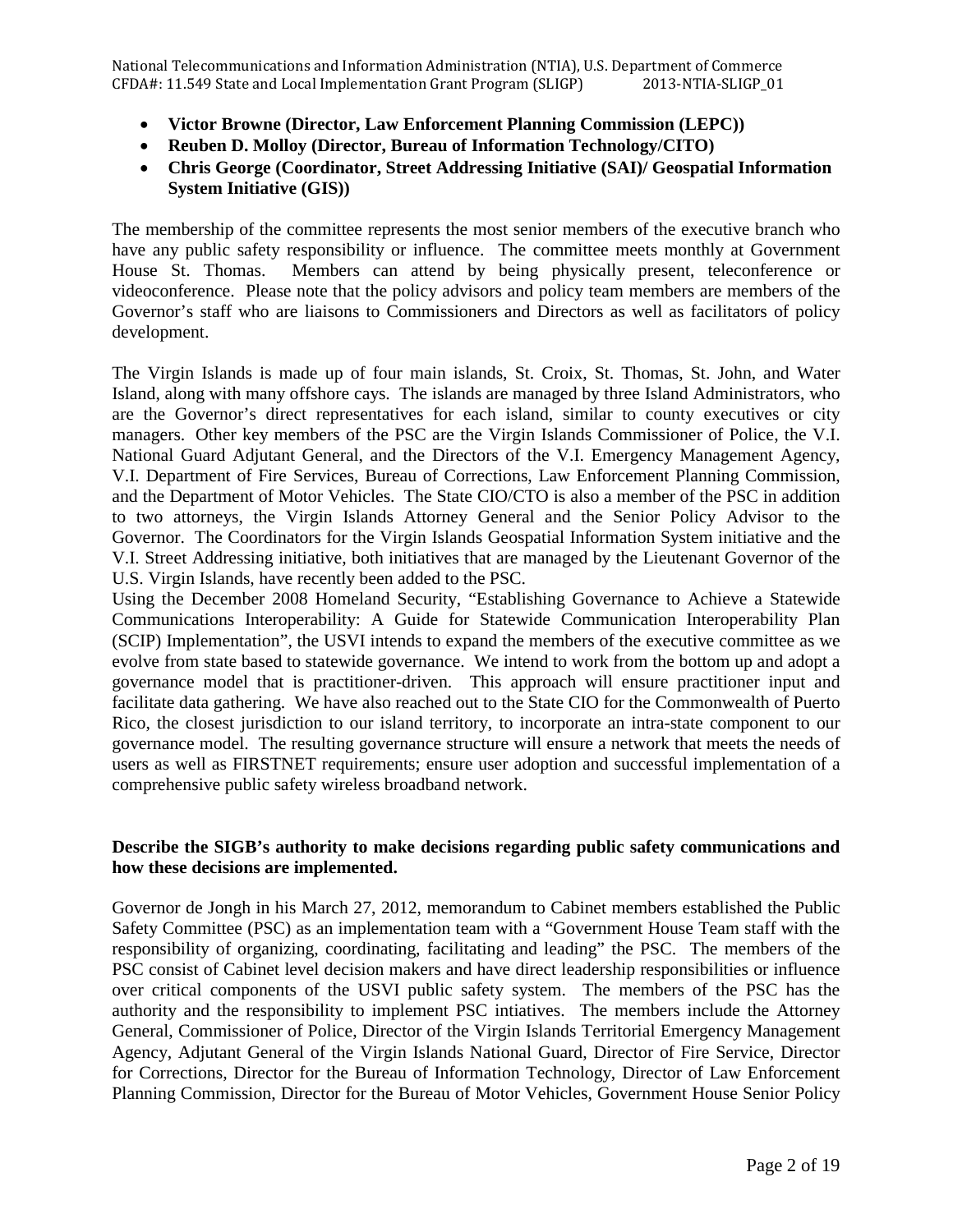Advisor, Policy Advisor with oversight over public safety, and the Island Administrators for the four island districts.

The results-oriented PSC affects change by identifying priority areas and requiring the development of action plans to identified opportunities and implement improvements in the USVI public safety system. The PSC then reviews, modifies if necessary, and monitors the implementation of the plans during monthly meetings. The lead policy advisor then reports PSC progress at the policy team meeting with the Governor. Therefore, the PSC is composed of USVI public safety decision makers whose progress is closely monitored by the Governor. (See attached PSC January 2013 report)

#### **Describe how the State will leverage its existing SIGB, or its equivalent, to coordinate the implementation of the Public Safety Broadband Network (PSBN) in the State.**

The PSC was established for exactly this purpose to organize, coordinate, facilitate and lead the implementation of USVI public safety initiatives. Participation in the Nationwide Public Safety Broadband Network is a priority for the USVI and the PSC with the POC as a member is tasked with leading the USVI's effort. The USVI through the PSC will use the SLIGP to facilitate the planning of the USVI's participation in the Nationwide Public Safety Wireless Broadband Network (NPSWBN). Managed by the Bureau of Information Technology whose Director (State CIO) is a member the PSC through funding by SLIGP, the USVI intends to engage the services of a Program Manager to create a master plan to incorporate the NPSWBN technological requirements into our existing radio and broadband network infrastructure. The NPSWBN Master Plan would then become one of the public safety plans whose implementation is monitored by the PSC and reported to the Governor.

Using the December 2008 Homeland Security, "Establishing Governance to Achieve a Statewide Communications Interoperability: A Guide for Statewide Communication Interoperability Plan (SCIP) Implementation" as guidance, the USVI plans to ensure the following check items are executed.

## Statewide Interoperability Governing Body Development

- $\Box$  Leverage national best practices and the State's individual requirements to determine the appropriate stakeholder representation for the Statewide Interoperability Governing Body (SIGB) and to reach out to association executive directors and agency heads to invite them to be members.
- $\Box$  Ask for formal letters of appointment from emergency responder associations, relevant State agencies, and alternate representatives on the SIGB.
- $\Box$  Develop a charter and rules of operations document.
- $\Box$  Seek legitimacy and authority from a governor's executive order or codification by the State's legislature.
- □ Utilize the Statewide Communication Interoperability Plan (SCIP) methodology to develop or update a SCIP that identifies the statewide mission, vision, goals, initiatives, and implementation timeline.

## **How does the State plan to expand its existing SIGB to include representatives with an**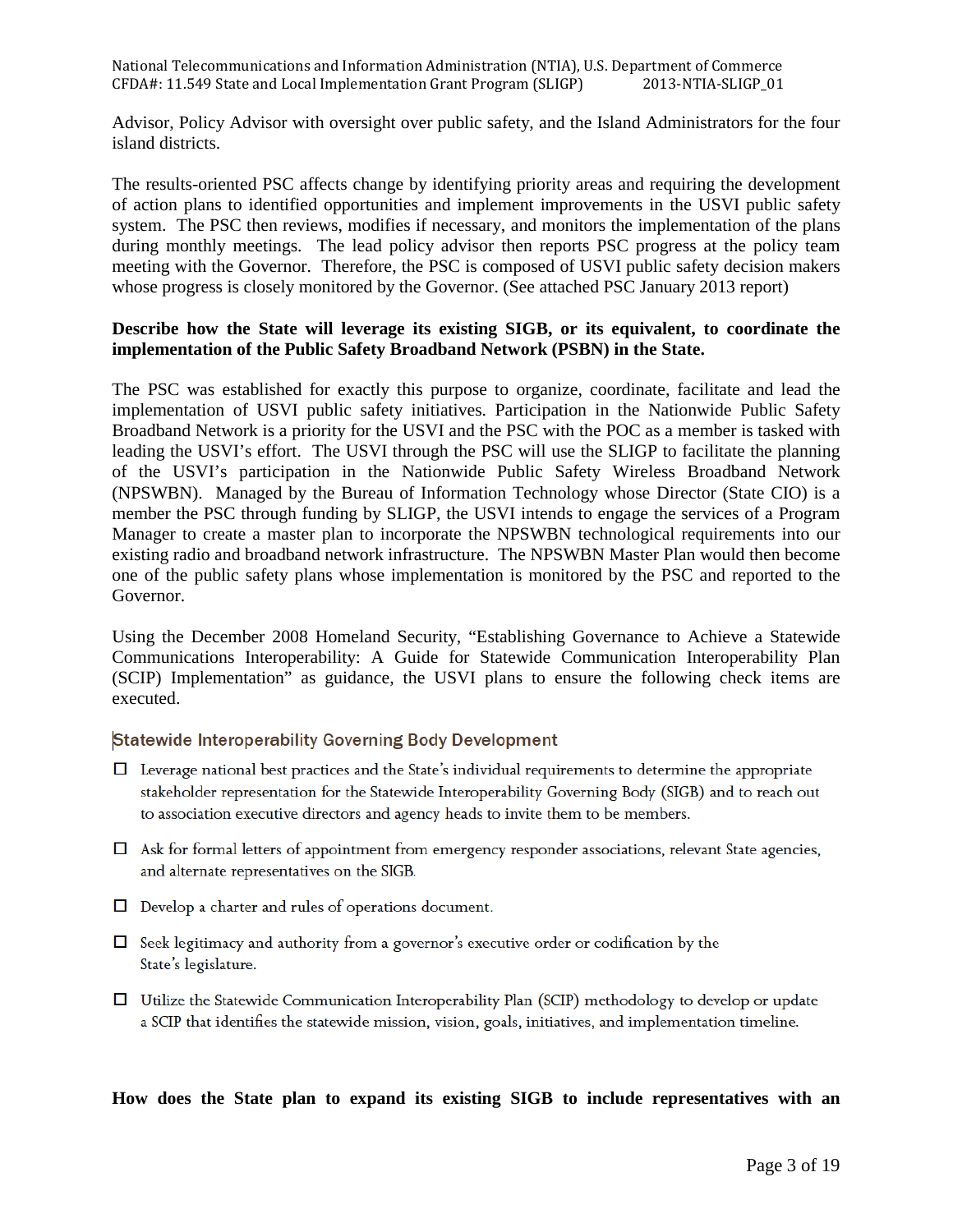# **understanding of wireless broadband and Long Term Evolution (LTE) technology in order to facilitate its consultations with FirstNet?**

As the IT arm of the USVI Government, the Bureau of Information Technology (BIT) lead by the Director and Chief Information Technology Officer is responsible for all technology related issues in the Territory. BIT has strategically implemented some IT infrastructure components. One of those components is broadband access via a microwave wireless data network. Therefore, the USVI has extensive experience with wireless data networks. Furthermore, the Government of the United States Virgin Islands through the Virgin Islands Next Generation Network (viNGN), an entity created to manage the project, is in the process of installing a middle mile fiber optic broadband network backbone. We intend to include key representatives from viNGN and their wealth of experience as members of the SIGB.

The USVI intends to use the SLIGP funding to educate the PSC on all available wireless technologies and identify additional stakeholders who should be involved in the implementation of the NPSWBN. We will use survey tools to help identify the additional stakeholders. We would also collaborate with the FirstNet in engaging AT&T and Sprint at the corporate level. They are two local mobile carriers with extensive LTE technology knowledge. Based on our established governance structure and wireless technology infrastructure, the USVI is positioned to be early adopters in preparation for our consultation with FirstNet.

# **Does the State currently dedicate sufficient financial resources to adequately support the SIGB? Does the State intend to invest funds received from SLIGP to financially support the SIGB? If so, provide the amount the State expects to request and describe the SIGB functions that these funds will support.**

For conducting meetings to monitor public safety related plan implementation, the PSC has had access to Government House resources. The PSC monitored public safety initiatives are funded by local or federal funds. It is hoped that SLIGP will fund the USVI public safety wireless broadband network initiative in the amount of \$515,628. The SLIGP will fund a program manager, wireless technology consultants, change management, education, travel and other operating expenses. Phase II funding will be utilized for data collection based on feedback from FIRSTNET as well as for conducting meetings, education and outreach efforts. Please see the attached spreadsheet entitled "Budget Chart for SLIGP Revised 05 14 2013 and its corresponding budget narrative entitled "SLIGP Revised Budget Narrative".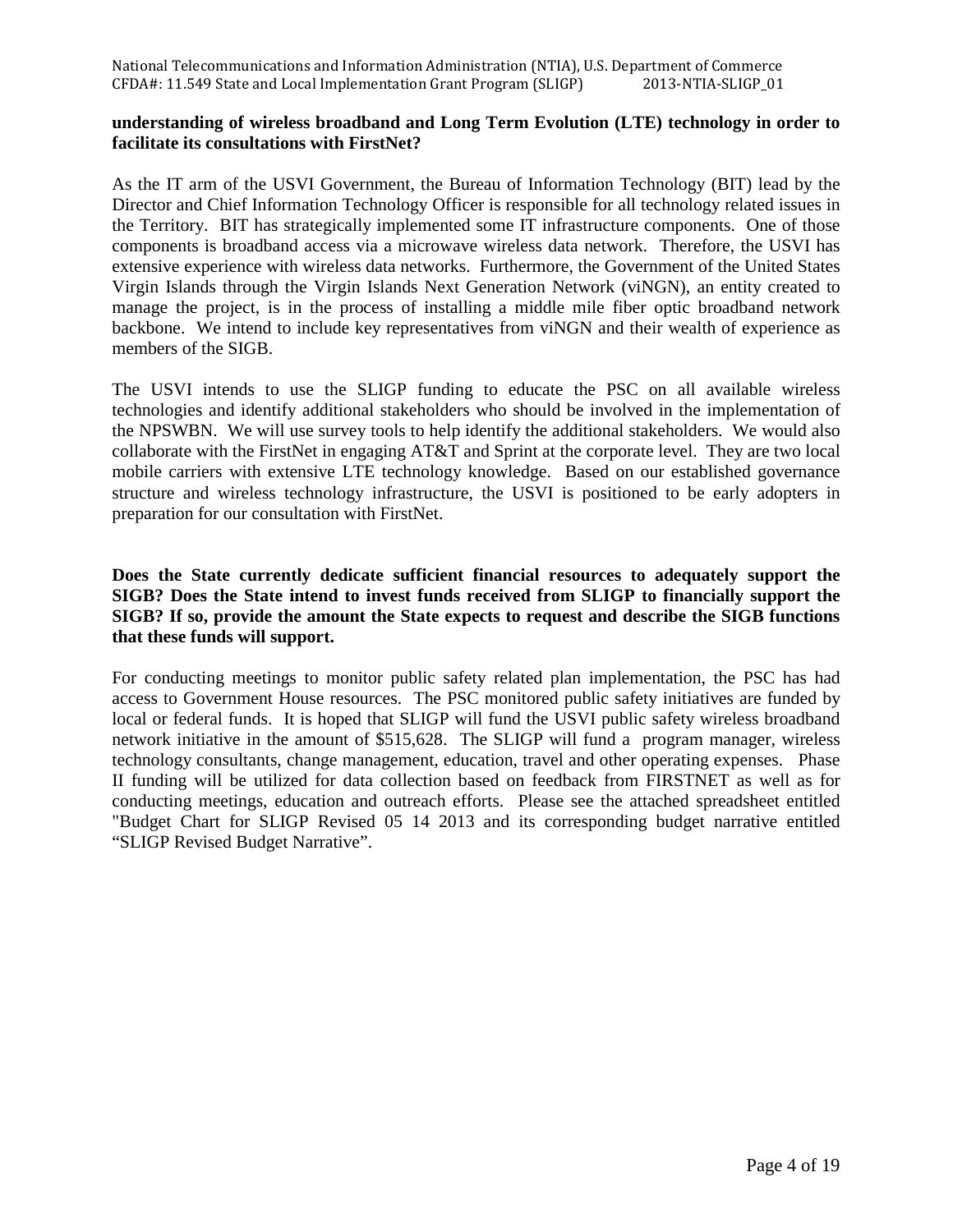The SLGP spending plan is included

Under separate emails entitled as follows:

| <b>Budget Spreadsheet</b> | Budget Chart for SLIGP Revised 05 14 2013 |
|---------------------------|-------------------------------------------|
| <b>Budget Narrative</b>   | <b>SLIGP Revised Budget Narrative</b>     |

#### **Statewide Communications Interoperability Plan (SCIP**)

On March  $20^{th}$ , 2012, Governor de Jongh held a strategic planning retreat. The purpose of the retreat was to reinforce a focused team approach in developing a feasible strategic plan for implementing the deJongh-Francis economic development, energy, education, health and public safety priorities. As a result, the Public Safety Committee (PSC) was formed on March 27, 2012, in a MEMORANDUM from Governor de Jongh. The PSC convened its first meeting shortly thereafter.

The PSC developed a list of priorities and corresponding plans with timelines. The initiatives included:

- **Priority 1: Improved Relationship with Federal Agencies Accomplished by July 2012**
- **Priority 2: Establish Territorial GIS Platform and Street Naming Project –December 2014**
- **Priority 3: Streamline Emergency Response Through Full Consolidation of EMS/Fire Services-October 2013**
- **Priority 4: Elimination of VIPD (June 2013) and BOC Consent Decrees (STX- October 2012) and STT (TBD)**
- **Priority 5: Complete Implementation 911 Radio Expansion-Territorial Completion Date December 2013**

Priority #5 is where the PSC addresses the USVI SCIP. The Bureau of Information Technology (BIT) is the lead agency for Priority #5. BIT submitted a plan that addressed a number of issues identified including network coverage and access to our unified emergency communication radio network (see enclosed plan).

|                                                                                                       |                                            | <b>Action Plan Template</b>             |                                                                                                                      |                                                                                                     |
|-------------------------------------------------------------------------------------------------------|--------------------------------------------|-----------------------------------------|----------------------------------------------------------------------------------------------------------------------|-----------------------------------------------------------------------------------------------------|
| Department: Bureau of Information Technology<br>Goal: Complete 911 System<br>Results/Accomplishments: |                                            |                                         |                                                                                                                      |                                                                                                     |
| <b>Action Steps</b><br>What Will Be Done?                                                             | <b>Responsibilities</b><br>Who Will Do It? | <b>Timeline</b><br>By When? (Day/Month) | <b>Resources</b><br>A. Resources Available<br><b>B.</b> Resources Needed<br>(financial, human,<br>political & other) | <b>Potential Barriers</b><br>A. What<br>individuals or<br>organizations<br>might resist?<br>B. How? |
| Step 1: Aquire two down tilt<br>antennas for Flag Hill and<br>install and test system                 | Bureau of Information<br>Technology        | June 15, 2012                           | A. Yes<br><b>B.</b>                                                                                                  | A.<br>None<br>B.                                                                                    |
| Step 2: Balance channels<br>across the system                                                         | B.I.T. and Bronx Comm.                     | July 31, 2012                           | A. Yes<br><b>B.</b>                                                                                                  | A.<br>None<br>В.                                                                                    |
| Step 3: Move Crown Mountain<br>site to DHS Location                                                   | B.T.T.                                     | August 30, 2012                         | A. Yes<br><b>B.</b>                                                                                                  | A.<br>None<br><b>B.</b>                                                                             |
| Step 4: Move St. Georges site<br>to DHS Location                                                      | B.I.T.                                     | October 30, 2012                        | Yes<br>A.<br><b>B.</b>                                                                                               | А.<br>None<br><b>B.</b>                                                                             |
| Step 5: Bring up site on<br>St. John East End                                                         | B.I.T. & D.PP                              | June 30, 2013                           | A.<br>Yes<br>B.                                                                                                      | A. Signing of<br>Lease& Community<br><b>B.</b>                                                      |

Evidence Of Success (How will you know that you are making progress? What are your benchmarks?)

Evaluation Process (How will you determine that your goal has been reached? What are your measures?)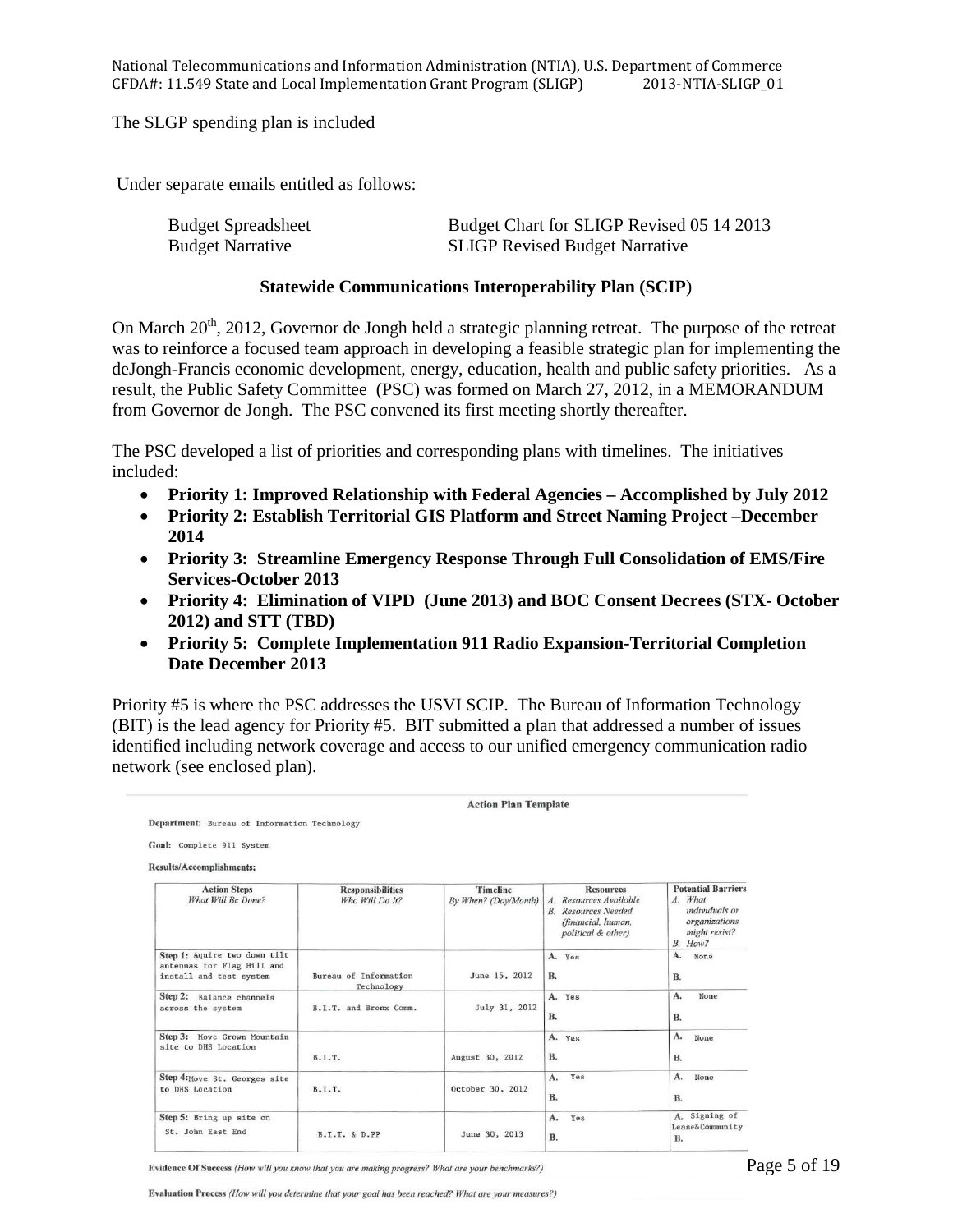In addition, when the new Director for BIT/State CIO came on board in late July, a more comprehensive plan was developed. The plan includes expansion of the unified 911radio communication network and the wireless broadband network (see attached Comprehensive 911 Radio Network Communications Plan).

The expansion involves the construction and enhancement of communication towers owned by the USVI Government. We intend to use the SLIGP funding opportunity for further expand the plan to include a clearly defined wireless broadband network with connection to our fiber broadband backbone using LTI technology. Please note that we are already using our existing microwave wireless network for public safety broadband initiatives. We are streaming live video for the Virgin Islands Police Department's community video surveillance pilot project over our exiting microwave network.

The PSC is facilitating the planning, implementing, assessing and measuring for success the prioritized public safety system improvement initiatives including the USVI SCIP as prescribed by the, "Establishing Governance to Achieve Statewide Communications Interoperability" document published by Homeland Security.



 The following excerpt from the PSC 12/12/2012 PSC meeting minutes was BIT's update on progress made implementing the USVI SCIP (report attached or link to sharepoint site). The USVI has been preparing to participate in the Nationwide Public Safety Wireless Broadband Network. The State CIO included USVI's participation in the Bureau of Information Technology (BIT) strategic plan developed August 2012.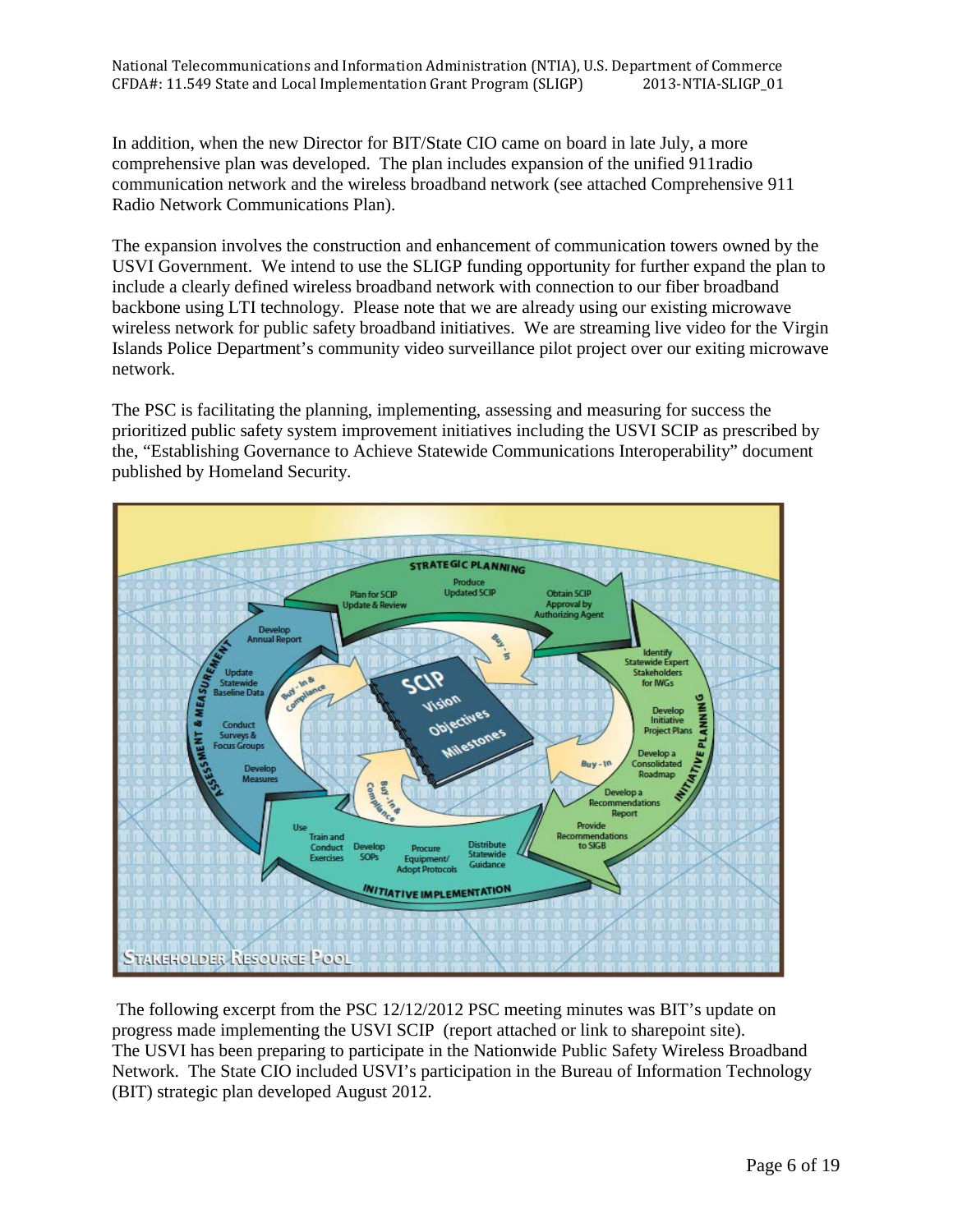National Telecommunications and Information Administration (NTIA), U.S. Department of Commerce<br>CFDA#: 11.549 State and Local Implementation Grant Program (SLIGP) 2013-NTIA-SLIGP\_01 CFDA#: 11.549 State and Local Implementation Grant Program (SLIGP)

|    | Government of the United States Virgin Islands<br>41 Fiscal Year 2013 Work Plan<br>42 Agency: Bureau of Information Technology (BIT)<br>43 For the period October 1 through December 31, 2013<br>44 Next Work Plan DRAFT due December 15, 2012<br>45 As of September 15, 2012<br>$\frac{46}{47}$ Page 2of 2 |                                                                                                                                                                                                                                                                                                                                                                                                                                                                                                                                                                                                                                                                                                                                   |          |                                            |               |
|----|-------------------------------------------------------------------------------------------------------------------------------------------------------------------------------------------------------------------------------------------------------------------------------------------------------------|-----------------------------------------------------------------------------------------------------------------------------------------------------------------------------------------------------------------------------------------------------------------------------------------------------------------------------------------------------------------------------------------------------------------------------------------------------------------------------------------------------------------------------------------------------------------------------------------------------------------------------------------------------------------------------------------------------------------------------------|----------|--------------------------------------------|---------------|
|    | <b>Current BIT Measures</b>                                                                                                                                                                                                                                                                                 | <b>Action Steps</b>                                                                                                                                                                                                                                                                                                                                                                                                                                                                                                                                                                                                                                                                                                               | Due Date | Co-Dependents                              | <b>Status</b> |
| 49 | Consolidation                                                                                                                                                                                                                                                                                               | Telecommunications Infrastructure: Both data and radio networks. Prioritize the leveraging of the USVI participation<br>with the Nationwide Public Safety Broadband Network to standardize the public safety network. Secure the NTIA<br>Federal Funding Opportunities' implementation grant in first quarter of calendar year 2013. Complete the expansion<br>of the existing 911 radio network. Install the Avaya System and offer it as the central component of unified VoIP telephony<br>system. Position BIT to be the central coordinating agency for government agencies access to the viNGN middle mile<br>broadband project. Establish video conferencing infrastruct and implement a video conferencing bridge at BIT. |          | All Agencies, viNGN,<br>Jun-13 NTIA Grant. |               |
| 50 |                                                                                                                                                                                                                                                                                                             | Email: Implement email in the cloud using Microsoft Office 365, initial license for 3000 users which accommodates the<br>current 2000 users and anticipated growth.                                                                                                                                                                                                                                                                                                                                                                                                                                                                                                                                                               |          | Oct-12 All Agencies                        |               |
| 51 |                                                                                                                                                                                                                                                                                                             | Datacenters on both St. Thomas and St. Croix: Implement state-of-the-art datacenters on USVI government property for<br>both islands.                                                                                                                                                                                                                                                                                                                                                                                                                                                                                                                                                                                             |          | Jan-13 All Agencies                        |               |
|    |                                                                                                                                                                                                                                                                                                             | Security: Write, implement and enforce enterprise (government-wide) IT security policies. Install and utilize enterprise                                                                                                                                                                                                                                                                                                                                                                                                                                                                                                                                                                                                          |          |                                            |               |

In January 2013, Governor de Jongh again reinforced participation in the FirstNet initiative as priority for BIT.

It is important to note that the USVI intends to use our tower communications infrastructure to implement the NPSWBN. It is also important to note that the USVI has a microwave wireless broadband network (referred as GWAN or EVPN) and is piloting a public safety live stream video surveillance application on the network. It is our intent to use the SLIGP to put together a comprehensive SCIP that includes a public safety wireless network using LTE technology.

The Territory of the United States Virgin Islands is comparatively small but complex. The Territory is 133 square miles. We function as a state government with no local city or county governments. Therefore, our PSC members directly represent all our citizens.

The USVI intends to use the SLIGP funding in the amount of \$515,628 to actively participate in this assessment and planning stage of FirstNet nationwide initiative. We plan to prepare for our consultation with FirstNet, participate in regional activities, educate ourselves on wireless technology including LTE, leverage our existing infrastructure to be early adopters, create public and practitioner awareness to garner buy-in, collect data to support a plan to implement a local public safety wireless broadband network capable of connecting to the NPSWBN.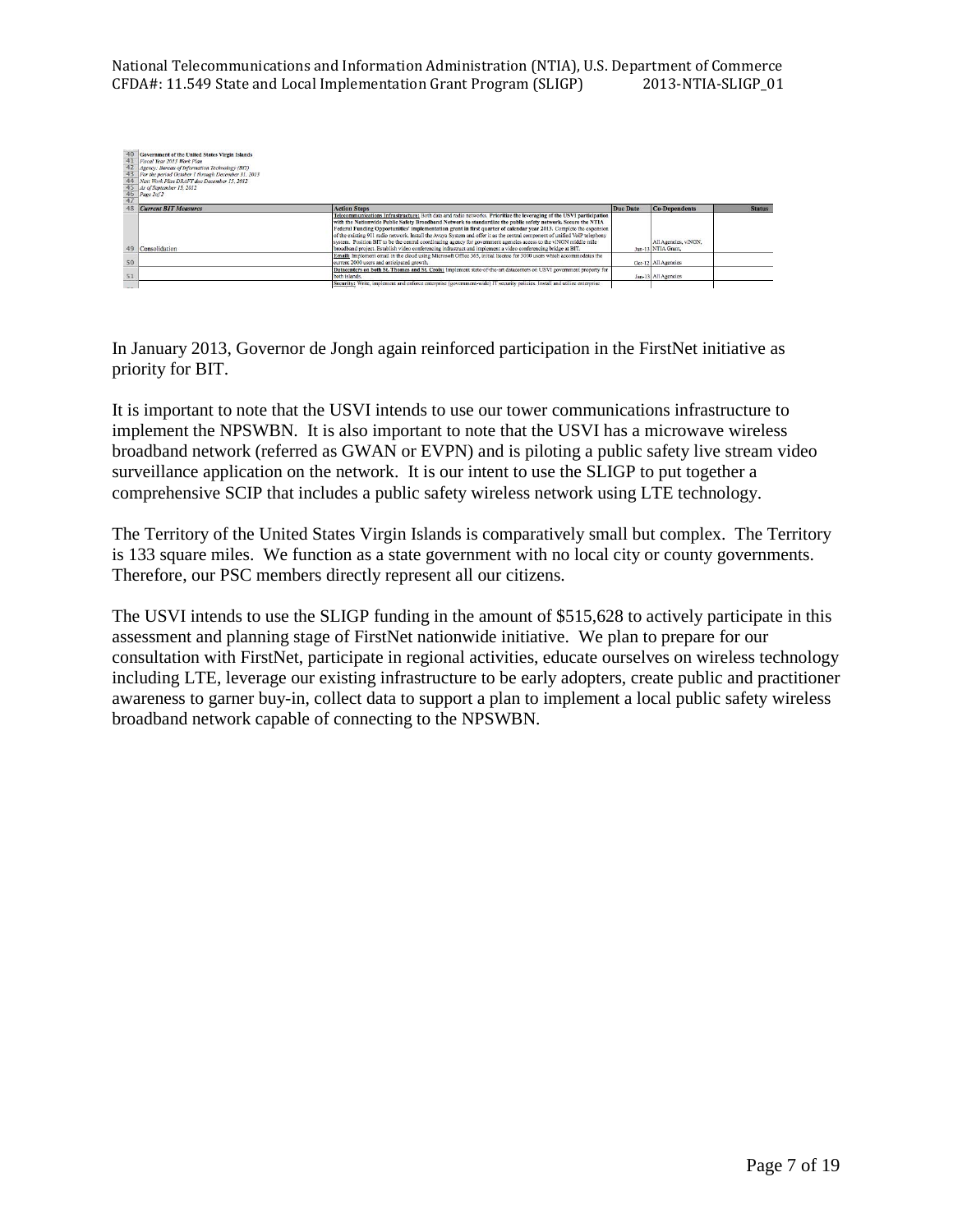# **State-level Involvement**

# **What is the status of the Statewide Interoperability Coordinator (SWIC) for your State? Does this person work full-time in the SWIC capacity? How will this person be involved with SLIGP?**

The USVI has not assigned a Statewide Interoperability Program Coordinator (SWIC). The POC to FirstNet is functioning as the SWIC. However, it is our intent to use the SLIGP funding to hire a program manager for the NPSWBN. The salary would be \$65,000 per year and the job responsibilities would be the same as the SWIC position listed on pages 13 and 14 in the "Establishing Governance to Achieve Statewide Communications Interoperability: A Guide for Statewide Communication Interoperability Plan (SCIP) Implementation" published by Homeland Security. Althought, the job description would be same as the "traditional LMR SWIC", the USVI understands that 100% of the proposed program manager position activities will only support the FIRSTNET public safety wireless broadband network.

# **How will the State's Chief Information Officer/Chief Technology Officer be involved with SLIGP and with activities related to the implementation of the nationwide public safety broadband network?**

Reuben D. Molloy is the Director for the Bureau of Information Technology (BIT) and Chief Information Technology Officer for the Government of the United States Virgin Islands. The Director for BIT is a cabinet level position. Mr. Molloy is the State CIO. The Director for the Bureau of Information Technology is the POC for FirstNet and National Governors Association's FirstNet advisory committee. The Director is also a member of the Public Safety Committee.

In addition, BIT is responsible for maintaining USVI's current microwave wireless network and unified radio communications system including communications the tower infrastructure. Therefore, the State CIO has direct responsibility for most of the relevant territorial resources that would make this project a success. Our intent is for the SWIC to report to the State CIO. BIT is also the USVI agency applying for the SLIGP funding on behalf of the Government of the USVI.

## **What other State-level organizations or agencies will be involved with SLIGP?**

The USVI intends to involve all public safety related agencies with SLIGP at all levels of the public safety wireless broadband network implementation. The public safety decision makers are involved via active participation in the PSC. The practitioners will participate via territorial interoperable committees. The USVI intends to use the SLIGP funding to establish the territorial interoperable committees.

The PSC members represent the following agencies:

- Governor's Office
- Islands Administrators
- Virgin Islands Police Department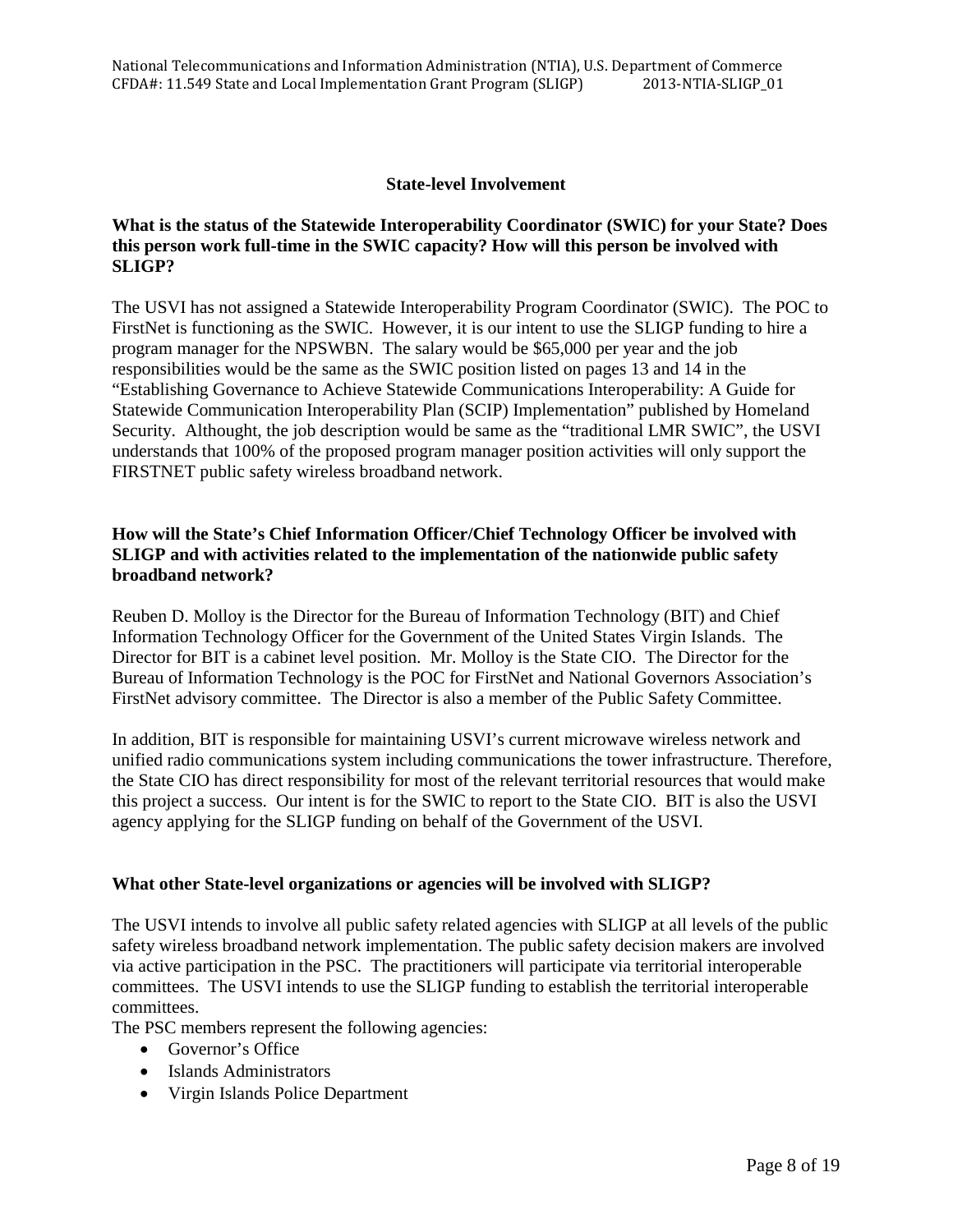National Telecommunications and Information Administration (NTIA), U.S. Department of Commerce<br>CFDA#: 11.549 State and Local Implementation Grant Program (SLIGP) 2013-NTIA-SLIGP\_01 CFDA#: 11.549 State and Local Implementation Grant Program (SLIGP)

- Virgin Islands Territorial Emergency Management Agency
- Department of Justice (United States Virgin Islands)
- Virgin Islands National Guard
- Bureau of Motor Vehicle
- Virgin Islands Fire Service
- Bureau of Corrections
- Law Enforcement Planning Commission
- Bureau of Information Technology
- Lieutenant Governor's Office

All public safety practitioners including volunteer organizations will be able to participate in the territorial interoperability committees to include:

- Virgin Islands Police Department
- Virgin Islands Territorial Emergency Management Agency
- Department of Justice (United States Virgin Islands)
- Virgin Islands National Guard
- Bureau of Motor Vehicle
- Virgin Islands Fire Service
- Bureau of Corrections
- Bureau of Information Technology
- Department of Licensing & Consumer Affairs
- St. Croix Rescue (Volunteer Organization)
- St. Thomas Rescue (Volunteer Organization)
- St. John Rescue (Volunteer Organization)
- Water Island Rescue (Volunteer Organization)
- Emergency Medical Services
- Red Cross
- Department of Health
- Department of Planning & Natural Resources
- Government House Security
- Virgin Islands Port Authority
- Virgin Islands Superior Court

The USVI is committed to developing a practitioner-driven public safety communications system that is capable of participating in the Nationwide Public Safety Wireless Broadband Network with the assistance of the SLGP and other NTIA funding.

In order to ensure the nuances of each island community is taken into account when gathering USVI data and requirements related to FIRSTNET, we plan to have one territorial committee with island representatives participating via videoconference or teleconference. The Bureau of Information Technology and the Virgin Islands Territorial Emergency Management Agencies have video conferencing capabilities. The members of the committee will be the major conduit for conducting awareness/education workshops, collecting data and network requirements for FIRSTNET consultations. We plan to have monthly meetings coordinated and documented by the proposed SLIGP program manager for the three years of the grant. We plan to convene the first meeting within one month of hiring the proposed SLIGP program manager.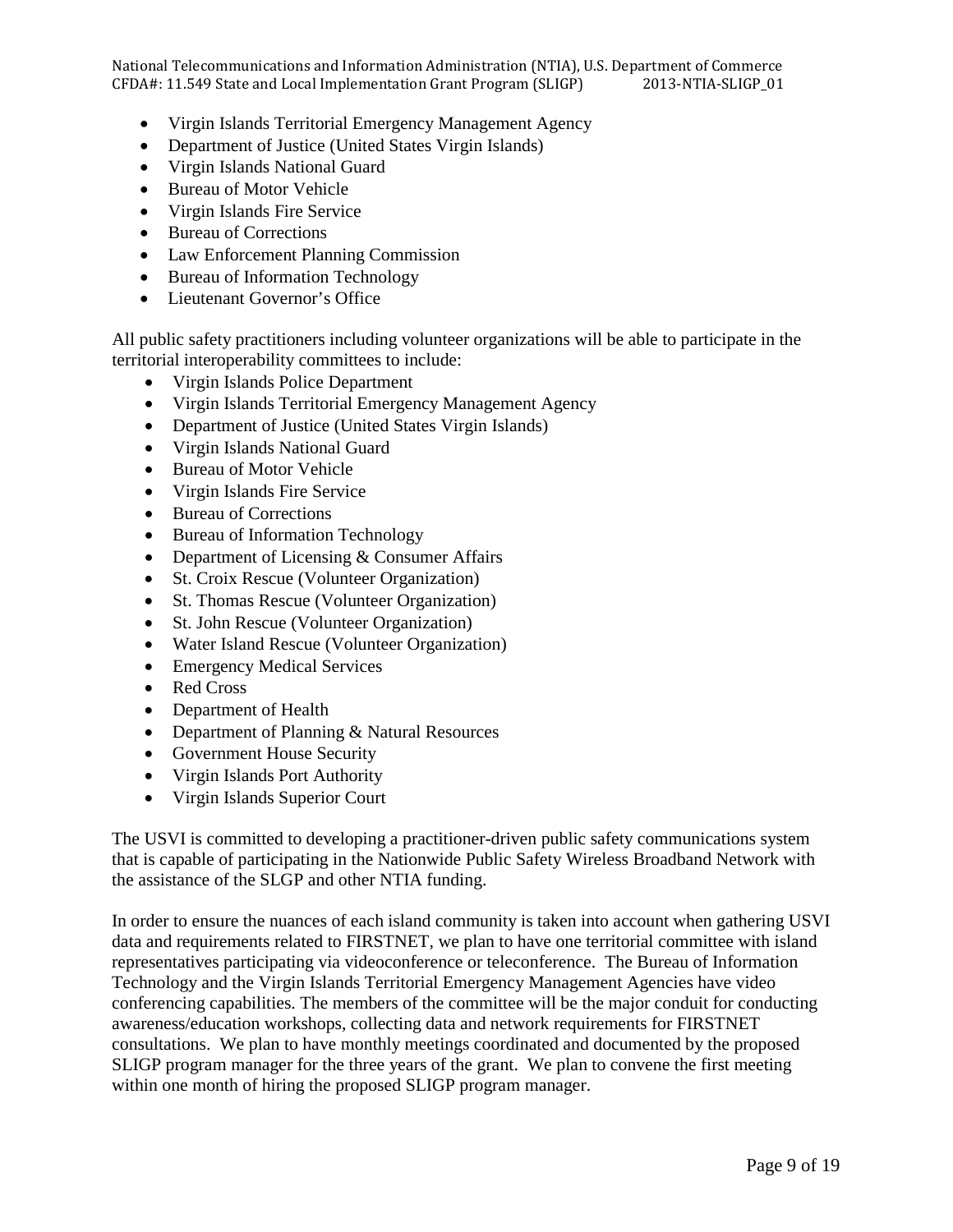# **What are the specific staffing resources the State requires to effectively implement the consultation process with the First Responder Network Authority (FirstNet) and perform the requirements of SLIGP? If the application requests funding for additional staffing, provide the amount the State expects to request and describe the positions these funds will support.**

The USVI is requesting a program manager to be funded by the SLIGP grant. The proposed salary is \$65,000/year plus benefits for the three years of the grant. The responsibilities of the program manager will include but not limited to researching Long Term Evolution (LTE) technology, educating, coordination all SLIPG activities, managing the SLIGP budget, documenting all SLIGP activities, preparing USVI team for FIRSTNET consultations, and ensuring compliance with SLIGP requirements. This will be done in collaboration with the existing Bureau of Information Technology staff.

The USVI has assigned the Director for Information Technology as the Point of Contact (POC) to FirstNet. The Director is also the Chief Information Technology Officer for the Government of the United States Virgin Islands hence the state CIO. The Bureau of Information Technology (BIT) is responsible for the territory-wide IT infrastructure with an associated budget. Based on our rural characteristics and island geography, in 1999 the USVI decided to implement a wireless network based on microwave technology as our strategy for accessing broadband network bandwidth. As a result BIT has developed internal resources and expertise in microwave wireless broadband, communications towers development and maintenance, as well as communications technology in general. We even have four (4) certified tower-climbers.. We have also developed partnerships with wireless broadband communications experts in the industry. The USVI will leverage these resources and the SLIGP funding to effectively engage in planning, consulting, and development activities in preparation for the consultations with FirstNet.

The Bureau of Information Technology Staff:

- DIRECTOR/CIO
- DEPUTY DIRECTOR
- FINANCE MANAGER
- PROJECT MANAGER
- CONFIDENTIAL SECRETARY
- NETWORK SYSTEMS MANAGER
- NETWORK SYSTEMS MANAGER
- SECRETARY
- ADMINISTRATIVE OFFICER I
- NETWORK SPECIALIST
- HELP DESK SPECIALIST
- HELP DESK SPECIALIST
- HELP DESK SPECIALIST
- RADIO FREQUENCY TECHNICIAN
- RADIO FREQUENCY TECHNOLOGY
- RADIO FREQUENCY TECHNOLOGY
- RADIO FREQUENCY TECHNOLOGY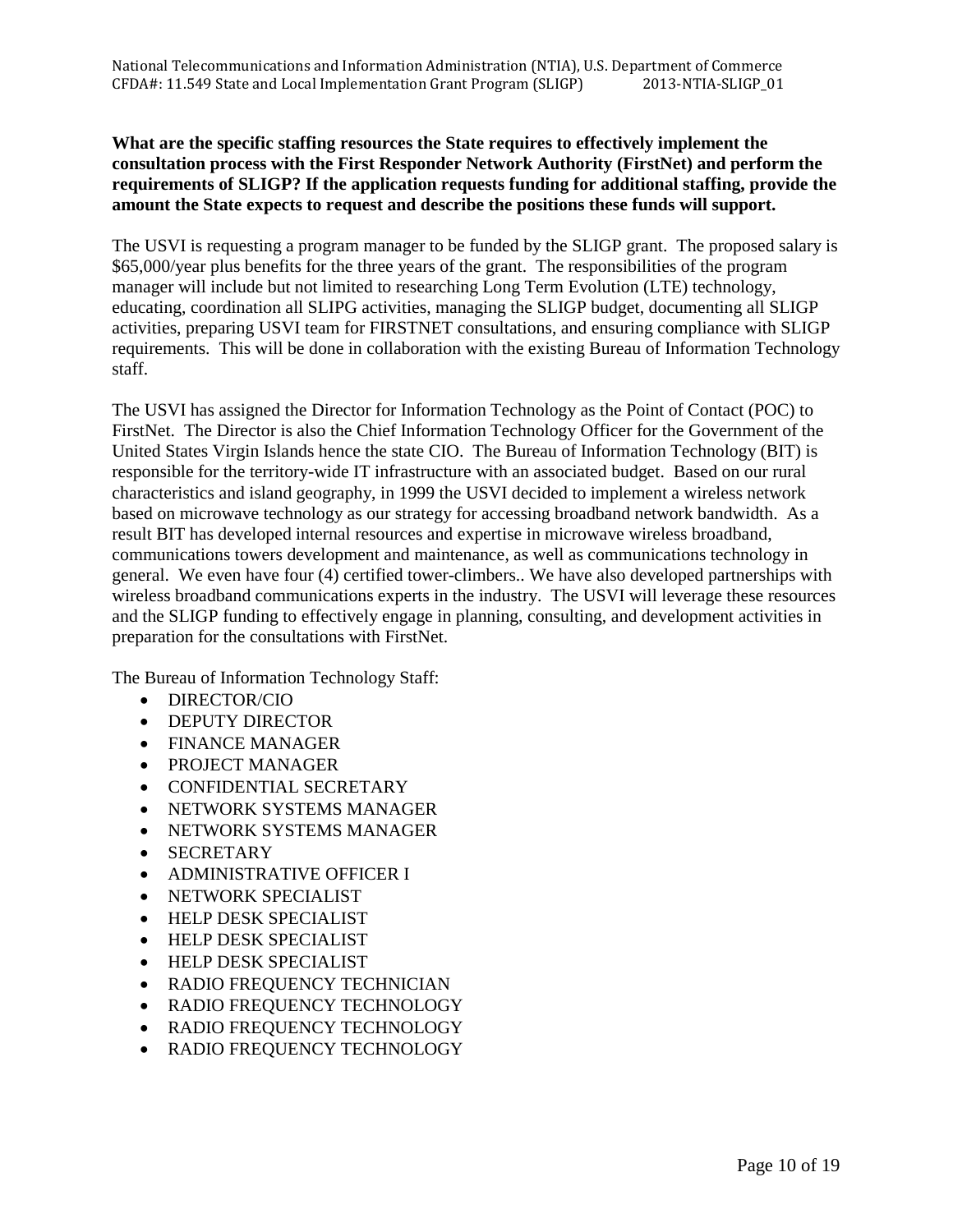The USVI intends to coordinate our efforts within BIT using Homeland Security's "Establishing Governance to Achieve Statewide Communications Interoperability: A Guide for Statewide Communication Interoperability Plan (SCIP) Implementation" as guidance. It is our intent to use the staffing plan outlined in the "Recommended Statewide Interoperability Coordinator's Office Staff" section of this document. Based on the USVI's small size yet complex jurisdiction, we have modified the staffing recommendations as follows.

- Program Manager: SLIGP funding
- Executive Assistant: Existing BIT staff
- Special Assistants: duties to be performed by Program Manager
- Technical Communications Coordinator: duties to be performed by existing BIT staff
- Regional Coordinators: not needed

# **How is the State engaging private industry and secondary users (e.g., utilities)?**

The USVI currently does not engage private industry.

# **Coordination with Local Government Jurisdictions**

**Describe the local government jurisdictional structure (e.g., municipalities, cities, counties, townships, parishes) located within the boundaries of the State, Commonwealth, Territory, or District applying for a grant. How many of these local jurisdictions exist within the State's boundaries?** 

The Government of the United States Virgin Islands is a territory of the United States and does not have local jurisdictions as separate governmental entities. The USVI Territory has one governmental structure, which functions similar to a state. However, the USVI does have islands within the Territory. Our intent is to use the SLIGP funding to host meetings on the larger islands of St. Thomas, St. Croix and St. John.

# **Describe how your State will involve these local jurisdictions to ensure there is adequate representation of their interests in the FirstNet consultation and in the planning and governance for SLIGP.**

Using the SLGP funding coordinated by the Public Safety Committee (PSC), the USVI intends to convene meetings on each of the three larger islands to ensure the nuances of each island are taken into consideration when designing the public safety wireless broadband network capable of participating in the nationwide effort. We will ensure that all perspectives are presented during our consultation with FirstNet.

# **Describe past methods the State has used to successfully coordinate state-wide projects or activities with local government jurisdictions.**

The USVI have convened town hall meetings in addition to surveys to exchange communications related to a territory-wide initiative. We have also used Legislative Branch hearings to facilitate territory-wide projects. Project plans are then developed and executed and monitored by various committees or agency heads.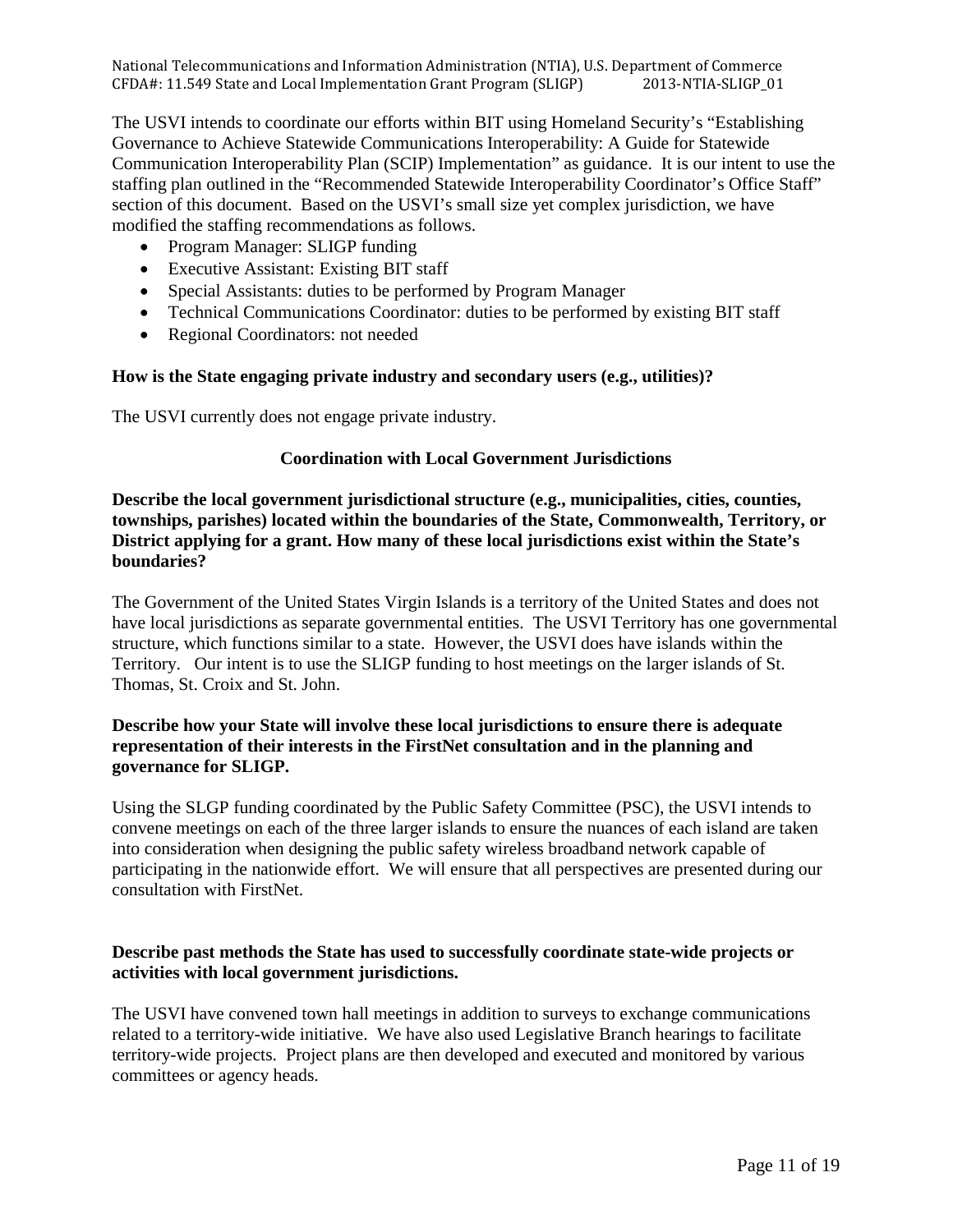# **What have been some of the State's primary challenges when engaging with local jurisdictions? What are some of the strategies that the State will employ to overcome these challenges during implementation of SLIGP?**

We have one jurisdiction controlled by the Governor of the United States Virgin Islands. The Governor empowers committees like the PSC to solve problems. If necessary, problems are escalated to the Governor.

# **Regional Coordination**

# **Does your State have intrastate regional committees that are involved with public safety communications? If so, please describe their organizational structure and membership and how they provide input to the SIGB**.

The USVI has assigned the State CIO/Director for the Bureau of Information Technology as the Point of Contact (POC) to FirstNet and to The National Governor's Association (NGA) FirstNet Advisory Committee. The USVI POC has participated in all FirstNet board meetings beginning August 2012 and NGA activities related to NPSWBN. We also intend to use the SLIGP funding to attend FirstNet's regional workshops.

Please note that the USVI is an Island Territory whose closes neighbor is the island of Puerto Rico. The POC has reached out to the State CIO from Puerto Rico and we have agreed to collaborate in the future.

# **Describe any interstate regional bodies in which your State participates that are involved with public safety communications in the State.**

The USVI has a single governmental entity. There are no local or county governments. However, we plan to use the SLIGP funding to engage in island district outreach activities.

# **How does the State plan to engage and leverage these existing regional coordination efforts in the nationwide public safety broadband network planning?**

The USVI plans to use the Homeland Security 2008 document for establishing governance as guidance to facilitate regional coordination for the nationwide public safety broadband network planning.

# **Please identify, if applicable, any other state, territory, or regional entity with which the State collaborated or coordinated in the development and preparation of this application and describe the nature of that collaboration or coordination.**

We reached out to Puerto Rico but was not able to engage before the SLIGP March 19<sup>th</sup> deadline.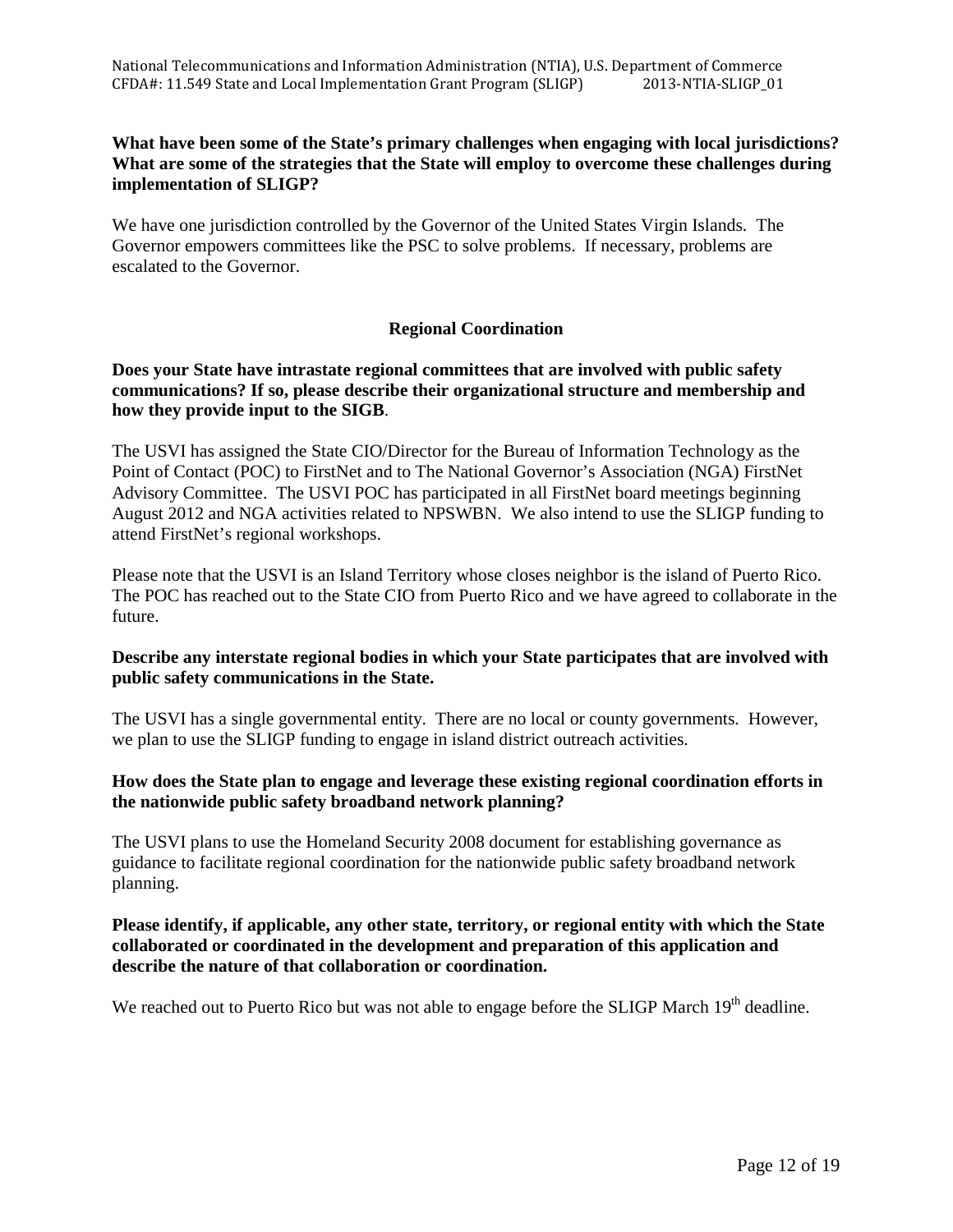National Telecommunications and Information Administration (NTIA), U.S. Department of Commerce<br>CFDA#: 11.549 State and Local Implementation Grant Program (SLIGP) 2013-NTIA-SLIGP\_01 CFDA#: 11.549 State and Local Implementation Grant Program (SLIGP)

# **Tribal Nations**

The United States Virgin Islands does not have any recognized tribal nations within the Territory.

## **Rural Coverage**

# **Please classify your local jurisdictions into rural and non-rural areas and identify the criteria used in making these rural and non-rural determinations.**

Federal Register / Vol. 77, No. 59 / Tuesday, March 27, 2012 / Notices [\(http://www.gpo.gov/fdsys/pkg/FR-2012-03-27/pdf/2012-6903.pdf\)](http://www.gpo.gov/fdsys/pkg/FR-2012-03-27/pdf/2012-6903.pdf) states, "As a result of the 2010 Census, there are 486 urbanized areas in the United States, 11 urbanized areas in Puerto Rico, and no urbanized areas in the Island Areas…" This document contains the following definition, "The Island Areas are American Samoa, Guam, the Commonwealth of the Northern Mariana Islands, and the U.S. Virgin Islands." Therefore, the entire United States Virgin Islands is classified as rural.

# **Please describe the coverage area and availability of broadband service and LTE technology in the rural areas of the State as defined in response to 7.a.**

The following maps display the USVI broadband coverage upon the July 2013 completion of viNGN fiber backbone broadband middle mile initiative.

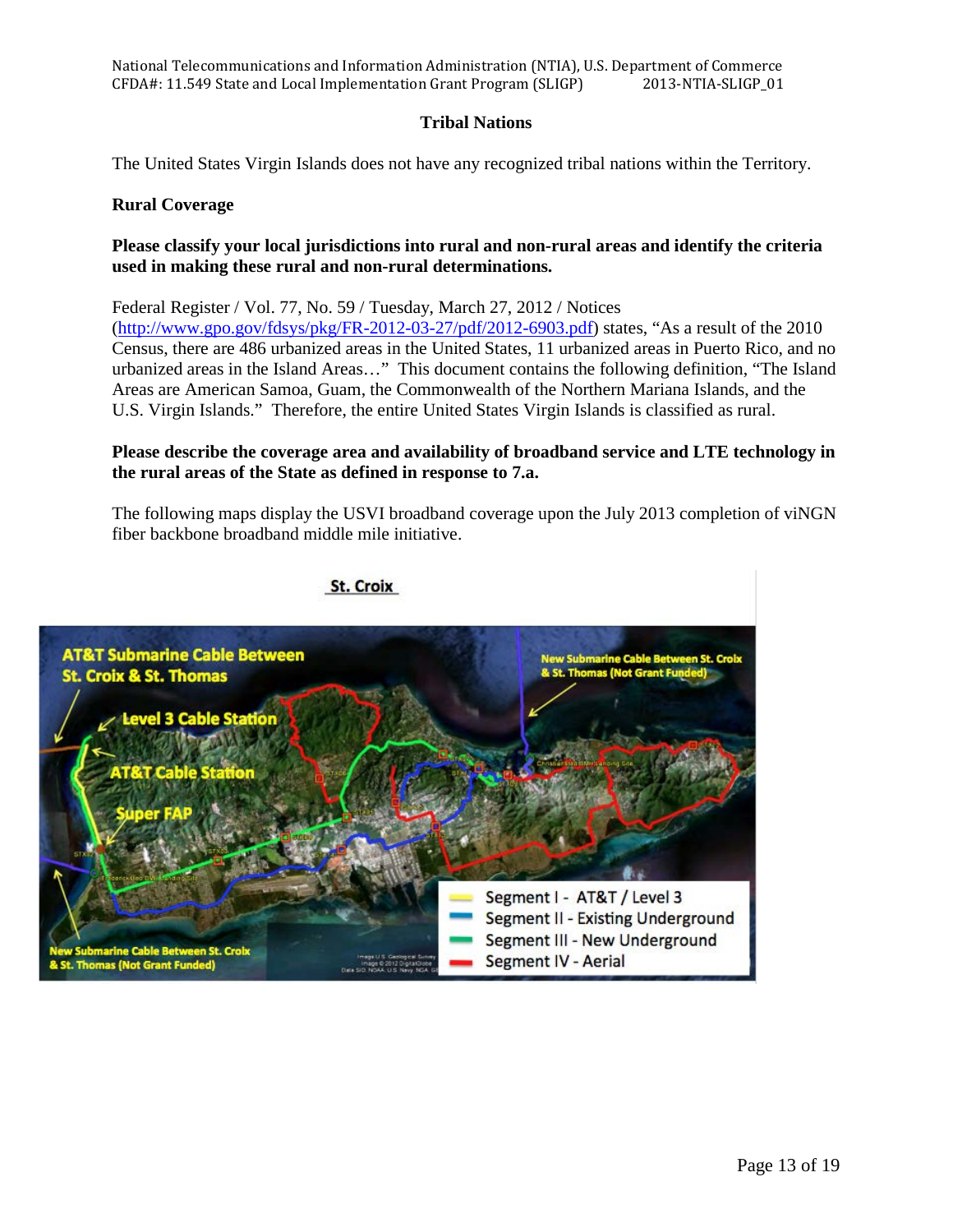

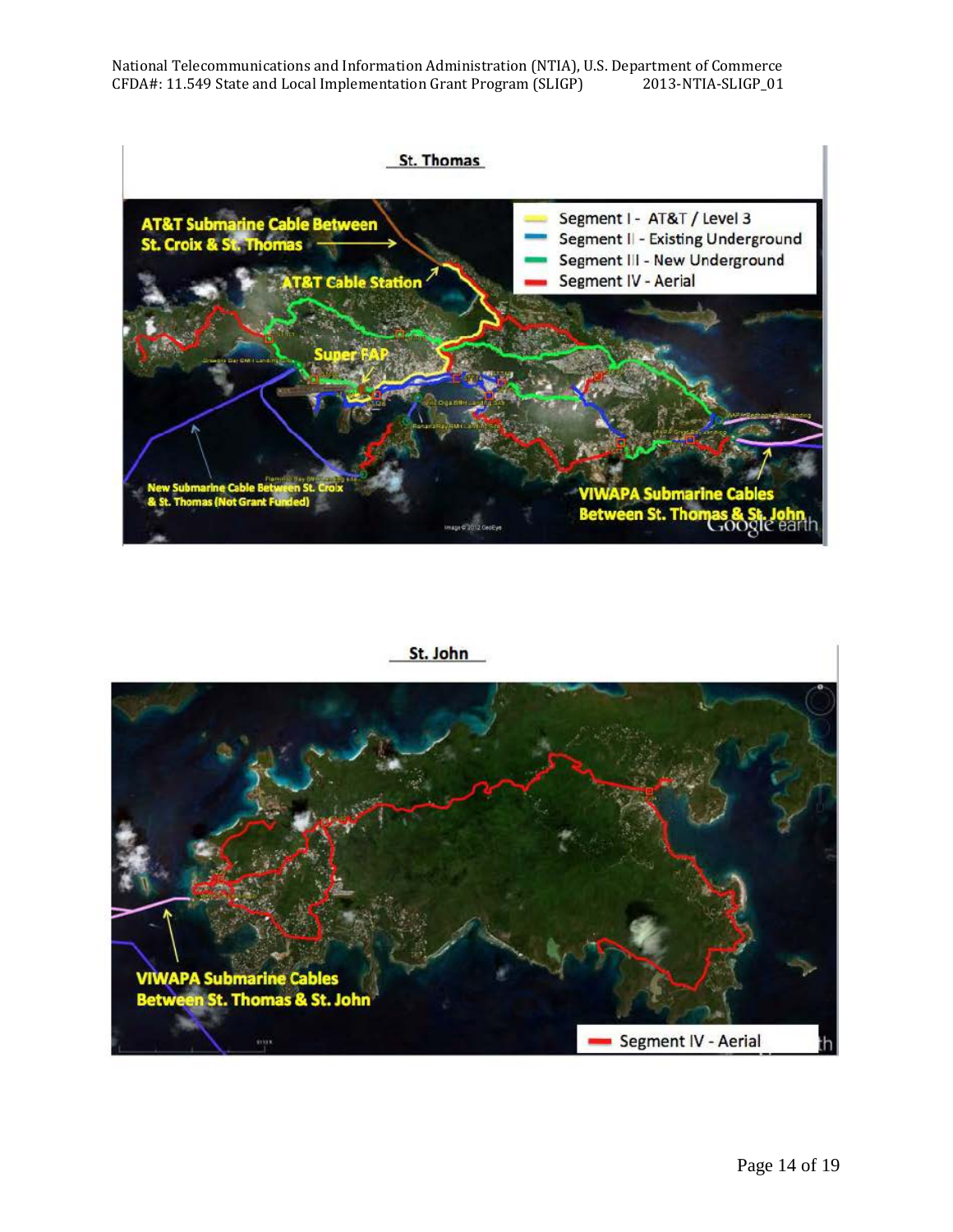The USVI does not currently have LTE wireless broadband service. AT&T and Sprint are the major mobile carriers in the territory. The USVI also has several wireless broadband ISPs. As a part of this grants planning and outreach activities, we plan to engage these private industry stakeholders. Nonetheless, the USVI through the Bureau of Information Technology maintains a microwave broadband network (GWAN or eVPN). **c. Please describe how the State plans to prioritize the grant activities to ensure coverage in, and participation by, rural areas. Please include specific plans, milestones, and metrics to demonstrate how you will achieve these requirements** 

The entire USVI is considered rural and our goal has been ensure comprehensive coverage. The USVI is made up of four (4) major islands that include Water Island. We intend to use the SLIGP funding to document the coverage on Water Islands and produce coverage maps.

# **Existing Infrastructure**

# **What, if any, databases exist that collect data on government-owned wireless and/or communications infrastructure for the state, local, and/or tribal governments?**

The Government of the USVI owns three major communications network, the wireless microwave network referred to as GWAN or eVPN, the radio and trunking 911 emergency communications network, and the viNGN fiber middle mile broadband backbone. BIT maintains an inventory of the wireless microwave and the 911 emergency radio networks. A requirement of the NTIA grant is for viNGN to document the fiber network middle mile backbone. Network infrastructure documentation include tower site listing and network diagrams. We intend to use the SLIGP funding to gather data for a comprehensive broadband asset database.

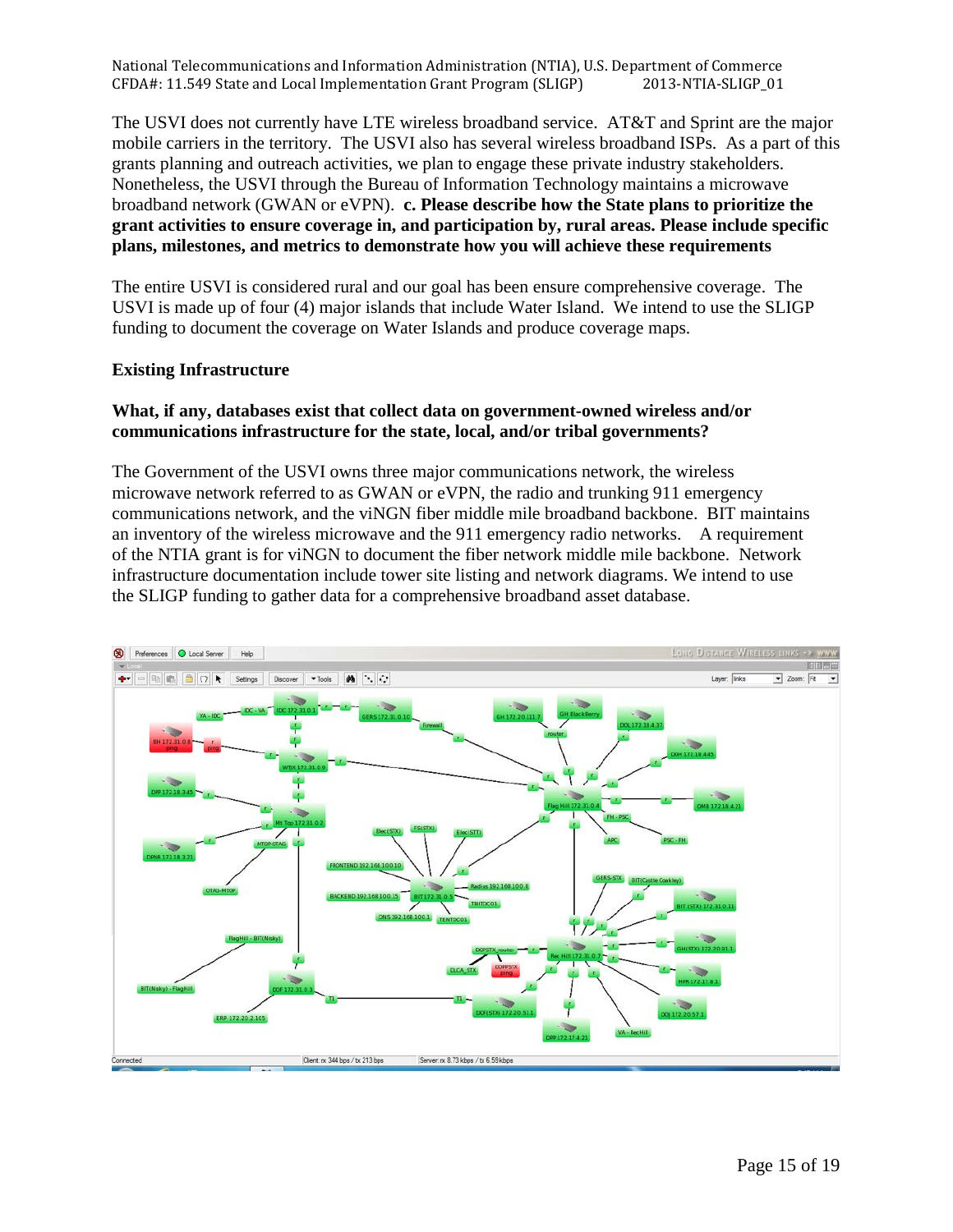#### Communications Tower Infrastructure

|     | Island                               | Existing      |              |                 |
|-----|--------------------------------------|---------------|--------------|-----------------|
|     | <b>STI</b><br><b>STT</b>             | 6             |              |                 |
|     | <b>STX</b>                           | 6             |              |                 |
| No. | <b>Tower Site</b>                    | <b>Island</b> | Ownership    | <b>Status</b>   |
|     | 1 Saba Hill (Needle)                 | <b>STJ</b>    | <b>LEASE</b> | <b>New</b>      |
|     | 2 Estate Bellvue                     | STJ           | <b>MOU</b>   | <b>New</b>      |
|     | 3 Bordeaux Mt. (SBA)                 | <b>STJ</b>    | <b>LEASE</b> | <b>Existing</b> |
|     | 4 Mamey Peak                         | <b>STJ</b>    | <b>LEASE</b> | <b>New</b>      |
|     | 5 Fortuna (SBA)                      | <b>STT</b>    | Lease        | Exiting         |
|     | 6 Fortuna Fire Station (HFA)         | STT           | Gov't        | <b>New</b>      |
|     | 7 Flag Hill (Royale System)          | STT           | <b>LEASE</b> | <b>Existing</b> |
|     | 8 Benner Hill                        | <b>STT</b>    | Gov't        | <b>Existing</b> |
|     | 9 Crown Mountain (SBA)               | STT           | <b>LEASE</b> | <b>Existing</b> |
|     | 10 Crown Mountain (DHS)              | <b>STT</b>    | Gov't        | <b>New</b>      |
|     | 11   Mountain Top (WTJX)             | <b>STT</b>    | <b>LEASE</b> |                 |
|     | 12 Mountain Top (AT&T)               | <b>STT</b>    | <b>LEASE</b> | <b>Existing</b> |
|     | 13 Cotton Valley (SBA)               | <b>STX</b>    | <b>LEASE</b> | <b>Existing</b> |
|     | 14 Cotton Valley (P&P)               | <b>STX</b>    | Gov't        | <b>New</b>      |
|     | 15 Blue Mountain (SBA)               | <b>STX</b>    | <b>LEASE</b> | <b>Existing</b> |
|     | 16 Blue Mountain (Tropical Towers)   | <b>STX</b>    | <b>MOU</b>   | <b>New</b>      |
|     | 17 Mt Stewart (Reef Broadcasting)    | <b>STX</b>    | <b>LEASE</b> | <b>Existing</b> |
|     | 18 Burns Hill (Berrios) Broadband VI | <b>STX</b>    | <b>LEASE</b> | <b>Exiting</b>  |
|     | 19 Recovery Hill                     | <b>STX</b>    | Gov't        | <b>Existing</b> |
|     | 20 St. Georges                       | STX           | Gov't        | <b>Existing</b> |
|     | 21 St. Georges (DHS)                 | <b>STX</b>    | Gov't        | <b>New</b>      |
|     | 22 St. Georges (DHS) Original        | <b>STX</b>    | Gov't        | <b>New</b>      |

# **If these databases exist, what is the process for updating them and how often do these updates occur?**

There are several mechanisms that trigger update of USVI network and communications assets. They include assessments, maintenance cost analysis for annual budget, and communications related projects. However, it is our intent to use the SLIGP funding to develop a comprehensive inventory system to facilitate data collection in preparation for the USVI consultation with FirstNet.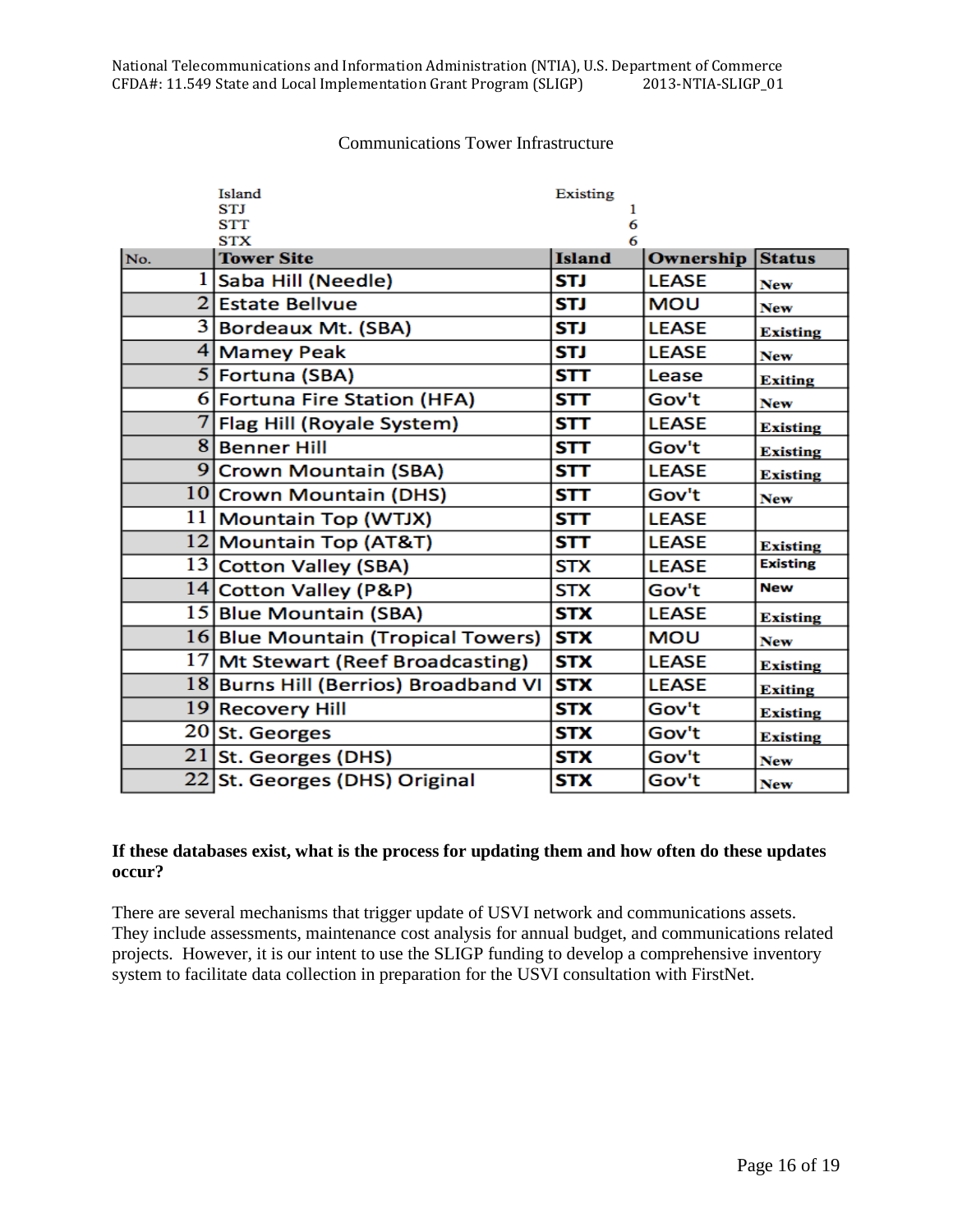# **Existing Government-Owned Networks**

# **Describe how you plan to identify any hardening, security, reliability, or resiliency requirements that are currently required for existing government-owned networks within the State, including those networks at the local and tribal governments.**

The USVI Governments owns a wireless microwave network, an emergency radio and trunking communications system including tower site infrastructure, and a territory-wide middle mile fiber broadband backbone. It is the USVI intent to perform a comprehensive assessment as part of the data collection process. The assessment will include identifying and aggregating the information from previously performed assessments.

# **Describe how you plan to identify any existing contractual requirements regarding hardening, security, reliability, or resiliency for commercial carriers providing wireless data services within the State, including those at the local and tribal governments.**

The USVI intends to perform a comprehensive assessment of our existing infrastructure including our commercial wireless data services providers as a part of the SLIGP activities. We will first identify all the existing carriers as part of our outreach efforts. Then, as we prepare for our consultation with FirstNet, we will be able to discuss the public/private options. We hope to be able to engage carriers with a national presence at the corporate level in collaboration with FirstNet.

## **Network Users**

## **Describe how you plan to identify the potential users of the nationwide public safety broadband network within the State, including at the local and tribal governments.**

The USVI has an established government owned emergency communications system. This emergency communications system include the following users:

- Virgin Islands Police Department
- Virgin Islands Territorial Emergency Management Agency
- Department of Justice (United States Virgin Islands)
- Virgin Islands National Guard
- Bureau of Motor Vehicle
- Virgin Islands Fire Service
- Bureau of Corrections
- Bureau of Information Technology
- Department of Licensing & Consumer Affairs
- St. Croix Rescue (Volunteer Organization)
- St. Thomas Rescue (Volunteer Organization)
- St. John Rescue (Volunteer Organization)
- Water Island Rescue (Volunteer Organization)
- Emergency Medical Services
- Red Cross
- Department of Health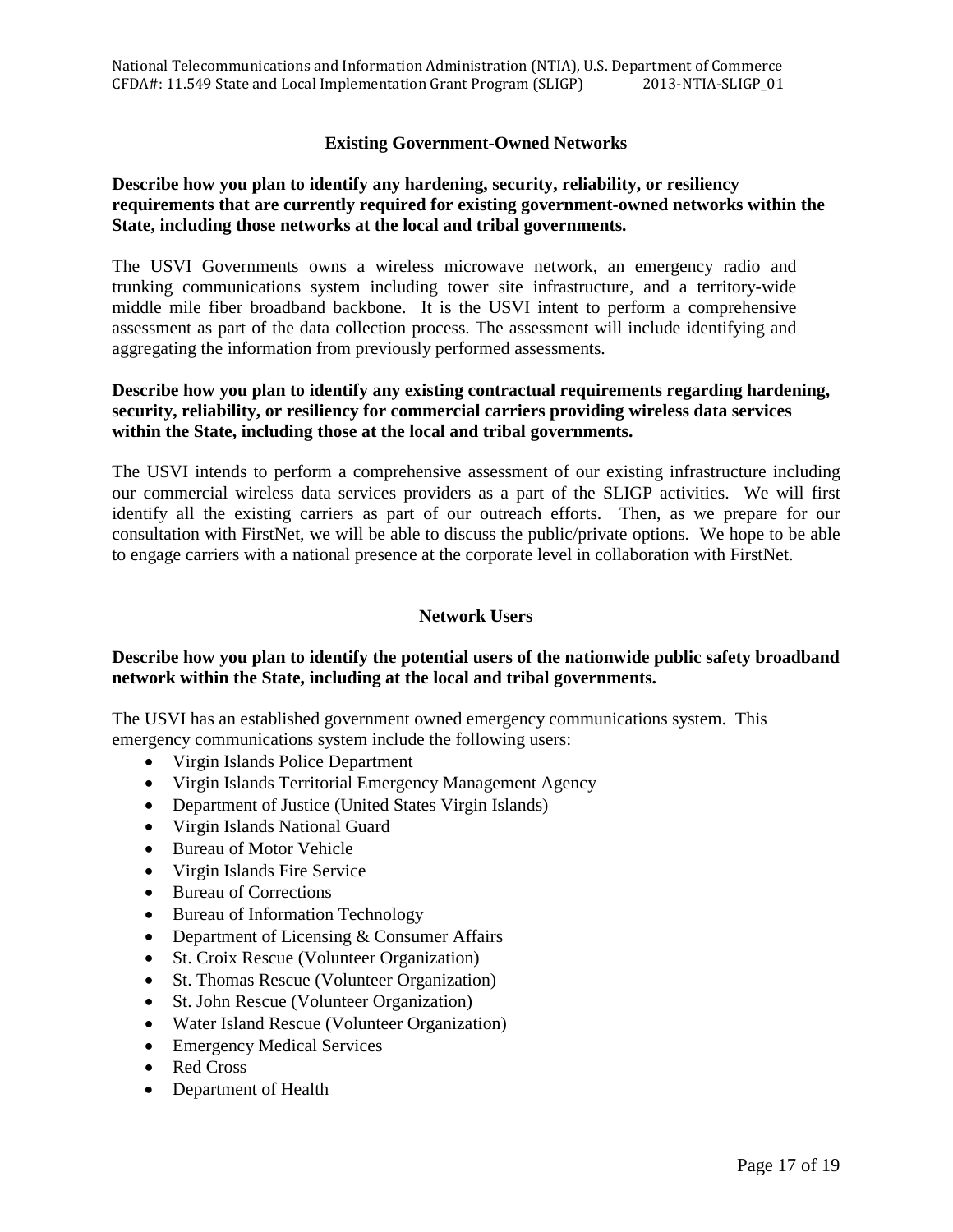- Department of Planning & Natural Resources
- Government House Security
- Virgin Islands Port Authority
- Virgin Islands Superior Court

Regardless, to ensure the USVI designs the most comprehensive and secure public safety wireless broadband network, the USVI intends to use the SLIGP funding to leverage national best practices and the USVI requirements to determine the appropriate stakeholder representation for the PSC. We will reach out to federal and private partners to invite them to be members of the PSC. We also intend to use feedback from surveys and community meetings to identify all stakeholders.

## **Education and Outreach**

# **Describe how you plan to educate and train multi-discipline, public safety and other government users of the nationwide public safety broadband network at your State, local, and tribal levels.**

The requirements for the proposed public safety broadband network are currently unknown. The SLIGP is a planning grant. After completely researching public safety broadband network technology and assimilating information received from FIRSTNET, the proposed SLIGP program manager will provide education and awareness training at all of the PSC and territorial interoperable committee.

| <b>Training and<br/>Exercises</b> | <b>Training</b>  | Training should:<br>v Involve all necessary responders.<br>Include planned and regular instruction using all systems and equipment.<br>Address policies, practices, and procedures needed to enable communications in a range of emergency events.<br>Ensure sufficiently trained personnel are available to support agency needs to plan, manage, and coordinate<br>emergency communications processes and solutions, as needed.<br>De assessed and adapted to address gaps and needs. |
|-----------------------------------|------------------|-----------------------------------------------------------------------------------------------------------------------------------------------------------------------------------------------------------------------------------------------------------------------------------------------------------------------------------------------------------------------------------------------------------------------------------------------------------------------------------------|
|                                   | <b>Fxercises</b> | <b>Exercises should:</b><br>Involve all necessary responders and organizations, and have planned and regular cycles.<br>Include tabletop and fully functional operational exercises.<br>Address interoperable emergency communications processes and solutions for small- to large-scale emergency events.<br>Be evaluated through after-action reports and adapted to address gaps and needs.                                                                                          |

#### **Tools**

# **What are some of the software tools that the State has used and could apply to the planning and data collection activities associated with this program?**

The USVI intends to use the suite of software contained in Microsoft Office Professional as our office automation tool. In addition to Microsoft Office to facilitate email communications and Microsoft Lync to facilitate meetings and collaboration. Microsoft Lync enables desktop video conferencing and desktop sharing. We also intend to use Microsoft SharePoint as our central